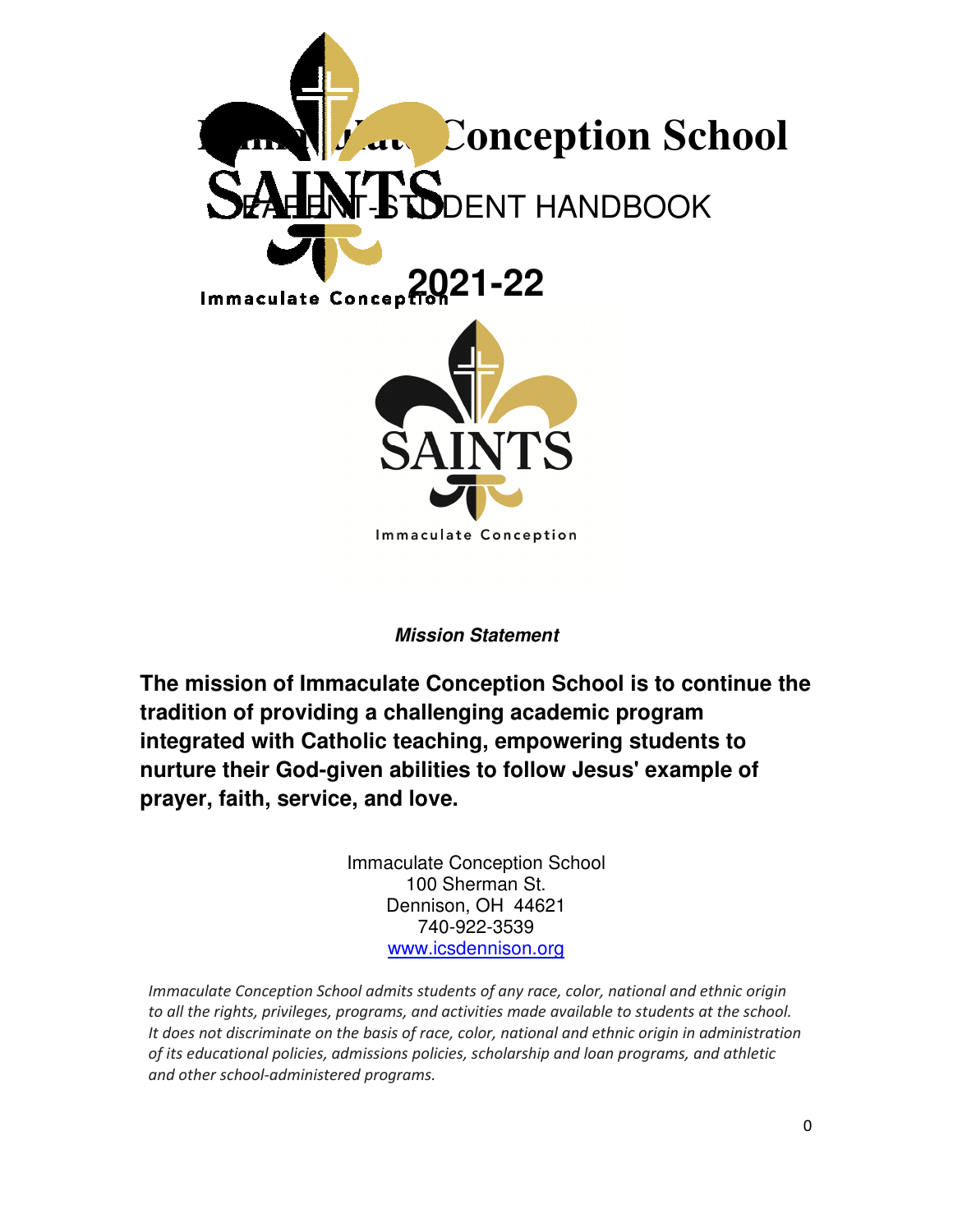**Statements in this handbook are subject to amendment with or without notice. The school will attempt to keep parents informed of all changes as soon as practical, through bulletins and newsletters; however, some changes might be made immediately due to unforeseen circumstances.**

# **TABLE OF CONTENTS**

| <b>Mission and Belief Statements</b>        | 2                        |
|---------------------------------------------|--------------------------|
| <b>Registration and Admission</b>           | 3                        |
| Parent/School Partnership                   | $\overline{\mathcal{L}}$ |
| Tuition                                     | 6                        |
| Withdrawal                                  | $\overline{7}$           |
| <b>School Records</b>                       | $\overline{7}$           |
| Arrival/Dismissal                           | $\overline{7}$           |
| Attendance                                  | 9                        |
| <b>Spiritual Life</b>                       | 11                       |
| <b>Religious Education and Curriculum</b>   | $12 \overline{ }$        |
| <b>Special Services/Intervention</b>        | 13                       |
| <b>Academic Policy and Student Progress</b> | 13                       |
| <b>Physical Education</b>                   | 20                       |
| Recess                                      | 20                       |
| Computer Lab/Technology                     | 21                       |
| <b>Field Trips</b>                          | 22                       |
| <b>Co-Curricular Activities</b>             | 23                       |
| <b>Code of Conduct</b>                      | 24                       |
| <b>Harassment Policy</b>                    | 28                       |
| <b>Dress Code</b>                           | 31                       |
| <b>Health and Safety</b>                    | 35                       |
| Immunizations/Medication                    | 36                       |
| <b>Crisis Plan/Emergency Drills</b>         | 37                       |
| <b>School Closings/Weather</b>              | 39                       |
| Communication                               | 39                       |
| Lunch Program                               | 41                       |
| <b>Volunteers</b>                           | 42                       |
| <b>Board of Trustees</b>                    | 43                       |
| <b>PTA</b>                                  | 44                       |
| <b>Bell Schedule</b>                        | 44                       |
| <b>Wellness Policy</b>                      | 45                       |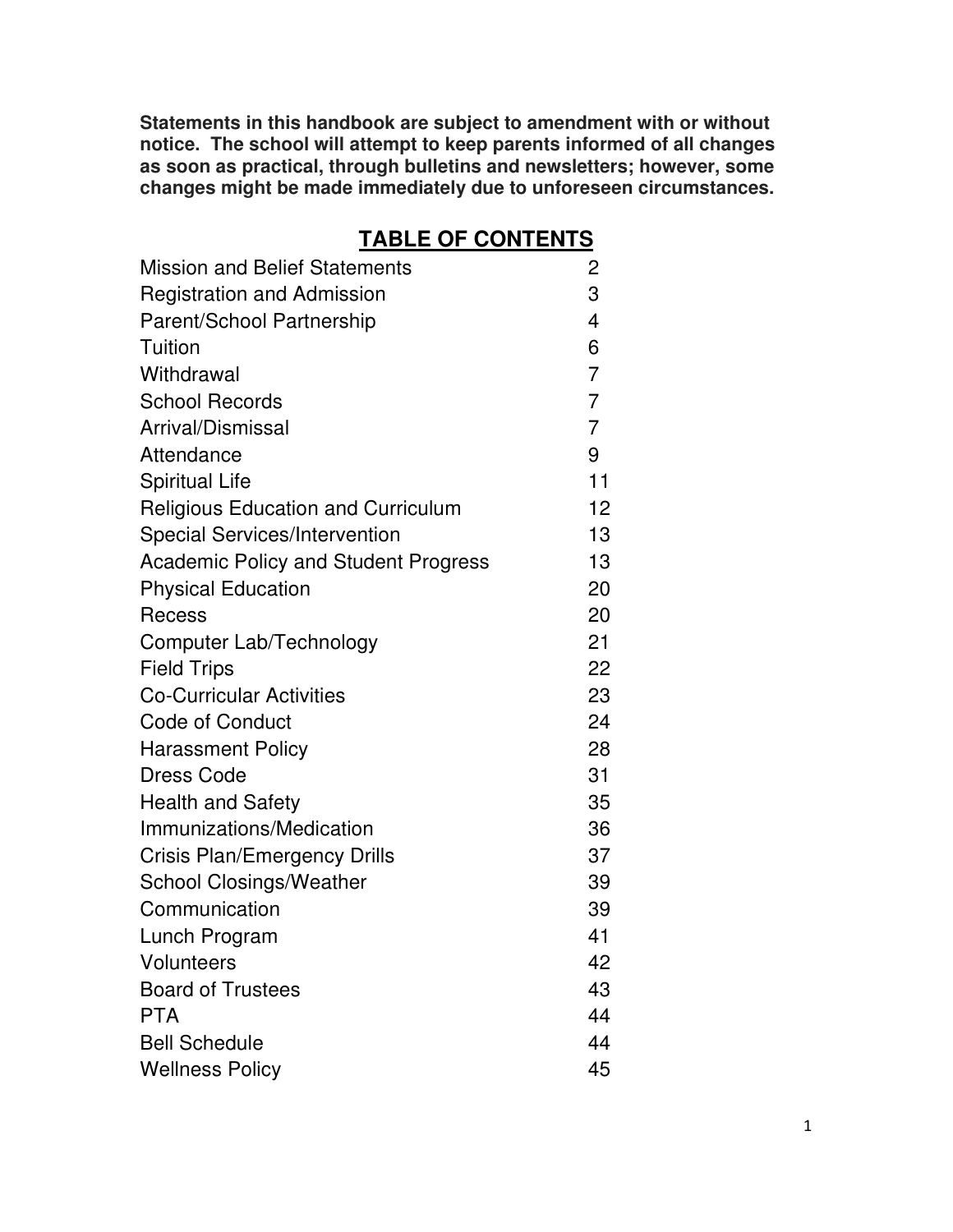### **IMMACULATE CONCEPTION SCHOOL**

**The mission of Immaculate Conception School is to continue the tradition of providing a challenging academic program integrated with Catholic teaching, empowering students to nurture their God-given abilities to follow Jesus' example of prayer, faith, service, and love.** 

#### **Belief Statements:**

Every student is a gift from God and a blessing to our world.

Each individual will be treated with respect, understanding, and compassion.

Every student can learn and be successful in a safe, supportive environment.

Instructional practices will incorporate a variety of learning activities, strategies, and assessments in order for students to clearly demonstrate the use of their God given talents to achieve learning goals.

Students benefit when staff, parents, and parishes are involved in positive personal relationships with one another in an atmosphere of cooperation and respect founded on prayer and the gospel values.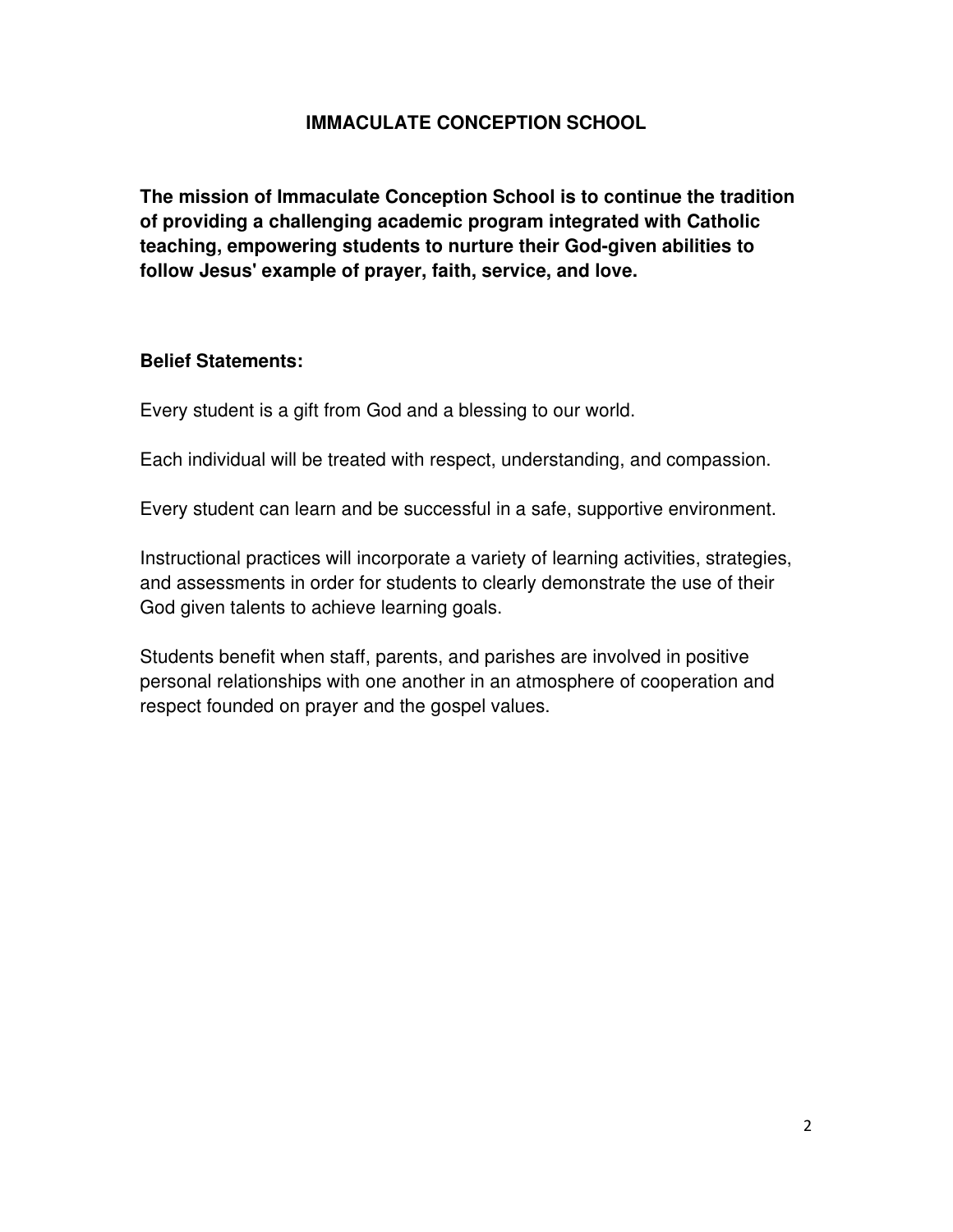### **REGISTRATION and ADMISSION**

*Immaculate Conception recruits and admits students of any race, color, or ethnic origin to all its rights, privileges, programs, and activities. In addition, the school will not discriminate on the basis of race, color, or ethnic origin in the administration of its educational programs and extra-curricular activities. The school is open to students of families who sincerely seek the religious nature of our program. While at Immaculate Conception School students must be willing and able to function effectively within the programs and services available.*

#### **Current students entering Pre-Kindergarten through Grade Five:**

Families currently enrolled can register by completing the short registration form on-line through your Digital Academy account

#### **New Students entering Pre-School, Pre-Kindergarten, and Kindergarten:**

- Complete the on-line admission form. The link to the form is on the home page of the school website.
- Pay the \$50 registration fee, and provide a copy of your child's birth certificate and Baptismal Certificate (if Catholic).

#### **Students transferring from another school and entering Grade 1 to 6:**

- Complete the on-line admission form. The link to the form is on the home page of the school website.
- Pay the \$50 registration fee, and provide a copy of your child's birth certificate and Baptismal Certificate (if Catholic).
- Complete the Request for Transfer of Records form.

#### **Registration is not considered complete until all required documents and fees are received**

When more than 35 students register for a class, attempts will be made to establish two classrooms of that grade level. If this is not possible, students will be accepted for enrollment on the basis of the following priorities:

- Registered and supporting parishioners with siblings presently enrolled in Immaculate Conception
- Registered and supporting parishioners of Immaculate Conception, Sacred Heart, St. Joseph, or Church of the Holy Trinity Parishes
- Catholic non-parishioners with siblings presently enrolled in the school
- Non-Catholics with siblings presently enrolled in the school
- Catholics of churches with no parish school
- Non-Catholics

Admission to ICS may be denied for behavioral or other discipline problems, or due to the presence of educational needs outside the scope of the school's ability or resources to effectively educate the student.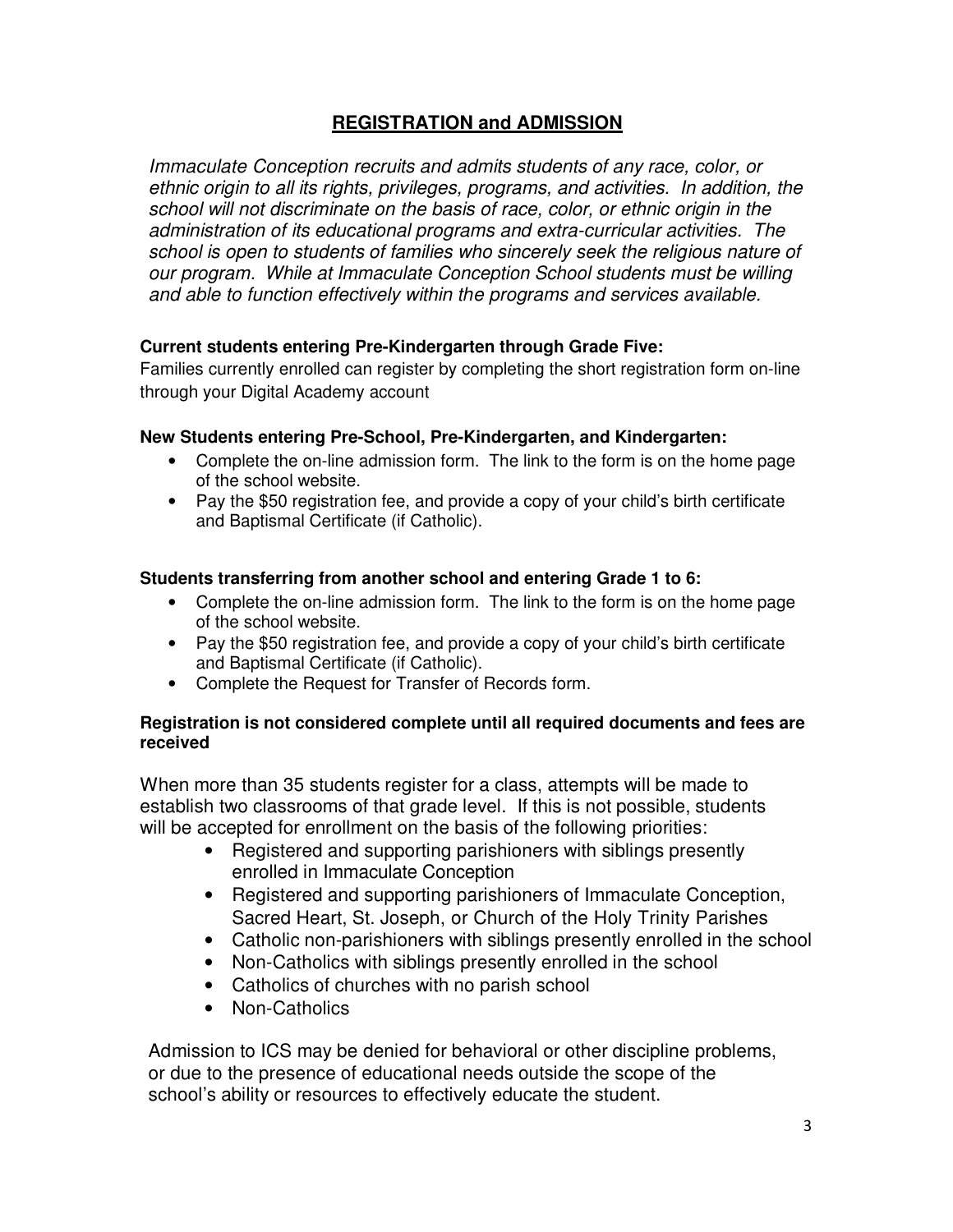# **The Parent/School Partnership**

#### **Come, Holy Spirit. Show us how to respond to one another in ways that build peace, and give us the grace to create and maintain peaceful and loving relationships.**

 (Our mission is is to continue the tradition of providing a challenging academic program integrated with Catholic teaching, empowering students to nurture their God-given abilities to follow Jesus' example of prayer, faith, service, and love. We can not accomplish that mission without a strong partnership with our families. That partnership include some responsibliities on the part of our families.

Reflective of a Christian community, it is expected that all problems will be resolved forthrightly, respectfully, and openly by all parties involved including school employees, parents, guardians, and students. W e believe in following the proper chain of command, thus disagreements or complaints should be dealt with and resolutions sought in a conference setting with the party closest to the issue. Parents are expected to take their concerns or questions directly to the teacher. Parents are encouraged contact the school administration if the issue is not resolved by speaking to the teacher. Since the goal in these situations is to achieve a reconciliation of differences and so that an adversarial situation does not occur, legal counsel is not permitted any attend any conference. If the situation cannot be resolved, the decision of the principal is final.

There is no place for confrontational, abusive, or threatening behavior from anyone, including adults. Parents and others who engage in such behaviors at school or any school- sponsored activity, event, or program may be asked to leave the premises, refrain from future attendance or participation, or accept other appropriate consequences as deemed necessary.

The education of your child/ren is a partnership between you and the school. If, in the opinion of the administration, that partnership is irretrievably broken, the school reserves the right to require you to withdraw your child/ren.

Anonymous accusations, complaints, and other information will not typically be investigated.

Parents, guardians, school employees are expected to refrain from the use of social media to air complaints or concerns. Issues should be resolved through direct contact with the teachers and administration following the chain of command as described above. We want to solve problems and resolve disputes in a professional and mutually beneficial manner.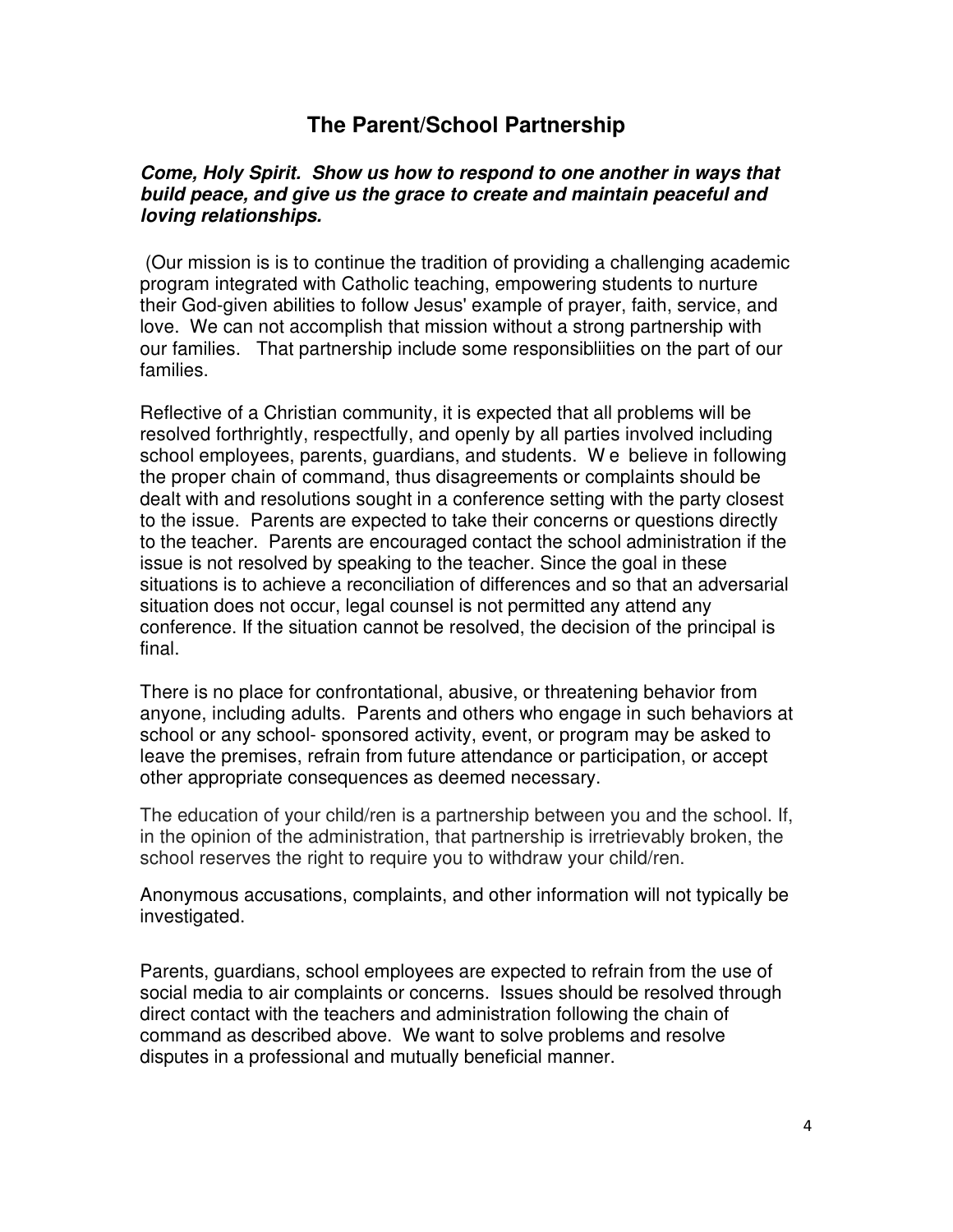Parents and guardians are expected to support and help enforce the student Code of Conduct with their students. This includes encouraging the behavior described in the Code of Conduct such as responsibility for completion of assignments, respect toward classmates and teachers, honesty, and kindness.

Parents and guardians are expected to actively participate in the faith development of their children by attending church services and other school activities, attending sacramental preparation programs, praying as a family, and discussing faith related activities that occur at school.

Parents are expected to read school newsletters and email messages, check backpacks for communication from the teacher and school, and use the SchoolSpeak system to stay informed of school activities and events.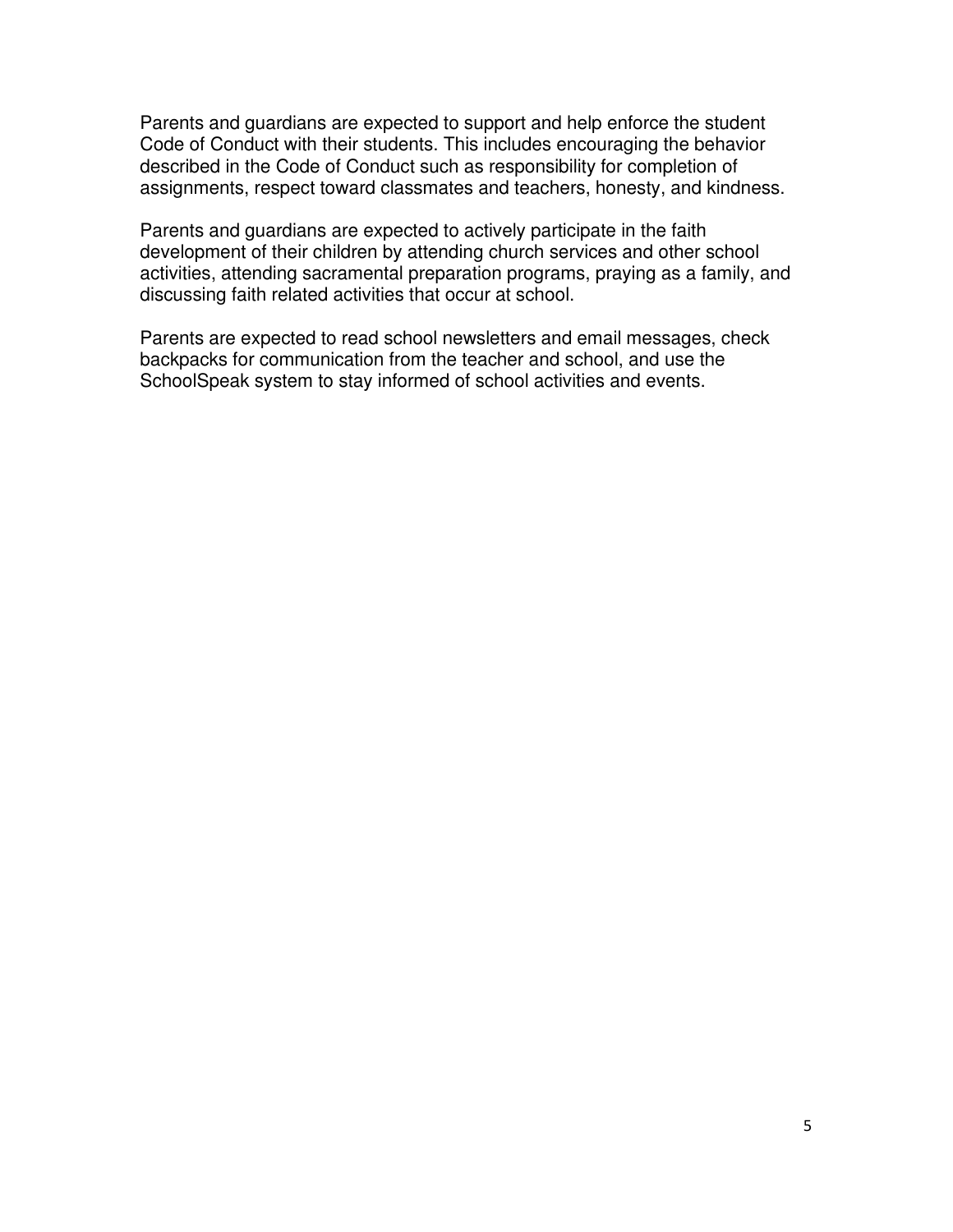# **Tuition Guidelines**

All families are expected to pay tuition in full to maintain enrollment in the Tuscarawas County Catholic Schools. Families must sign an enrollment or tuition agreement at the time of registration, pledging to meet tuition obligations.

Families are expected to establish an account with FACTS to determine a tuition payment plan.

Options include:

- One payment due August 31 (do not enroll in FACTS)
- Two payments through FACTS (August/January)
- Four payments through FACTS (August/November/February/May)
- Ten monthly payments through FACTS (August-May)

Families not utilizing FACTS must make arrangements with the school to establish a similar payment plan as described above.

Families who fail to make scheduled tuition payments must meet with the school principal to determine alternative arrangements.

Families will be charged the "participating" tuition rate only if the following criteria are met. Final determination of participating status is at the discretion of the pastor.

- Registered in the parish
- Recognized by the Pastor as participating in parish sacramental life
- Contribute time and talent to the ministries of the parish
- Regularly contribute financially to the parish

It is the desire of the Tuscarawas County Catholic Schools to turn no one away because of financial need. Families seeking financial assistance must first determine eligibility for an Ohio EdChoice Scholarship. If not eligible for an EdChoice Scholarship, a family may apply for assistance provided by the school or church by completing a Grant and Aid application through FACTS

Families who fail to meet tuition obligations jeopardize future enrollment in the Tuscarawas County Catholic Schools. Students seeking transfer from one school to another in the diocese will be accepted only if all financial obligations are current at the sending school.

The Tuscarawas County Catholic Schools may choose not to release the permanent records of students whose financial obligations to the school have not been met including final transcripts and some academic records. Students going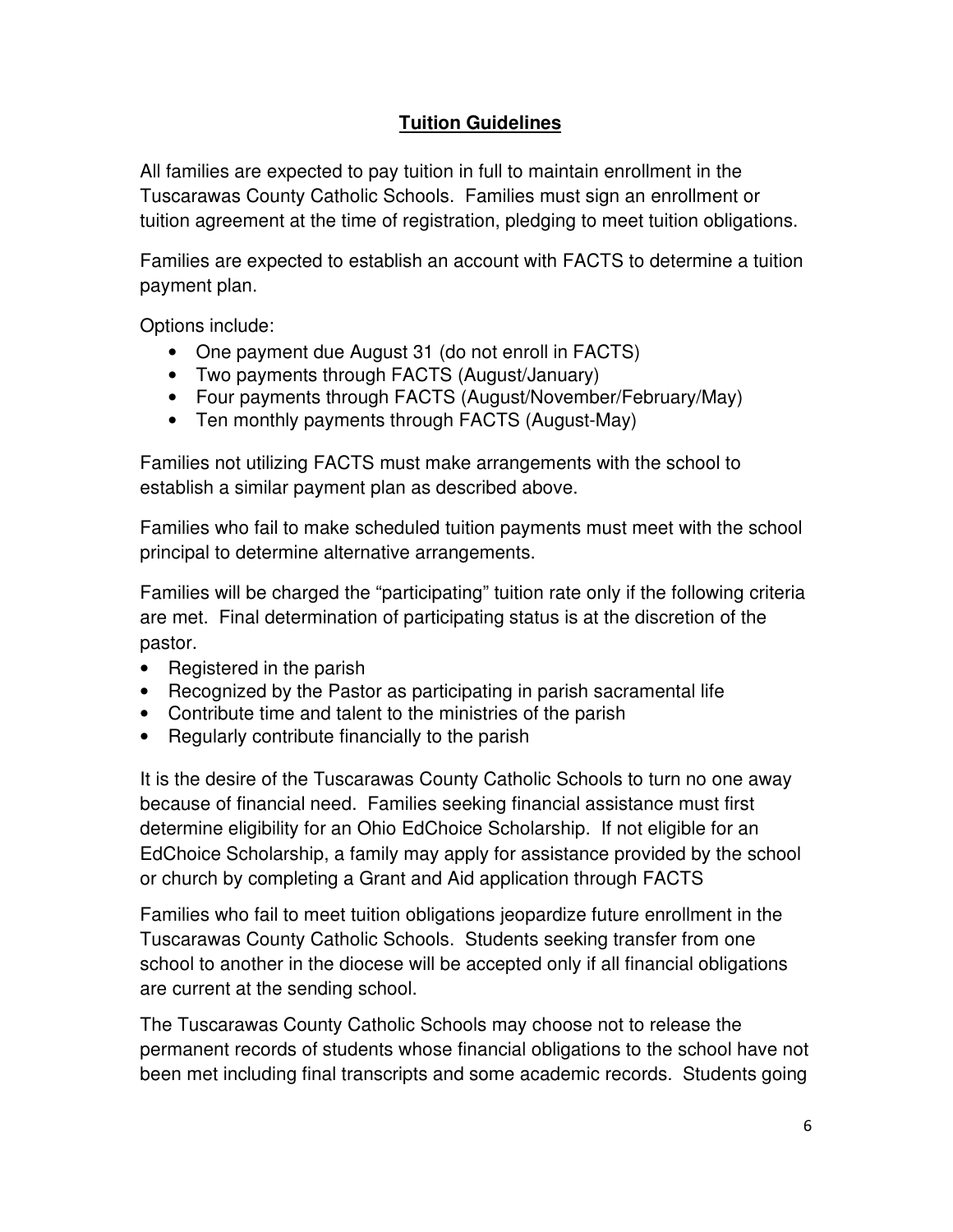from one school to another in the Diocese will be accepted only if all financial obligations are current at the sending school.

### **Withdrawals**

The school must be notified, in writing, if a parent intends to withdraw a student prior to the end of the school year. The written notice determines the effective date of the withdrawal. Parents must also sign a release so that records can be forwarded. A parent may not transfer official school records. When a family withdraws a child, tuition is charged by the quarter and reimbursed/collected accordingly. Student records are released to the new school when all tuition and other fees are current per diocesan policy. If the child is expelled, all refund rights are forfeited.

### **School Records**

A permanent record is kept on each student in the school office. This record includes directory information, attendance records, academic records, standardized test scores, health records, discipline records, and custody papers.

Parents have the right to review the permanent records that are kept on their child's progress. The request should be given to the principal. Copies of any record can be made but the original documents are the property of Immaculate Conception School. The custodial parent must give written permission before a copy of a student's permanent record may be released to anyone other than school personnel.

#### **Directory information/Publishing Student Information**

At the start of each school year, parents will be asked to complete the "Personally Identifiable Information Release Form." The form provides consent for the school to release student information for the school directory, website, yearbook, and news media.

### **Arrival**

Students should report to school between 7:15 am and 7:50. Students arriving before 7:30 should report to the cafeteria. Students are permitted to report to their classroom anytime after 7:30 am. The tardy bell rings at 7:50 am. Morning announcements, prayer, lunch count, attendance, etc immediately follow. Children who have not reported to their classroom by 7:50 am are considered tardy and should report to the school office. A record will be kept of students who are tardy. Tardiness is recorded on the report card as well as the permanent record card. We strongly encourage our students to arrive in a timely fashion as to prepare and organize themselves for the day. Students who are consistently tardy will be subject to disciplinary action.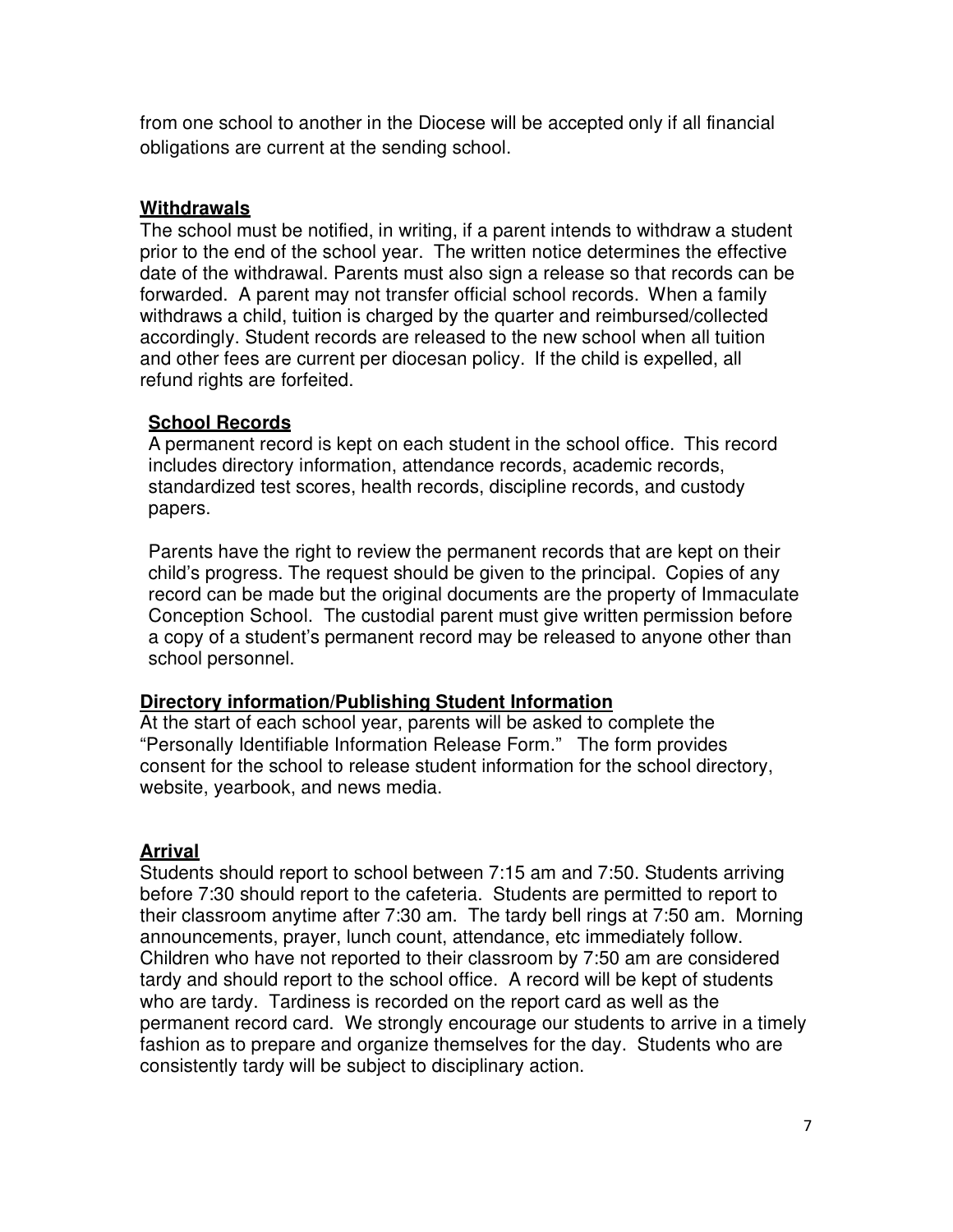You may walk-in with your child, however, please do not disrupt the teacher's morning routine. This is not an appropriate time for a lengthy conversation with the teacher. After the first week of school, parents should not go upstairs so that students and teachers can prepare for the day with a minimum of distractions. Please leave space on the street directly in front of the doors for bus drop-off.

### **Dismissal**

Students are dismissed at 2:25 pm. Students are not permitted to leave with another student or parent without a signed written permission form from the parent to the school principal. Only the principal can approve a change in student departures.

### **Carpool Line**

When you pick up your student after school and no parking spots are available in front of the school on Sherman Street, please continue on to Second Street, turn into the alley behind the school to First Street. Exit the alley onto First Street and turn right on to Sherman. You can then pull up in front of the school. This will create a safe and orderly traffic flow when we dismiss students at the end of the day. Please be courteous to those who have been waiting in the alley and do not pull onto Sherman Street in front of the buses or other vehicles.

As each car approaches the front of the school, an adult supervisor will guide your child to your vehicle. Do not ask your child to meet you in the middle of the car pool line. This causes vehicles to pass those in front of them or to cause congestion. Please be patient, the line usually moves quickly.

Students are not permitted to leave with anyone other than a parent or guardian unless the school office has received written permission.

When we experience bad weather, the students will be we kept inside and called to your vehicle from the school. This allows our students to stay in a healthier environment.

If someone other than you will pick up your child, please share this information with those responsible for your child.

Parents coming into the building to pick up their child(ren) should not park on Sherman St. to avoid disrupting the car line.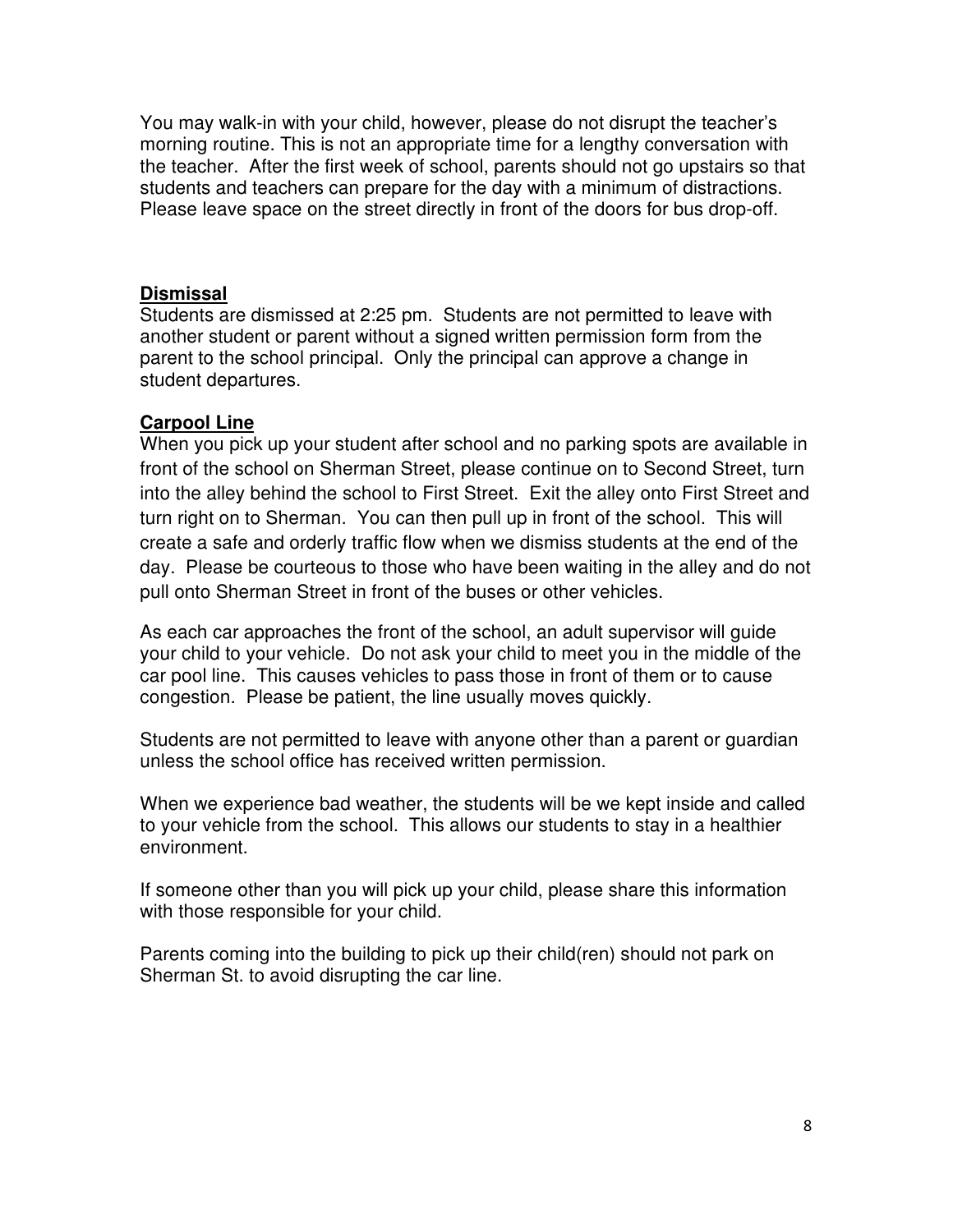#### **Late Arrivals/Tardy Students**

A student will be considered tardy if he/she arrives between 7:50 a.m. and 8:45 a.m. Students arriving between 8:46 a.m. and 10:45 a.m. are considered absent for ½ day. Students arriving after 10:45 a.m. will be considered absent a whole day. A student will be considered absent a whole day if they leave before 10:45 a.m.

If a student is tardy three times in a quarter, a letter may be sent home informing parents the number of times the student has been tardy. If a student is tardy five times in a quarter, another letter may be sent home and the principal may have a telephone conference with the parents. After seven tardies in a quarter, a letter will be sent home and the principal and teacher will conduct a conference with the parents. If a student reaches 10 tardies in a quarter, additional action may be taken including referral to authorities if truancy regulations have been violated. We realize situations occur that will make a student late for school. However, when the amount of times a student is tardy exceeds what is acceptable, further intervention may be needed. The principal is given the discretion to alter these measures in any way he/she finds necessary to address the problem. For the safety of our students, entrance doors to the building are locked when the school day begins. If a tardy or late student arrives after the doors are locked, he or she must report to the office and sign-in the student with a parent.

### **ATTENDANCE**

*Attendance at classes is a basic requirement for academic success and is monitored according to state laws. Other than excused absences, students are to be in prompt regular attendance for the entire day.*

### **Absences**

Attendance in school is a basic requirement for academic success. Students need to be present to learn and take full advantage of the education opportunities presented.

Parents must call the school office by 8:00 am on the day a student is absent.

A record of attendance and tardiness shall be maintained for every student. The law requires that this be retained as part of the permanent record of the school.

A student who is absent must, upon his/her return to school, present a note that includes the reason for the absence, the date(s) of absence, and signature of a parent or legal guardian. An absence may be considered unexcused until an acceptable note is provided to the school office. A student may be denied credit for school work missed during an unexcused absence.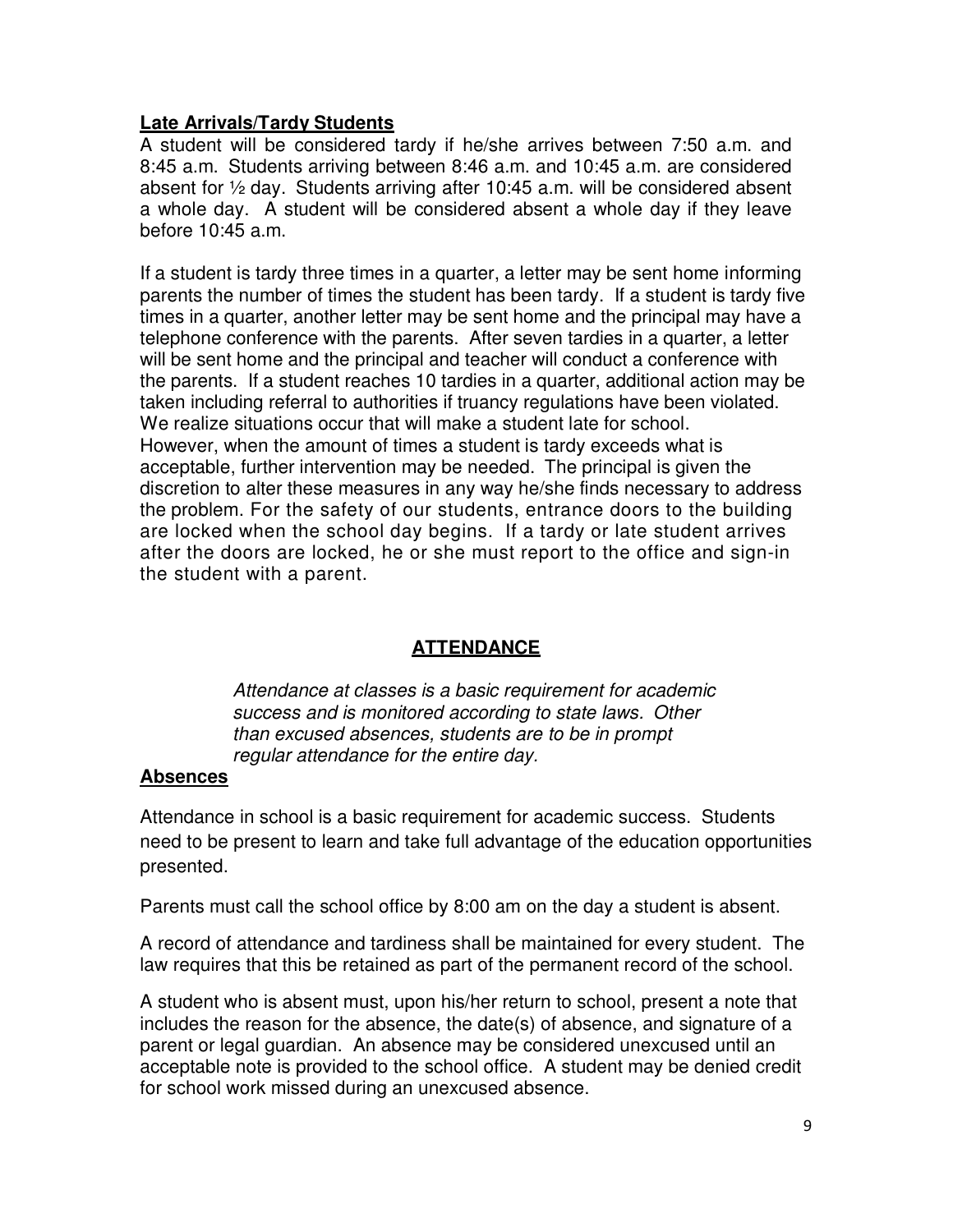When it is unknown if a student is legitimately absent, and when all efforts to contact the home have failed, the absence may be reported to the central office of the local public school district. The local public school district will follow its policies and procedures regarding the information.

In case of emergency, the principal may send a student home only after the parent or guardian has been notified.

Any pupil showing symptoms of a communicable disease shall be dismissed from school by the principal after notification of the parents or guardians. Students must not come to school with a fever and should stay home for 24 hours after the fever is gone without the use of fever-reducing medication. A student who is absent five or more consecutive days must have a doctor's note for the absence to be excused.

A student who has missed 28 or more days in a school year may be denied credit. At the discretion of the principal, the number of absences and possible consequences will be discussed with the student's parents or guardians. A student who is absent more than 7 days in one grading period may receive an incomplete on the Progress Report. Students who are chronically or habitually absent as defined by Ohio law may be referred to Juvenile Court.

Absences from school for any reason other than those listed below and recommended by the State Department of Education and or Diocese of Columbus are not acceptable and may be considered unexcused.

- 1. Personal illness. May require a doctor's signature.
- 2. Illness in the immediate family.
- 3. Medical, dental, or legal appointments. Verification on the provider's stationery is required. Parents are strongly encouraged to schedule such appointments outside regular school hours.
- 4. Death of a relative
- 5. Religious holidays
- 6. Other emergencies or circumstances that constitute good and sufficient cause as determined by the school administration.

An absence for reasons other than those listed above may be considered unexcused. A student with an unexcused absence may be denied credit for work missed during the absence.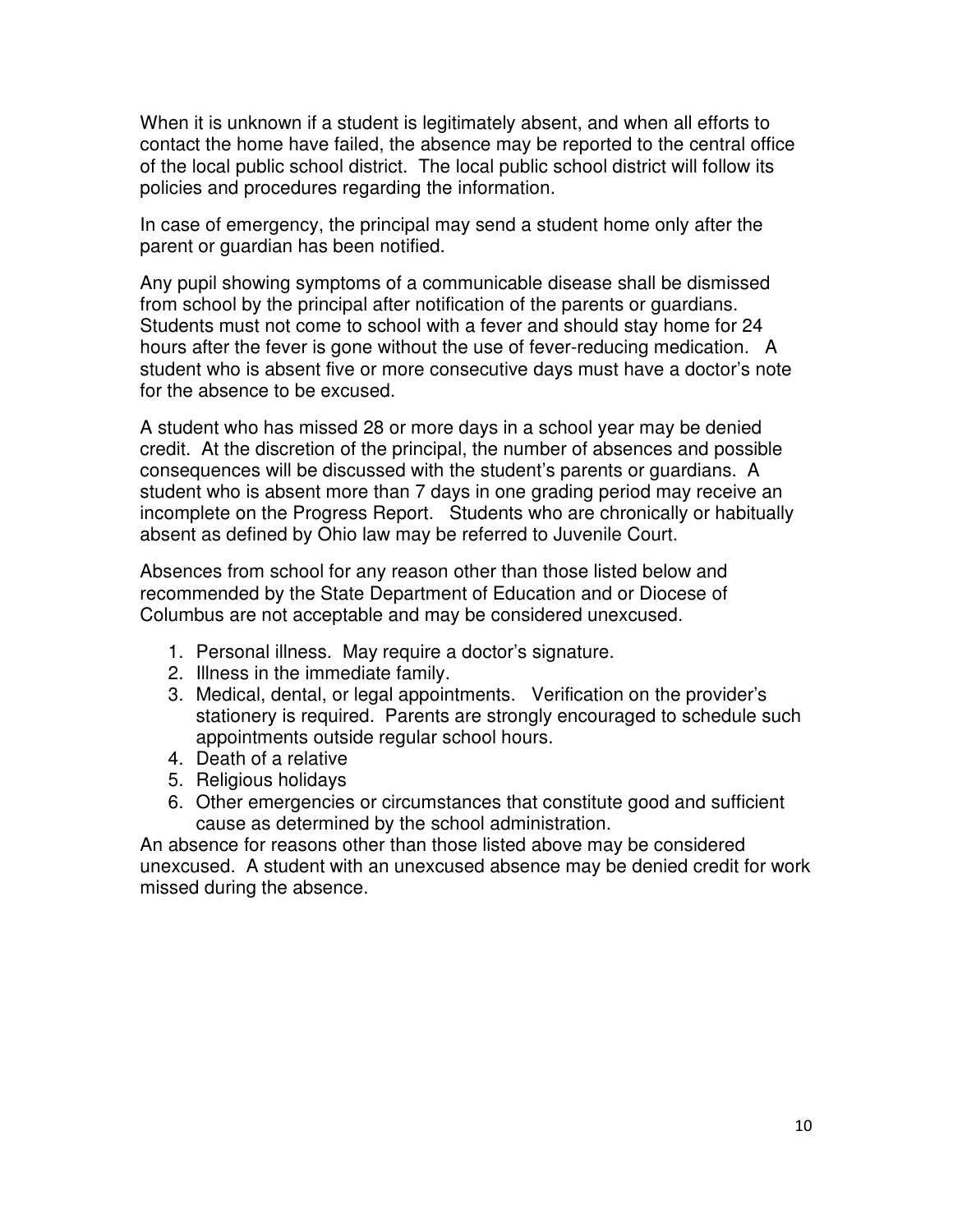### **SPIRITUAL LIFE**

*It is the Catholic environment Immaculate Conception that makes a difference. Religion and moral training are woven throughout the academic program. The Gospels are held to be the yardstick of behavior for everyone: faculty, staff, and students. Our faith community also includes our school family, homes, parish, and community. In addition to daily religion class, our faith development centers around the Mass, and group and individual daily prayer.*

#### **Family Mass**

Since the Eucharistic celebration is the ultimate act of worship of our Catholic faith, students participate in Mass once a week with the parish community. Parents are always encouraged to attend Mass with us. Parents may sit with their child's class or sit with their children immediately behind the class.

#### **Non-Catholic Students**

Non-Catholic students are welcome and accepted at Immaculate Conception. Since the Catholic school is defined by its religious character, enrollment assumes involvement in the religious life of the school. Therefore, non-Catholic pupils are expected to participate in religion classes, to attend liturgical and para-liturgical services, and to take part in the school's program of service.

#### **Parent Role**

Parents are encouraged to teach religion by attending church regularly, by setting an example for their children, and by discussing relevant issues and religion classes with them.

#### **Prayer**

Our day begins and ends with prayer and grace before and after meals are said at lunchtime. The students are encouraged to learn the traditional prayers of the Church (e.g. Our Father), while also learning to put their thoughts, hopes, and fears into prayer.

#### **Prayer Services**

Prayer Services are planned for a class, a group of classes, or for the whole school when appropriate. Parents are always welcome to join us in prayer.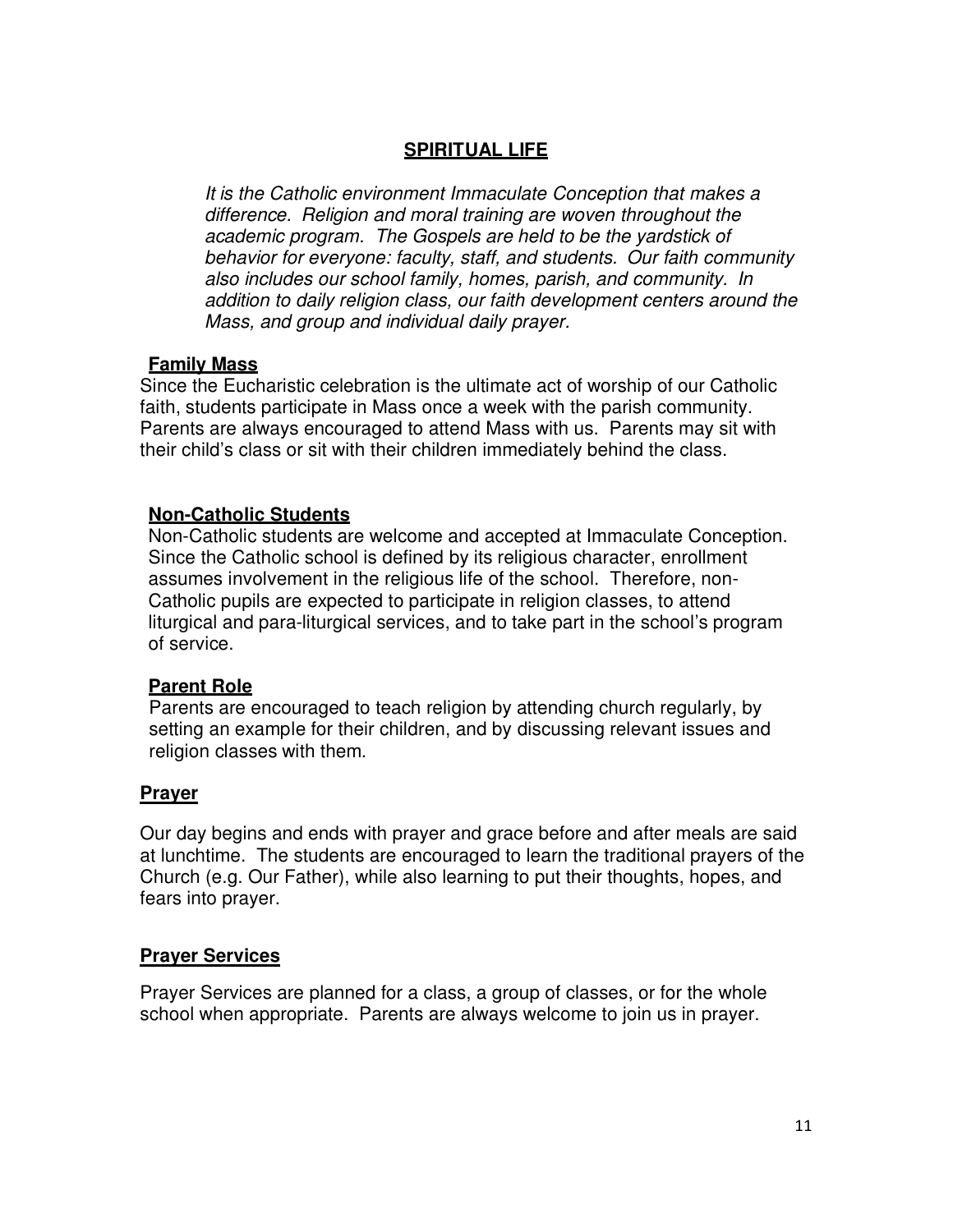### **Sacramental Preparations**

Administration of First Reconciliation and First Holy Eucharist are parish-based programs. Preparation for the sacraments will occur during the second grade year and will take place in the school and home parish. Students are expected to receive the sacraments in their home parish. All students are to receive and take an active part in classroom instruction regarding the sacraments. Students in other grades who need to be prepared for specific Sacraments will be instructed individually. They will receive the Sacraments when they are ready to do so.

### **Service**

Our students are encouraged to provide service to others in the school, the church, and the community whenever possible.

### **RELIGIOUS AND EDUCATIONAL PROGRAMS**

### **Religion Curriculum**

Religion is the core of our curriculum. The Eucharistic Liturgy, Sacramental preparation, sacred Scripture, service, and doctrine are interwoven into the religion and academic programs. The religion curriculum, developed in cooperation with the Department of Religious Education of the Diocese of Columbus, is implemented by teachers using diocesan approved materials and textbooks.

The Course of Study has been developed pursuant to the contemporary teachings of the church and serves as the basis for instruction. It takes into consideration our traditions, rituals, and celebrations, and is based solidly on an understanding and appreciation of the principles of child development. Teachers of Religion have obtained the appropriate certification as required by the Diocese of Columbus.

The school is defined by its religious character; thus all students participate in the religious life of the school to the extent permitted by church law.

### **Academic Curriculum**

The curriculum is developed in cooperation with the Diocesan Education Office. Courses of Study are adopted and approved for the Ohio Department of Education and serve as the basis of instruction. The subject areas covered at Immaculate Conception include communication arts, mathematics, science, social studies/history, health, physical education, music, art, and computers.

Textbooks and materials are selected for their correlation with standards as prescribed by the Course of Study for a given area. Teachers use these and other approved activities to teach and reinforce the concepts that are to be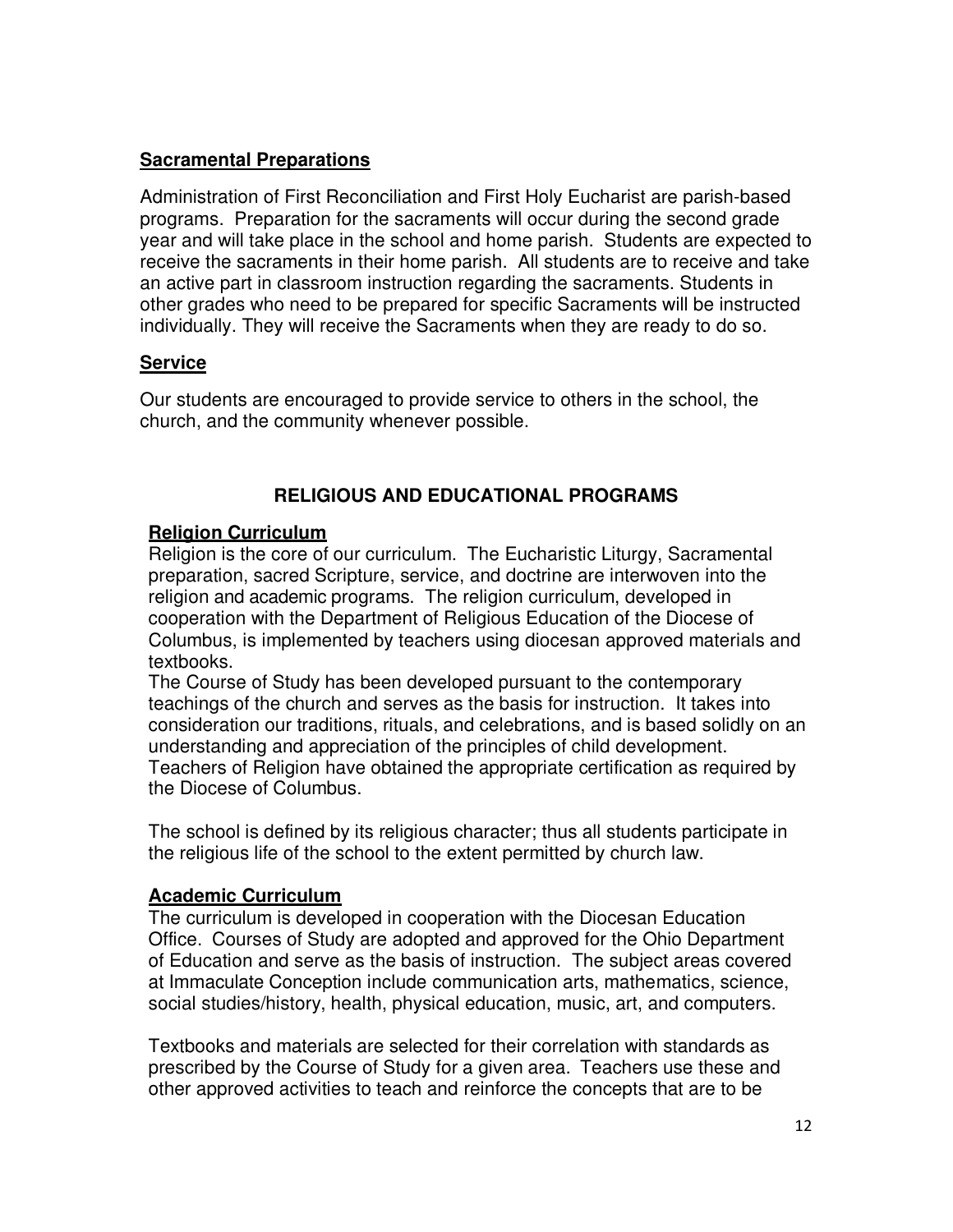taught at each grade level. Teachers take into consideration the age group and the level of the students when planning and implementing lessons.

Teachers are appropriately certified/licensed by the Ohio Department of Education and are required to participate in on-going professional development in order to maintain their certification/license. Furthermore, participation in professional development allows teachers to improve curriculum and instruction that will meet the spiritual and academic needs of their students.

# **Special Services**

In order to provide services such as tutoring for students with diagnosed learning disabilities, diagnostic and therapeutic speech and language services, and health and psychological services, Immaculate Conception accesses available state and federal assistance programs. These programs include:

- School Health Assistant
- Speech and Language Pathologist
- Psychological testing for learning disabilities and emotional problems
- Title 1 Reading Tutor
- Intervention Specialist

The school cooperates with all government regulations and public school district policies regarding special services for students.

### **ACADEMIC POLICY AND STUDENT PROGRESS**

 Immaculate Conception uses the standards-based grading system adopted by the Diocese of Columbus. The principles of Standard Based Grading are

- The primary purpose of grade cards is to communicate to the student and parent what a student knows and is able to do based on the Diocesan Course of Study.
- The primary purpose of assessment and evaluation is to improve student learning.
- Grades should be accurate, meaningful, consistent, and supportive of learning.
- Grading and reporting are systems to support student learning at high levels.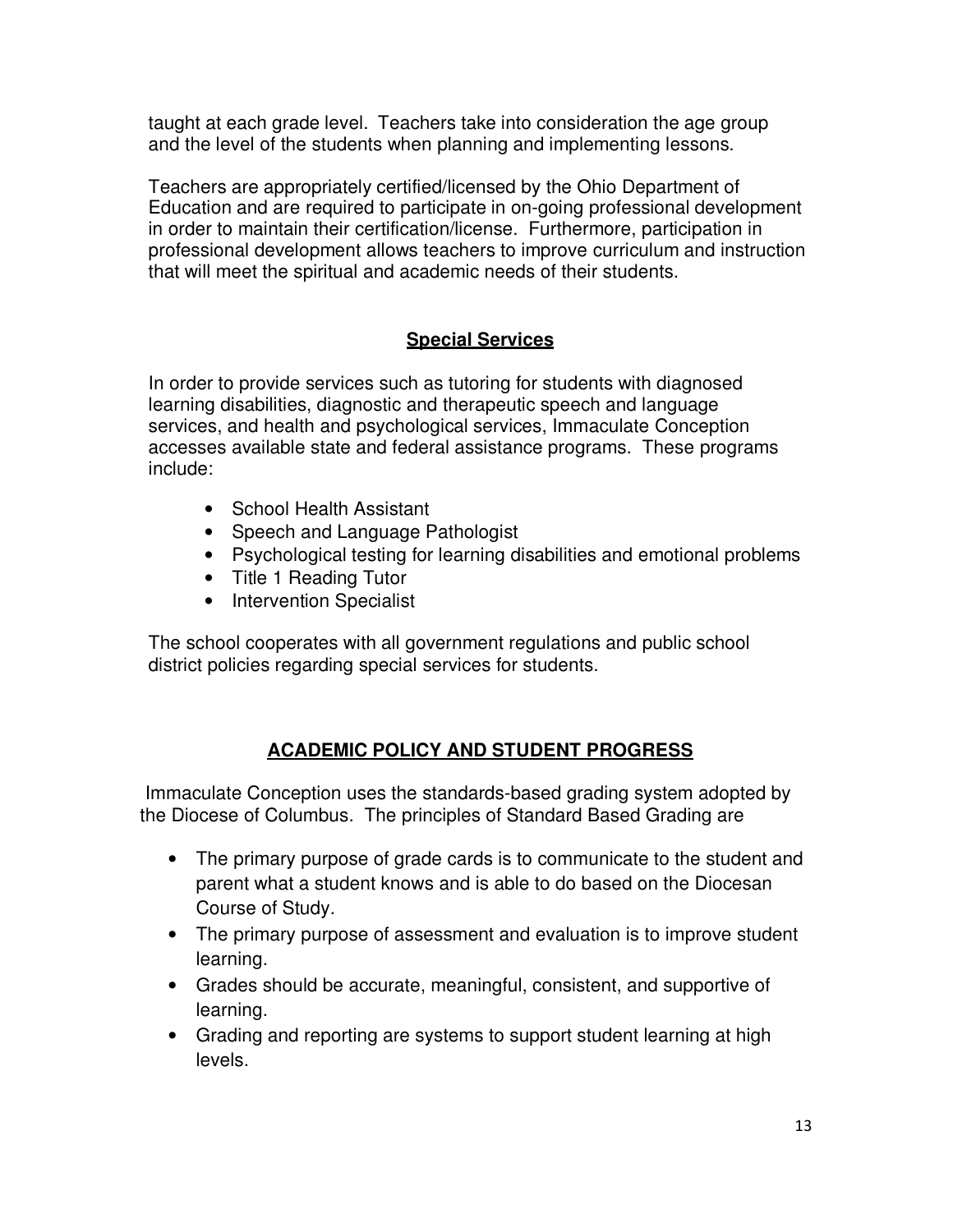- Grading must include enough information so teachers and parents can provide the appropriate amount of support for the student.
- The most accurate reporting systems are those that separate academic achievement from behavior reporting.
- Students deserve multiple opportunities to demonstrate what they know and can do after learning.
- Good reporting is based on good evidence from a variety of sources.
- Learning is a process and where students finish is more important than where students start or how long it takes them to get there.

Grading is an evaluation of what a student knows and is able to do based on the Diocesan Course of Study. Grading should be accurate and fair. A grade represents a clear and accurate picture of what a student knows and is able to do. Marks on the report card reflect the student's level of mastery in academic content areas at the time the report card is issued. Grading must include enough information so teachers and parents can provide the appropriate amount of support for the student. Grading should include evidence and information that the student can use for self-evaluation and improvement.

A variety of assessments are used to evaluate student progress and provide sufficient feedback to the teacher so that the student will receive the help needed to master a skill. Student performance in areas such as class participation, attitude, homework, and behavior are reported on a separate Life Skills Achievement Report that accompanies the report card.

Report cards, following the State of Ohio and Diocese of Columbus Standards format, will be sent home four times a year. Since each subject is comprised of many standards, the progress code given to your child in the different areas represent how well he or she has mastered the concepts or skills taught. The Progress Codes are described below: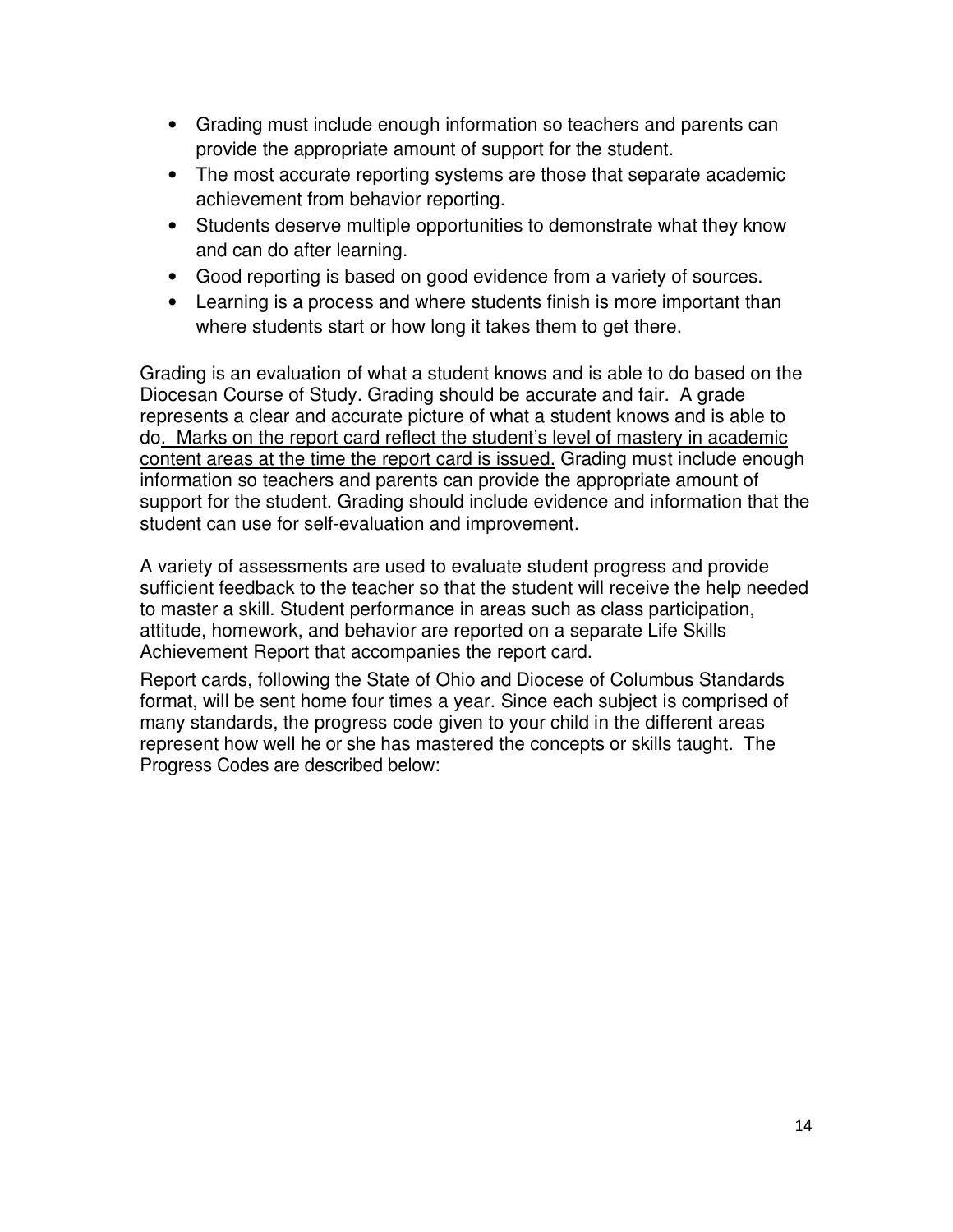| <b>Symbol</b> | <b>Progress Code Description</b>                                                                                                                                                                                                                                    |
|---------------|---------------------------------------------------------------------------------------------------------------------------------------------------------------------------------------------------------------------------------------------------------------------|
| $E (+)$       | <b>Exceeds the Essential Standard</b>                                                                                                                                                                                                                               |
|               | The student exceeds the essential standard by consistently demonstrating an<br>advanced level of understanding and/or the ability to apply knowledge at a higher<br>level.                                                                                          |
|               | The student independently synthesizes information and makes connections between<br>concepts to apply the knowledge in new and unique ways or to apply the concepts to<br>solve real world problems. An "E" can be earned at any time throughout the school<br>year. |
|               | In addition, some foundational skills may not have an "Exceeds." For example, once a<br>student knows all the letters of the alphabet, there are no ways to demonstrate<br>"exceeding" this standard.                                                               |
|               | Bike example – person demonstrates the ability to do flips and tricks while riding a<br>bike.                                                                                                                                                                       |
|               |                                                                                                                                                                                                                                                                     |
|               |                                                                                                                                                                                                                                                                     |
|               |                                                                                                                                                                                                                                                                     |
| <b>Symbol</b> | <b>Progress Code Description</b>                                                                                                                                                                                                                                    |
| $M(\sqrt{})$  | <b>Met the Essential Standard</b>                                                                                                                                                                                                                                   |
|               | The student has consistently mastered the essential standard taught and assessed.                                                                                                                                                                                   |
|               | A student earning an "M" demonstrates a consistent understanding of grade level<br>expectations and concepts when assessed.                                                                                                                                         |
|               | A student earning an "M" demonstrates content knowledge and skills by consistently<br>demonstrating achievement of all the indicators that are linked to the essential<br>standard.                                                                                 |
|               | An "M" can be earned at any time throughout the school year and indicates strong,<br>excellent work at the grade level. The "M" is the goal for the grade level and should<br>be celebrated.                                                                        |
|               | Bike example - person competently rides the bike without support                                                                                                                                                                                                    |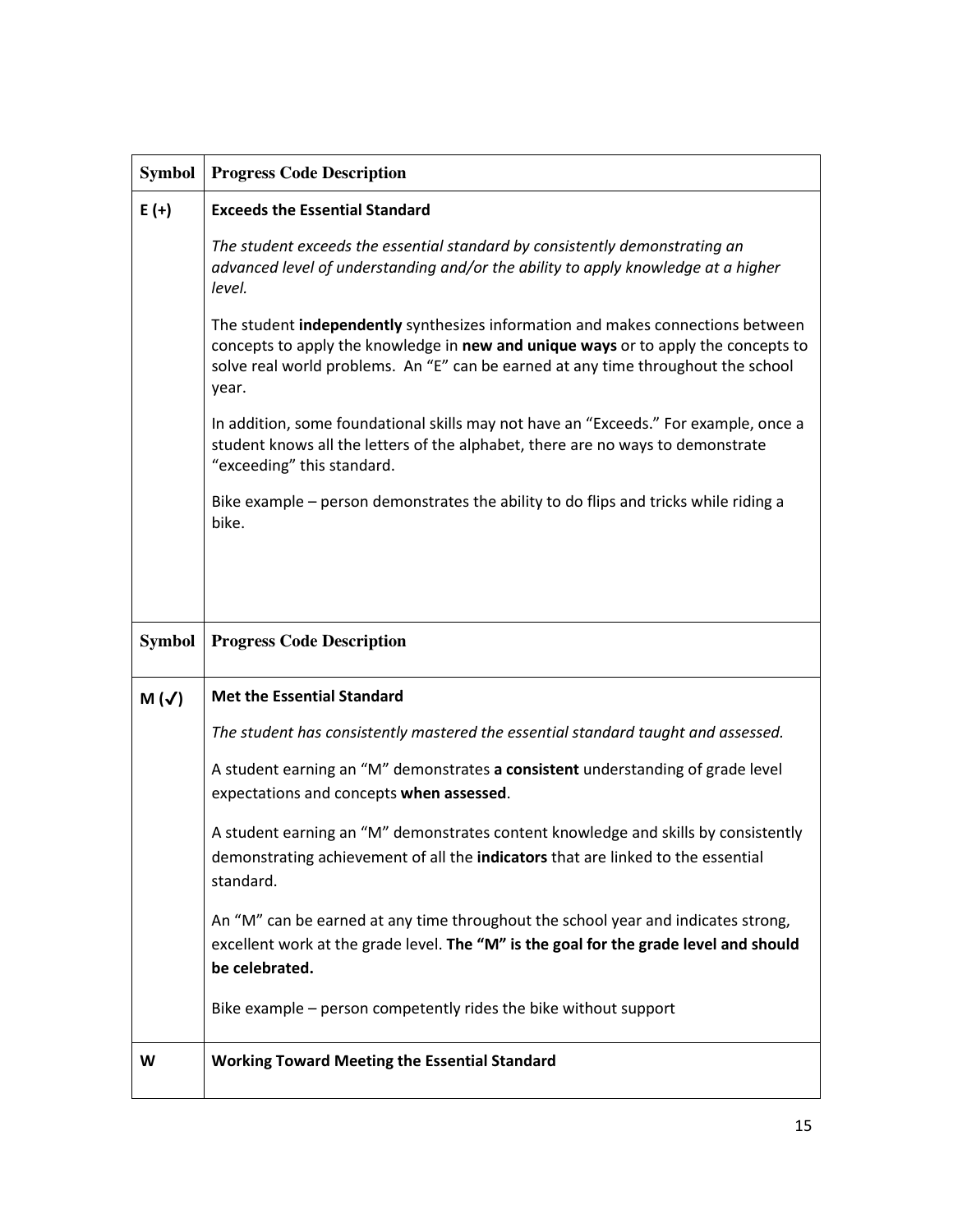|            | The student is working toward mastery of the essential standard or is inconsistent in<br>his/her demonstration of mastery when assessed.                                                                                                                                                                                                                                                                                                                                                                                                                                                                                                                                  |
|------------|---------------------------------------------------------------------------------------------------------------------------------------------------------------------------------------------------------------------------------------------------------------------------------------------------------------------------------------------------------------------------------------------------------------------------------------------------------------------------------------------------------------------------------------------------------------------------------------------------------------------------------------------------------------------------|
|            | A student earning a "W" has not yet met the essential standard but is progressing<br>toward achieving the grade-level concepts and/or skills OR has been inconsistent in<br>his/her demonstration of achievement of the indicator standards. The "W" is an<br>indication of a student learning the grade-level concepts and skills.                                                                                                                                                                                                                                                                                                                                       |
|            | Bike example – person frequently falls and needs an adult support. The person<br>continues to extend the time he/she is independently riding.                                                                                                                                                                                                                                                                                                                                                                                                                                                                                                                             |
| N          | <b>Not Meeting the Essential Standard</b>                                                                                                                                                                                                                                                                                                                                                                                                                                                                                                                                                                                                                                 |
|            | Student has not demonstrated mastery of the essential standard. This is usually given<br>to students that are at the beginning stages in learning a new concept or are working<br>below grade-level.                                                                                                                                                                                                                                                                                                                                                                                                                                                                      |
|            | A student earning an "N" demonstrates a very limited amount of knowledge or skill as<br>it relates to the essential standard. In most cases, the student is still learning previous<br>grade-level concepts and skills. The difference between a "W" and an "N" is in the<br>grade level of the concept or skill that the student is working on. If a student is<br>working on the grade-level essential standard but hasn't met it yet, he/she would<br>receive a "W". However, if the student is working on previous grade-level standards,<br>he/she would receive an "N".<br>Bike example – person is riding a bike with training wheels or has just sat on the bike. |
| Symbol     | <b>Progress Code Description</b>                                                                                                                                                                                                                                                                                                                                                                                                                                                                                                                                                                                                                                          |
| <b>INS</b> | <b>Insufficient Evidence</b>                                                                                                                                                                                                                                                                                                                                                                                                                                                                                                                                                                                                                                              |
|            | There was insufficient evidence provided for demonstration of mastery when assessed,<br>usually because of lack of attendance or effort.                                                                                                                                                                                                                                                                                                                                                                                                                                                                                                                                  |
|            | There should be corresponding documented on other parts of the report card.<br>Students will be given the opportunity to provide sufficient evidence by the end of the<br>next grading period.                                                                                                                                                                                                                                                                                                                                                                                                                                                                            |
| *          | <b>Modification</b>                                                                                                                                                                                                                                                                                                                                                                                                                                                                                                                                                                                                                                                       |
|            | Only for those students whose curriculum content area and standards have been<br>modified based on Services Plan/IEP Goals. This does not apply to students who only<br>have accommodations.                                                                                                                                                                                                                                                                                                                                                                                                                                                                              |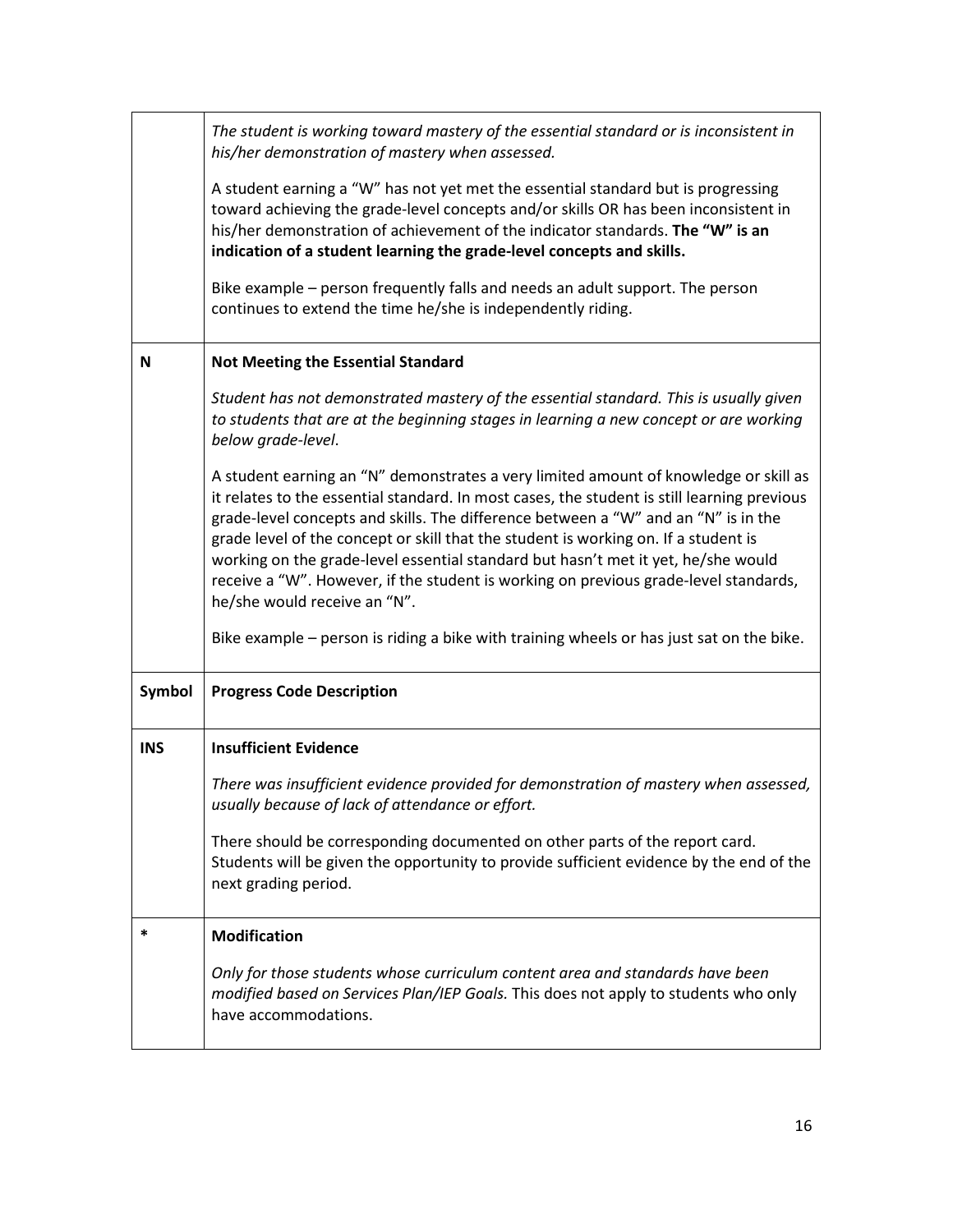#### **Grading Assessments**

Teachers use a wide variety of observations, assessments, projects, and other tools to determine a student's current knowledge and how students are progressing through a lesson and toward mastery of a skill or standard.

Students may be given more than one opportunity and method to demonstrate what they know. Since the score on the Report Card is not an average, students are less likely to be discouraged and more motivated to succeed…even if they do poorly at the start.

Students should strive to exceed the standard and earn the best possible score on assessment. The goal is mastery of a skill or standard. Teachers are encouraged to provide students the opportunity to demonstrate he or she can exceed a standard. Assessments may cover more than one standard, so students may receive more than one mark or grade for the assessment.

Teachers will frequently use a rubric based on a four-point grading scale to score or grade an assessment. The rubric should clearly describe expected student performance to achieve the highest possible grade.

Assessments are used through the grading period to track and record student progress toward achieving mastery in each standard that appears on the report card. The marks that appear on the report card reflect the student's current level of understanding and are not an average of all the marks during the grading period.

The Report Card marks are determined by the student's most recent scores and most common scores achieved for each standard during the grading period.

### **Life Skills Achievement Report**

Report Cards reflect each student's academic work. Student progress and performance in non-academic areas is reported in the Life Skills Achievement Report issued at the end of each grading period. The Life Skills Achievement Report includes critical areas such as Christian attitude, class participation, responsibility, organizational skills, and respect. These are all very important to the growth and development of students.

#### **Parent-Teacher Conferences**

To give parents a clearer idea of their child's progress, one required parentteacher conference is scheduled at the end of the first quarter. A second conference day is available later in the year or on an as-needed basis.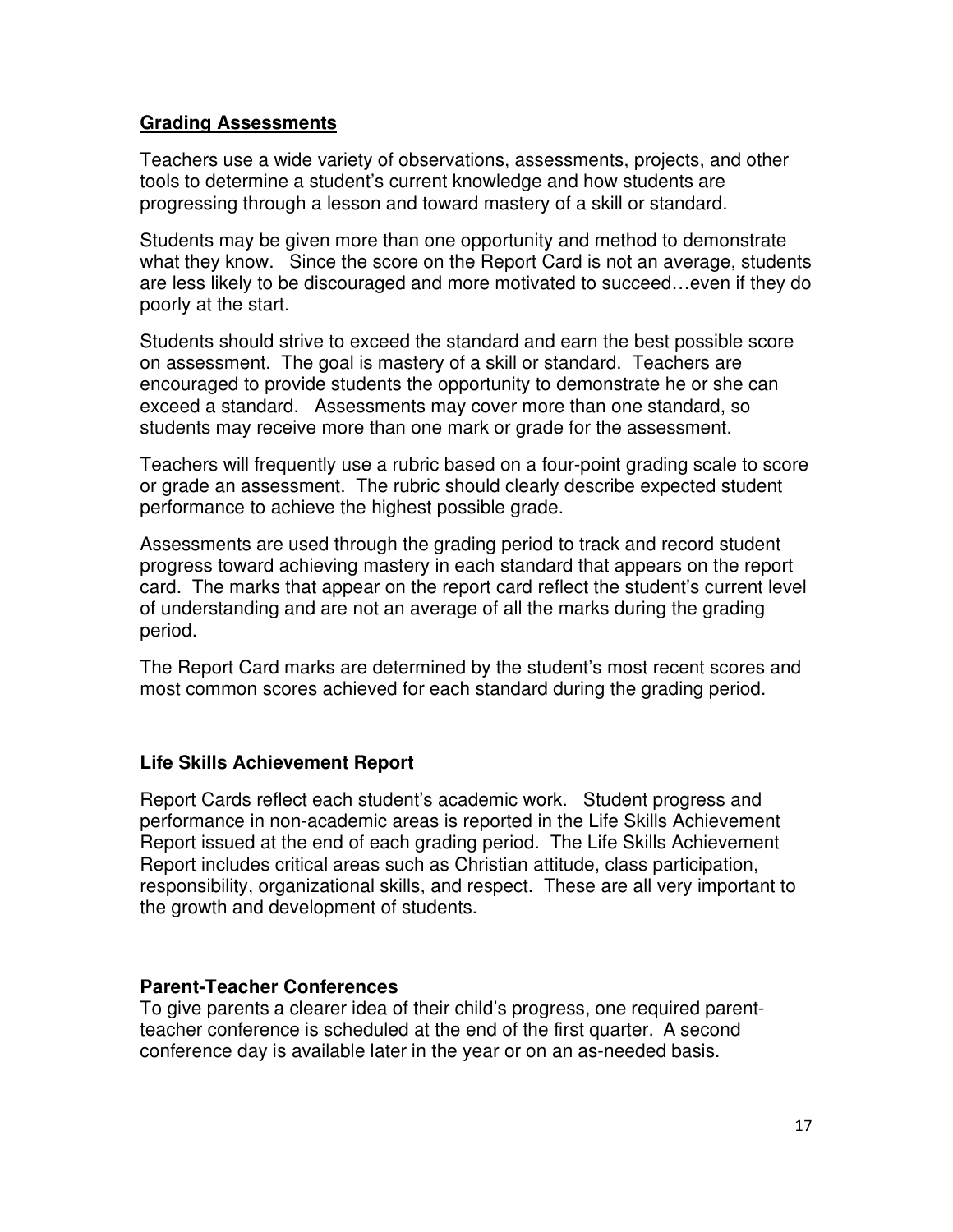### **Honor Roll and Life Skills Achievement Award**

Fifth and sixth grade students can earn special distinction with outstanding performance in the areas of academics and life skills.

To be recognized on the Honor Roll, the student must earn nearly all "E" and "M" marks on the Report Card. Up to three "W" marks is acceptable if there is no more than one "W" mark in a single subject. This indicates the student is meeting or exceeding all the standards graded within each subject area in that grading period.

To receive a Life Skills Achievement Award, the student must receive four or more "E" marks in the life skills categories on the Life Skills Report and receive no mark lower than an "M" on the report. This indicates the student is doing an outstanding job practicing important skills such as Christian attitude, respect, and responsibility.

The Honor Roll and Life Skills Achievement Awards will be presented at the end of each grading period. At the end of the school year, students who have earned Honor Roll status all four quarters will receive the "Scholarship Award." Students who earn the Life Skill Achievement Award all four quarters will receive the "Christian Citizen Award."

### **Testing**

The students in Grades 3 through 6 take the Terra Nova Achievement Tests in late October. This allows the school to pinpoint strengths and weaknesses of each student and of the school program. Once the school receives the scores, reports are distributed to parents.

Students in grade 5 will take the ACRE test, Assessment of Catechesis Religious Education, in February. Developed by the National Association of Catholic Education, the purpose of the ACRE test is to see how students understand their Catholic faith and what they do to live it in their everyday life.

Students in grades K through six also take the STAR Early Literacy, STAR Reading, and STAR Math tests periodically throughout the school year to track student progress and identify individual strengths and weaknesses.

#### **Students participating in the EdChoice Expansion Scholarship are required to meet the Ohio Department of Education state testing requirements. State Testing begins in the third grade.**

### **Retention**

If a child is struggling in a class and it is felt that s/he would possibly benefit from repeating the grade, parents will be notified by the end of the third grading period. The final decision is that of the principal, with consultation of the teachers and parents.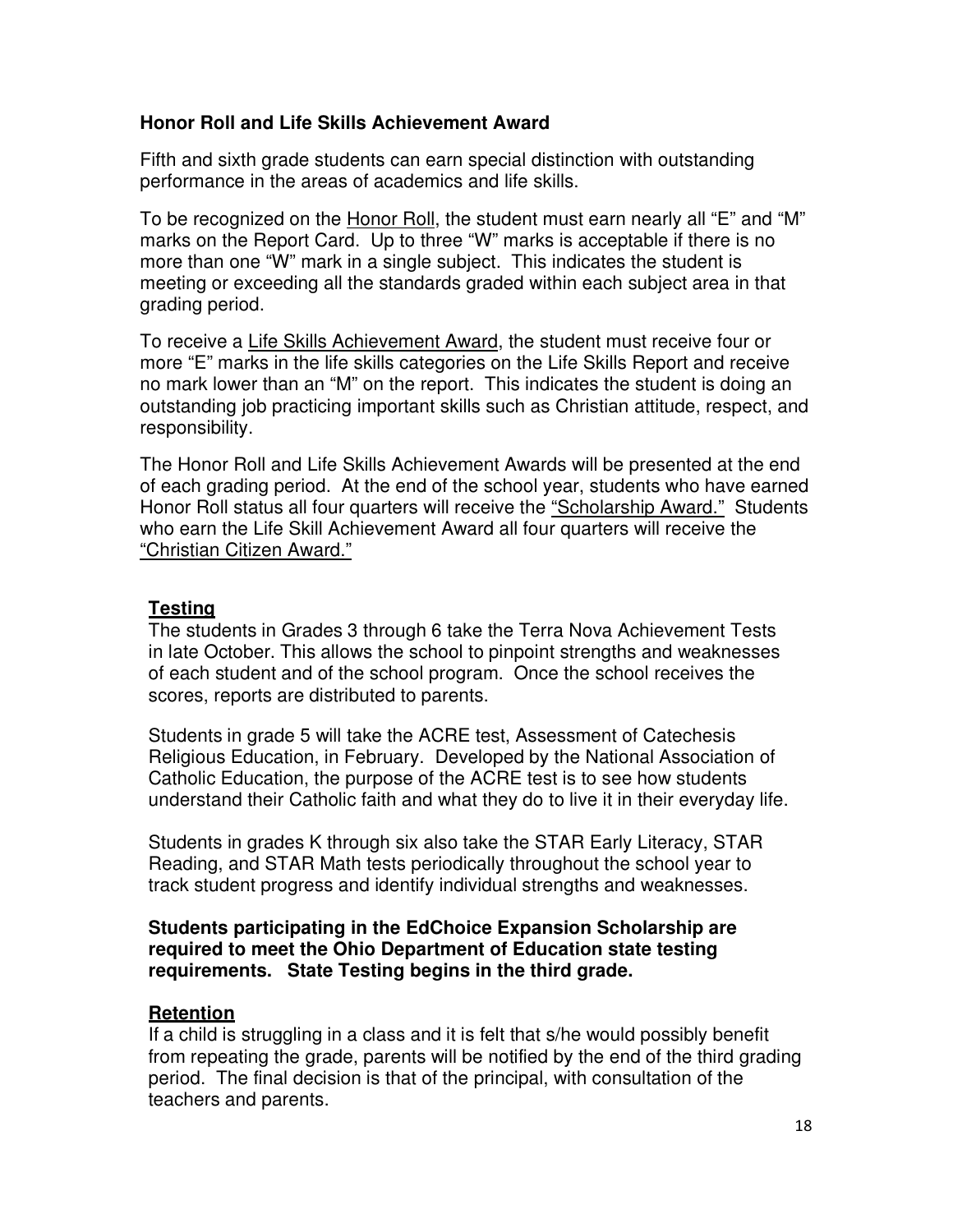### **Homework**

Homework is the responsibility of the student. Parental cooperation is needed to see that the child has enough time and a suitable environment to complete the assignments. Homework is practice and reinforcement, a formative assessment tool to judge progress and guide instruction. Homework should be no more than a small factor in a grade.Students are expected to do a reasonable amount of homework regularly. An approximate guideline for daily homework would be:

> Kindergarten through  $2^{nd}$  grade - 30 minutes 3<sup>rd</sup> and 4<sup>th</sup> grades - 45 minutes  $5<sup>th</sup>$  and  $6<sup>th</sup>$  grades - 60 to 90 minutes.

### **Make-Up Work**

Make-up work after an excused absence must be completed immediately. A student has the same amount of days to complete the assignments as he/she was absent. For example, if a student is absent on Tuesday and returns Wednesday, missed assignments from Tuesday's absence is due on Thursday as well as Wednesday's homework. It is the responsibility of the student to arrange for and perform the necessary work. The time frame will be worked out with the teacher. If a student is absent from school, a parent or other designated person can pick up the student's assignments in the school office from dismissal time until 3:15 p.m. unless other arrangements have been made.

Students may occasionally need additional opportunities or time to achieve mastery of a learning objective. Teachers have the discretion to allow students to redo an assignment or retake a test. The teacher may permit a student to redo an assignment or assessment only if convinced the student put forth a legitimate effort the first time. Before a student can redo an assignment or assessment:

- A parent must sign the original assignment or assessment.
- The student must meet with the teacher to develop a study plan and time line to ensure the student is prepared for the redo.
- The teacher has the right to change the format of the assignment or assessment.
- A student will be given no more than two re-do opportunities per grading period.
- The higher of the two grades earned on the assessment or assignment will be the final grade for the work.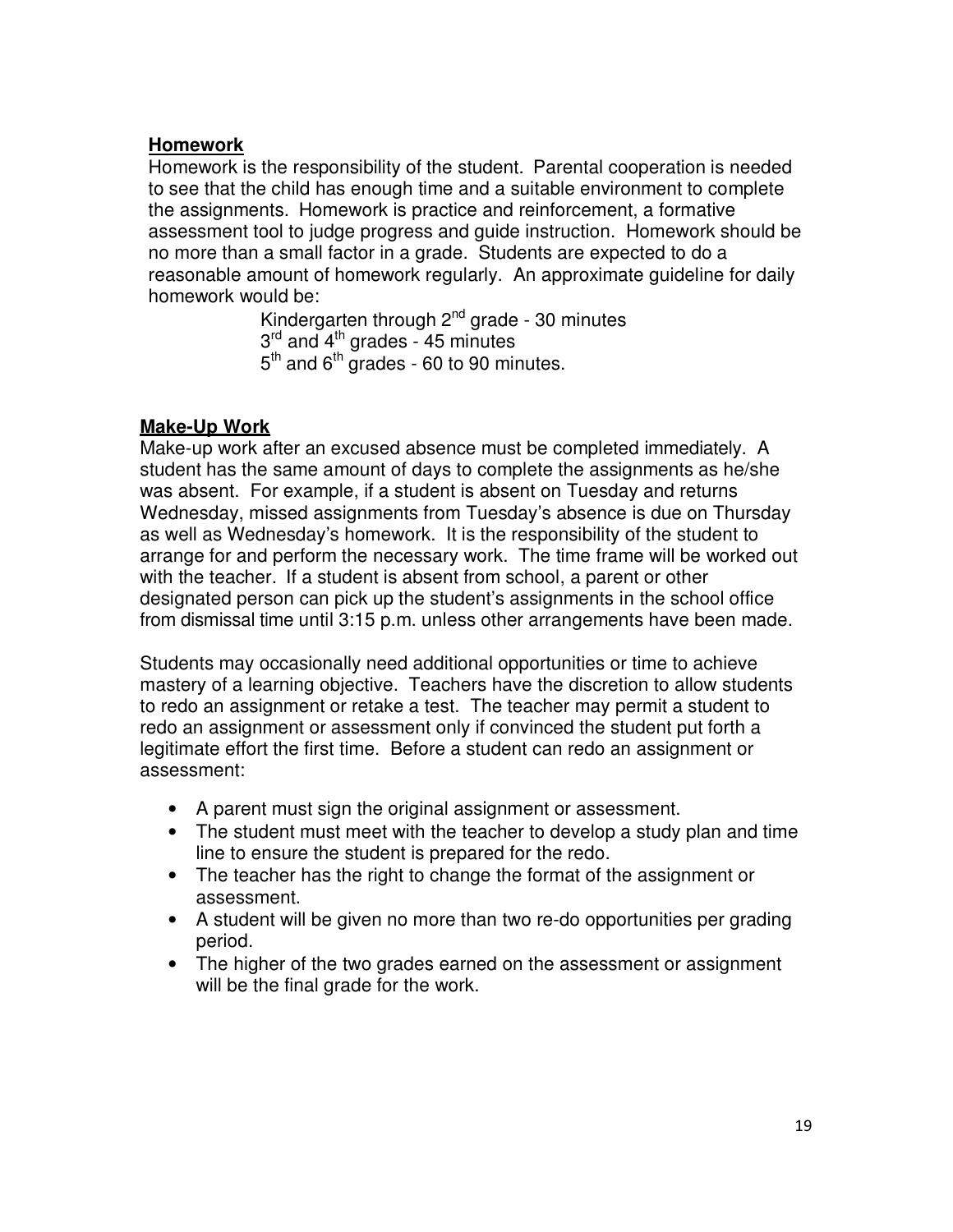### **Physical Education**

Students participate in a structured Physical Education class a twice a week. Students without the appropriate gym clothes may not be allowed to participate in class activity and may not receive participation credit, however, will be required to complete some physical activity as determined by the teacher.

#### **Recess**

All students will participate in outdoor recess for 20 minutes daily, weather permitting. Students will go outdoors as long as the playground is free of snow and ice. Students MUST be dressed appropriately for the weather each day. Therefore, if it is cold, students should wear a winter coat, hat, gloves, etc. A "hoodie" is not considered an appropriate outer garment in cold winter weather.

Outdoor recess is not an option rather a requirement. Students need the opportunity to get fresh air and run around after being indoors. If a student is not to participate in recess due to illness, a doctor's excuse must be given to the classroom teacher.

Physical activity is important to the physical and mental health of our students. Students will go outside for recess whenever possible. Therefore, especially during cold weather months, students should be prepared to go outside for recess by bringing coats, hats, gloves, and boots, and other clothing appropriate for the season. The following factors will be considered when determining whether to go outside for recess:

- 1. Temperature: When temperatures fall below 30 degrees, consideration will be given to staying inside.
- 2. Wind Chill: In addition to the temperature, the staff will consider the wind chill factor.
- 3. Precipitation: Wet conditions may force students to stay inside.
- 4. Playground conditions: Icy, wet, or mud may keep students inside.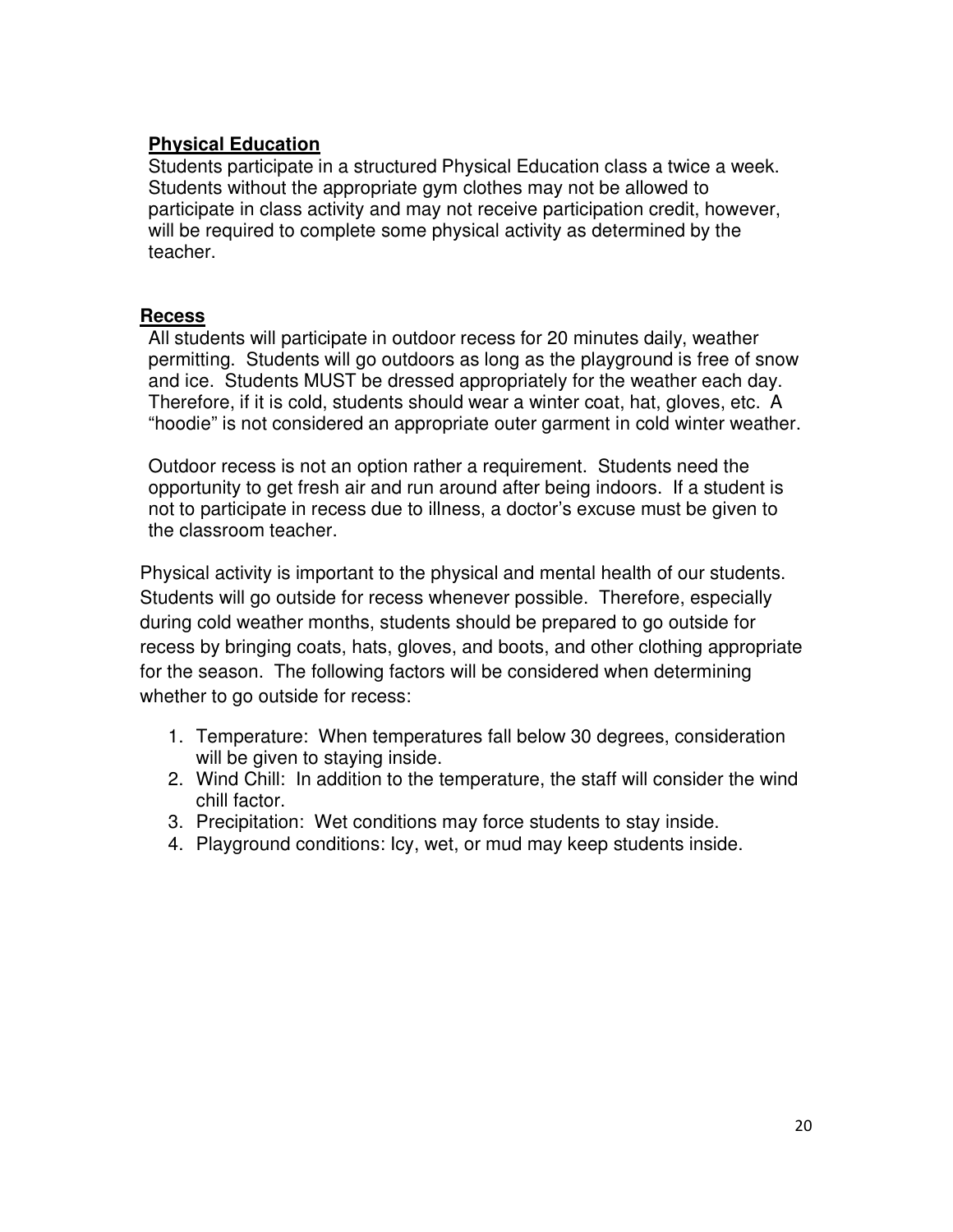### **Computer Lab/Technology**

Our computer lab consists of a network desk-top computers with internet capacity. Each class has at least one period in the lab each week. In addition to the computer lab, **Immaculate Conception also provides students access to iPads, Chromebooks, and classroom computers.** Internet safety is taught throughout the year, but it is explicitly taught in computer lab classes. Only students who have read the Acceptable Use Policy of the Diocese (#6142.1) and signed the acceptance of this handbook may use the school computers**, iPads, Chromebooks or other devices to access the Internet.** That policy is distributed on the first day of school.

Students issued devices for use at home must follow the Technology Use Agreement and are financially responsible for lost or damaged equipment.

A summary of the Acceptable Use Policy is as follows:  **Do:** 

- Take care of the equipment
- Ask for help with printer problems
- Print just one copy of a document
- Use the internet for educational pursuits
- Treat teachers and students with respect
- Ask before you enter a site that you think might be questionable
- Immediately back out of any questionable sites
- Follow instructions of teachers and media center personnel
- Close applications by going to File and Quit and then sign off when you are finished
- Leave computers on

### **Do not:**

- Have food or drink around equipment
- Share any passwords
- Access or download any inappropriate material
- Access chat rooms, newsgroups or instant messaging
- Access or download games, game cheat codes, MUD's, MOO's, or simulations
- Harass others in any way
- Submit or reveal your name, any personal information or phone numbers of yourself or others
- Change any computer settings, hardware, parts or cabling
- Access or manage a personal web page on school computers
- Download without permission.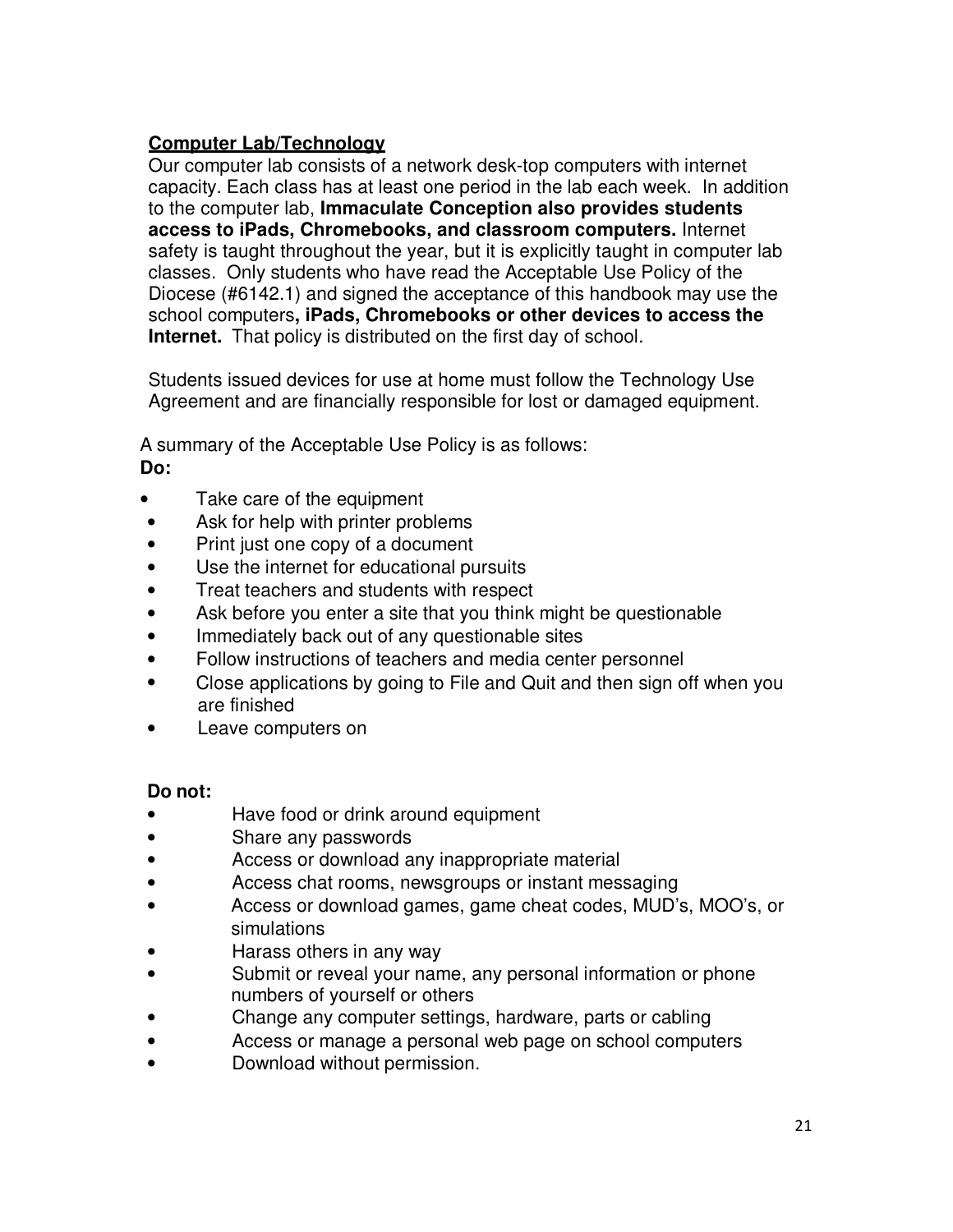### **Field Trips**

A field trip is defined as a school sponsored privilege, which occurs off campus and is supervised by school personnel and adult volunteers. No student may participate unless a signed parent permission form for the specific event is received by the school prior to the field trip. Any adult supervisor or driver must be fingerprinted at the Tuscarawas County Educational Service Center in New Philadelphia and have an Ohio Criminal Check on file in the school office. S/He must also attend a workshop on Protecting God's Children with a copy of the program certificate on file in the school office. Parents chaperoning a field trip should not bring younger siblings on the trip as this may distract them from the responsibilities of being a chaperone.

**Immaculate Conception School will make an effort to provide a bus for field trip transportation, however, if a private passenger vehicle is used, the following information must be provided in writing every time the private vehicle is utilitized:** 

- Valid Ohio, Kentucky, or West Virginia driver's license
- Valid Ohio, Kentucky, or West Virginia registration for the vehicle
- Vehicle insurance with minimum limits of \$100,000 per person/\$300,000 per occurrence

Each student being transported in a private vehicle must be using a seat belt. The emergency medical form corresponding to each student must be in the vehicle.

### **When bus transportation is provided, students must ride the bus to and from the trip destination. Field trip chaperones (other than school employees) are not permitted to ride the bus.**

On most occasions, there is a cost for the field trip. In addition, adult volunteers may also be required to pay a fee for the trip. If we use public school transportation, that will add to the cost of the field trip. Fees for field trips must be paid before students and adult volunteers can participate.

Students may be denied participation in the field trip if the principal and/or teacher have deemed this necessary due to disciplinary or other reasons. If field trip fees have already been paid, those fees are non-refundable. If the student is not permitted to participate in the field trip, he/she must still report to school and will be given work to complete while his/her class is on the designated trip.

Students are expected to adhere to all discipline rules and the code of conduct while on the field trip. If a student misbehaves, the parent will be called to pick up the student immediately.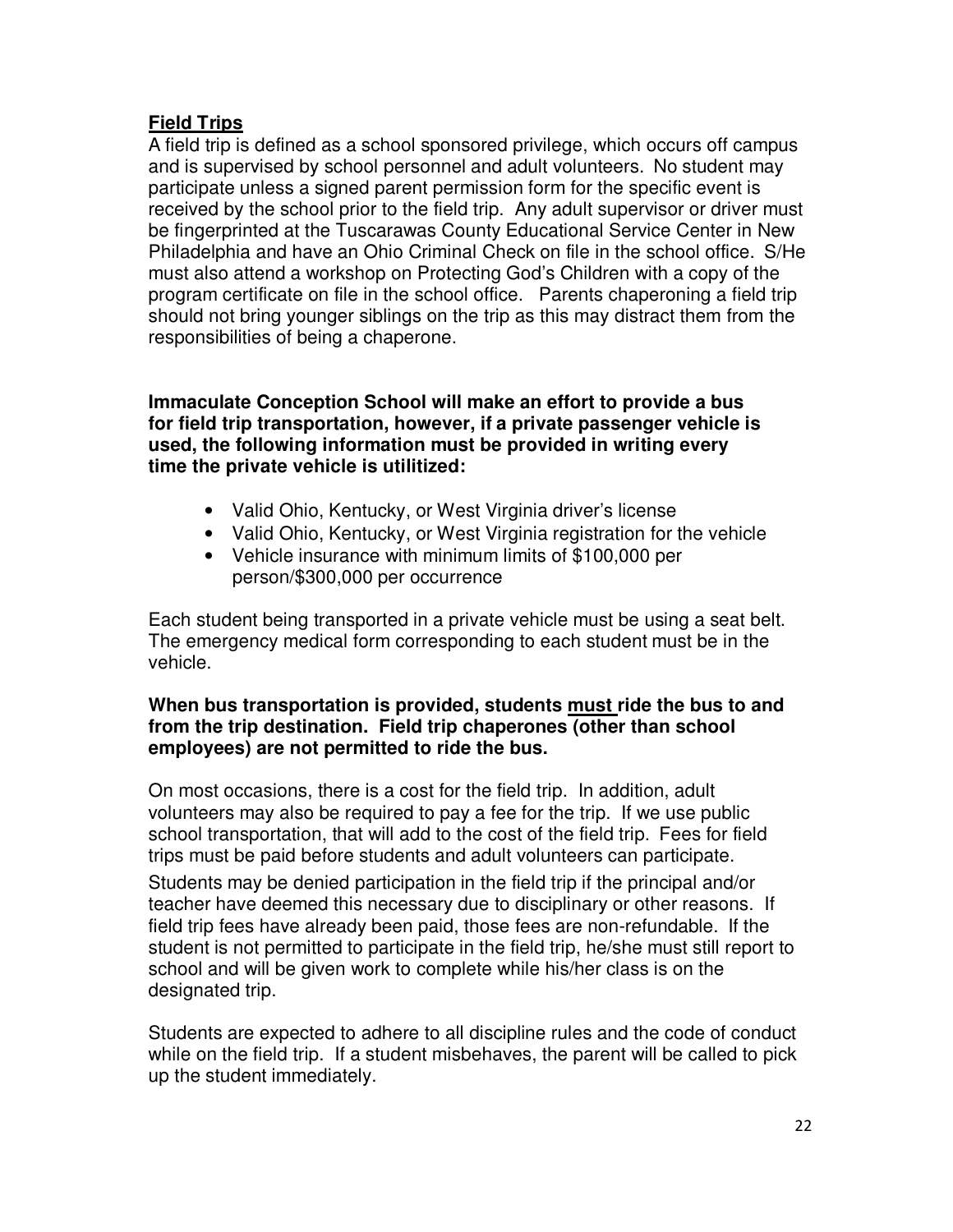### **Extra-curricular Activities**

Participation in school or parish sponsored activities is a privilege and a responsibility. The eligibility standards of character and academic growth will determine a student's participation in extra-curricular activities. The principal may declare a student ineligible in the case of suspension, poor academic performance, lack of effort, or other serious matter.

Students also have the opportunity to participate in athletic youth programs sponsored by the parish, ICS, or Tuscarawas Central Catholic Junior Senior High School. Rules established by the program sponsor are expected to be followed by ICS students who are participating. Students must remember they are representing the parish and the school and must do so in a respectful, appropriate manner.

In the event school is canceled because of weather or other emergency, all school sponsored extra-curricular activities will be canceled.

### **Co-Curricular Programs**

Some of the special academic and co-curricular programs that are usually offered at Immaculate Conception include: Many of the special programs include but are not limited to the following:

Music Ministry: Junior choir, organists, and cantors.

Altar Servers: Serve mass on Sundays, during the week, and at special events such as weddings, funerals, and Holy Days of Obligation.

Principal's Advisory Committee: Students demonstrating leadership potential are invited to participate in this leadership program. The committee is designed to help develop leadership and organizational skills and make our school a better place.

Blue Wave Service Team: Students in grades 4 through 6 are invited to participate in a variety of school-wide service and community projects throughout the school year.

Morning Announcements: Students lead the morning announcements and prayers.

Summer Reading Program: Students at Immaculate Conception School are encouraged to participate in the summer reading programs. Various themes are used throughout the program. Those students meeting the established goals are treated to special assembly and awards program.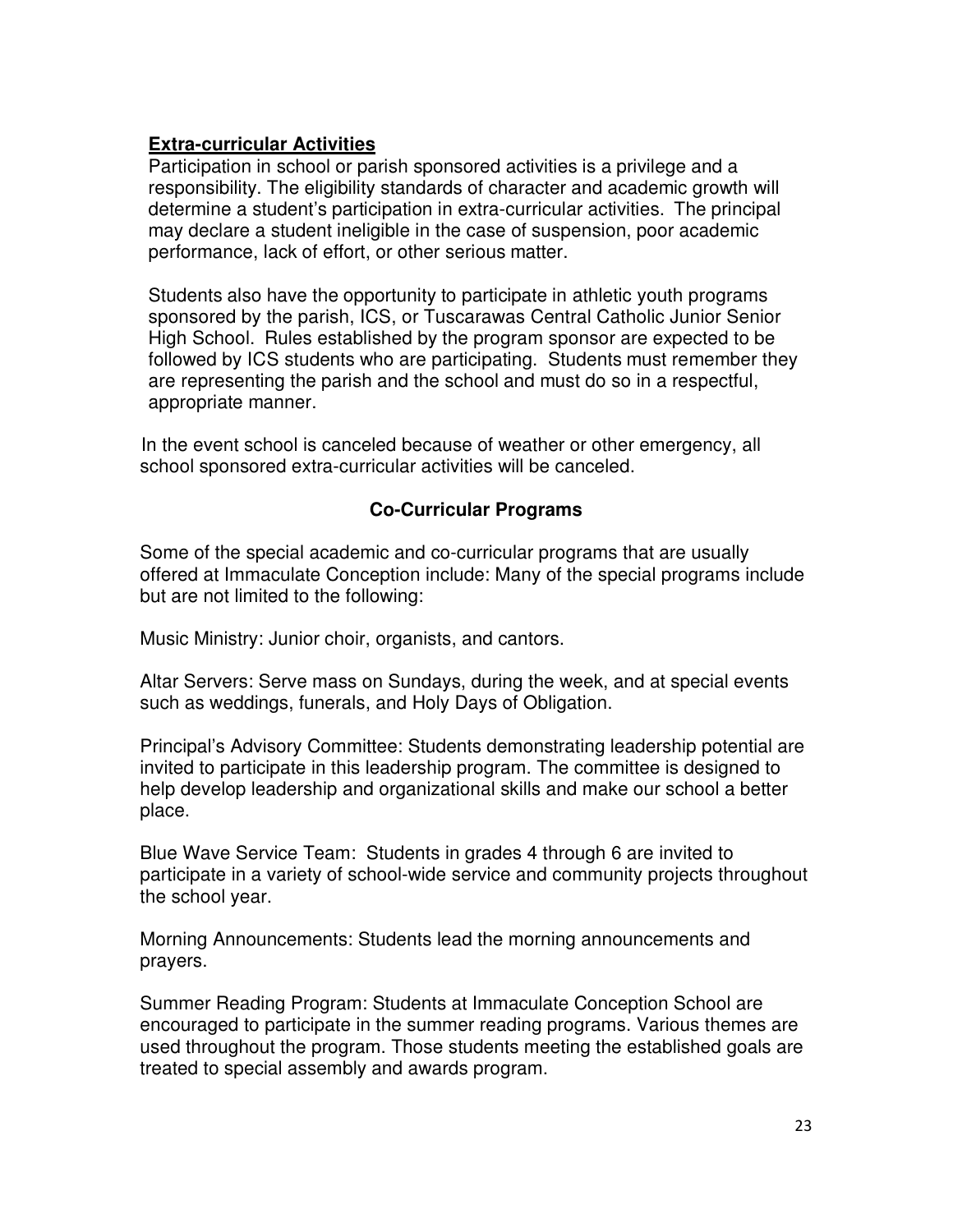# **Athletic Code of Conduct**

Students have numerous opportunities to participate in athletic programs. Some activities are sponsored by Tuscarawas Central Catholic Junior/Senior High School. Some programs are organized by parents and others are organized by independent groups. Regardless of the team sponsor or organization, any student wearing a Saints uniform is expected to follow the Athletic Code of Conduct:

- Remember to do all for the glory of God
- Students must remember their priorities: 1) God, 2) Family, 3) Academics, 4) Extra-curricular Activities.
- Athletic competition exists for students to foster sportsmanship, leadership, and teamwork. Students should set the example of good sportsmanship as set forth by their parents, guardians, and coaches.
- Students should positively encourage all teammates to do their best.
- Students and coaches should always conduct themselves as an example of Christian behavior, both on the field of play and away from it.

### **CODE OF CONDUCT**

*We believe in a discipline program designed to build the moral growth of the child, develop self-discipline, and encourage students to follow the example of Jesus Christ in their daily lives. We believe in a schoolwide positive behavior program centered on Gospel Values.* 

#### Code of Conduct

This Code of Conduct serves to guide the behavior of students. Its intent is to create an atmosphere of mutual respect and cooperation based on the Gospel Values.

Students are expected to:

- Follow the greatest commandments as taught by Jesus Christ: Love the Lord your God with all your heart and with all your soul and all your mind. And love your neighbor as yourself.
- Students are expected to treat one another with respect, conduct themselves with dignity, and act in a spirit of justice.
- Be responsible. Be on time. Do your homework. Come to class prepared. Take care of school equipment and supplies.
- Be honest. We strive to imitate the truth that is Jesus Christ in our own lives through our words and actions. Speak the truth. Do your own work.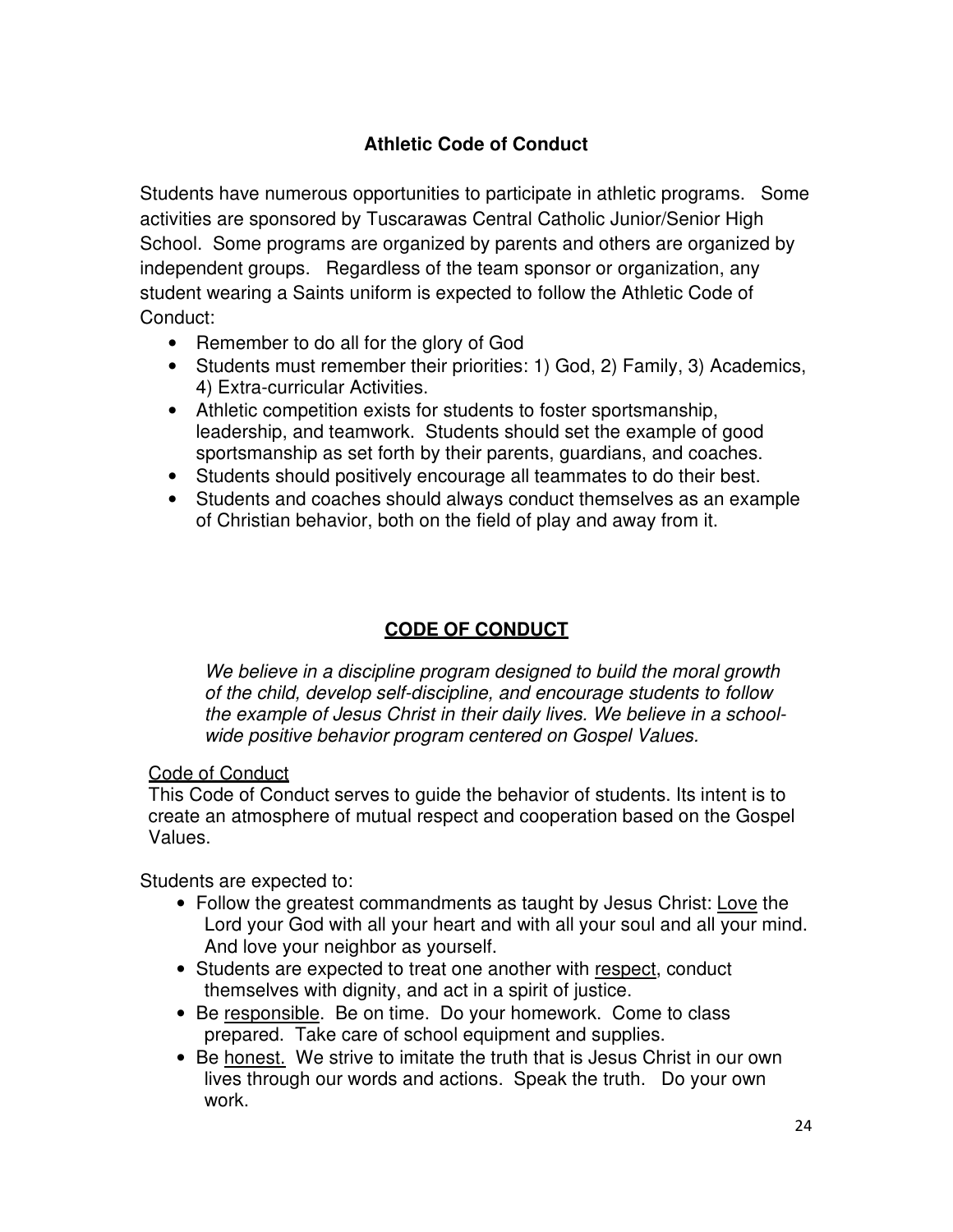- Be kind. Jesus taught us to be compassionate and forgiving. Treat others as you would like to be treated. Be understanding. Comfort one another. Help others.
- Serve others. Jesus calls us to a life of service to others and to show our love for others through charity. Help your classmates, school, church, and community.
- Live your faith. Participate with reverence in the religious life of the school and do His will. Show your loyalty to God. Participate in school prayer and liturgical activities. Participate in parish church services.
- Live with hope. The Risen Christ gives us hope now and in eternal life. Have confidence that God is with you always.

The Code of Conduct provides a guide for student behavior in all school settings at all times including the classroom, playground, cafeteria, hallways, restrooms, after-school care, and field trips. Our goal is to teach and model expected student behavior. Students who follow the Code of Conduct and demonstrate their faith through the Gospel Values will be recognized and rewarded. Students who fail to follow the Code of Conduct and school regulations may face consequences from the classroom teacher or school administration. Our goal is to change behavior so that violations do not occur again. The principal is the final recourse in all disciplinary situations and may waive any disciplinary rule for just cause at his/her discretion.

Consequences for behaviors outside these expectations normally relate to the offense. For example, improper recess behavior may result in loss of recess privileges. Damage to or misuse of supplies or facilities may result in the assignment of cleaning, repair or other appropriate work time. In any incident resulting in a loss of or damage to property, the student may be held responsible for repair/replacement costs. In most cases, teachers will issue the appropriate consequence at the classroom level. Teachers are encouraged to communicate with parents and guardians on a regular basis to keep families informed about student progress and other classroom issues.

At the discretion of the principal or his/her designee, a student may be issued a Discipline Notice for incidents more serious than a violation of classroom rules. When a Discipline Notice is issued, the parents of all students involved will be notified as soon as possible by the administration. Parents to be notified include the guardians of students disciplined and guardians of students considered victims or targets in the incident. The Discipline Report will indicate the consequences assigned.

Consequences for violation of the Code of Conduct may include, but are not limited to

- Written notice to parents
- Student conference with the principal and/or pastor
- Detention/time-out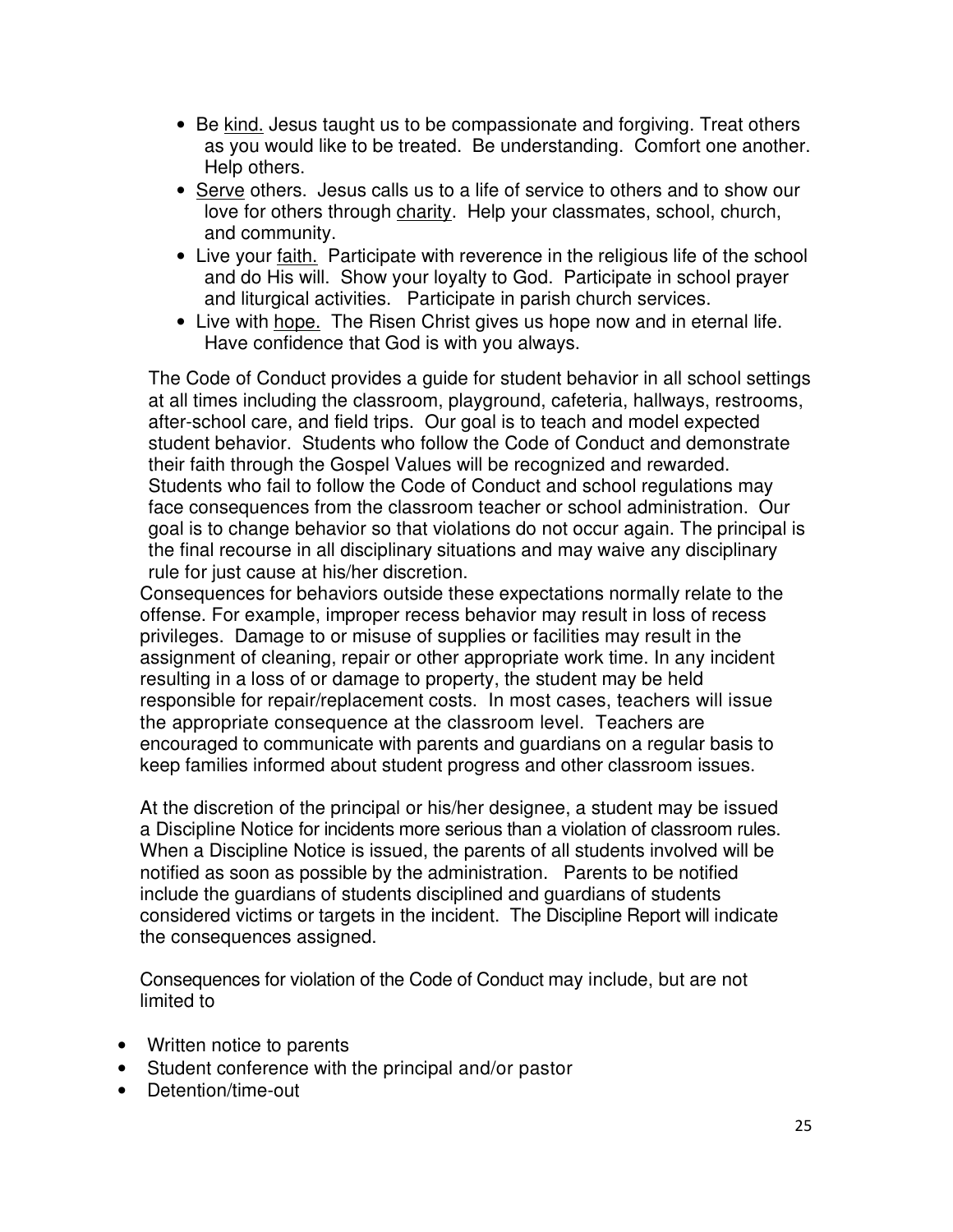- In-school suspension, out-of-school suspension.
- Behavior contract/action plan
- Work time to clean or repair damaged property (any work assigned will be age appropriate)
- Completion of a reflection paper
- Parent conference
- Loss of privilege such as participate in co-curricular activities including student clubs and athletics
- Loss of an age appropriate amount of recess time

The administration and teacher will consider a variety of factors before assigning consequences including but not limited to the age of the student, seriousness of the violation, and the student's disciplinary record. The goal is to use consequences as a teaching tool to change behavior and prevent future violations. If given a detention, the student may be asked to do a writing assignment reflecting on the misbehavior and strategies to correct the problem. In addition, the teacher may assign extra work the student can do while in detention. Parents are responsible for transportation arrangements in the event the detention is before or after school.

Examples of behaviors warranting a Discipline Notice include, but is not limited to:

- 1. Unexcused absence; chronic tardiness; leaving the school property;
- 2. Habitually or chronically out of uniform;
- 3. Failure to obey, defiance of or disrespect of authority;
- 4. Inappropriate/disruptive behavior in all school settings.

5. Verbal abuse, bullying or harassment of any kind including teasing, name calling, or profanity delivered in person, in writing or electronically;

- 6. Fighting or other physical confrontation;
- 7. Damage or misuse of facilities, books, materials, etc.; unauthorized use of another's property;
- 8. Failure to complete assignments; cheating or helping another to cheat;
- 9. Rough, inconsiderate or unsafe play at recess;
- 10. Possession of banned, dangerous or illegal substances;
- 11. Failure to carry communications/notices between home and school;
- 12. Inappropriate behavior during religious activities;
- 13. Violations of the Technology Acceptable Use Policy.
- 14. Repeated violation of classroom rules.

If given a detention, the student may be asked to do a writing assignment reflecting on the misbehavior and strategies to correct the problem. In addition, the teacher may assign extra work the student can do while in detention. Parents are responsible for transportation arrangements in the event the detention is before or after school.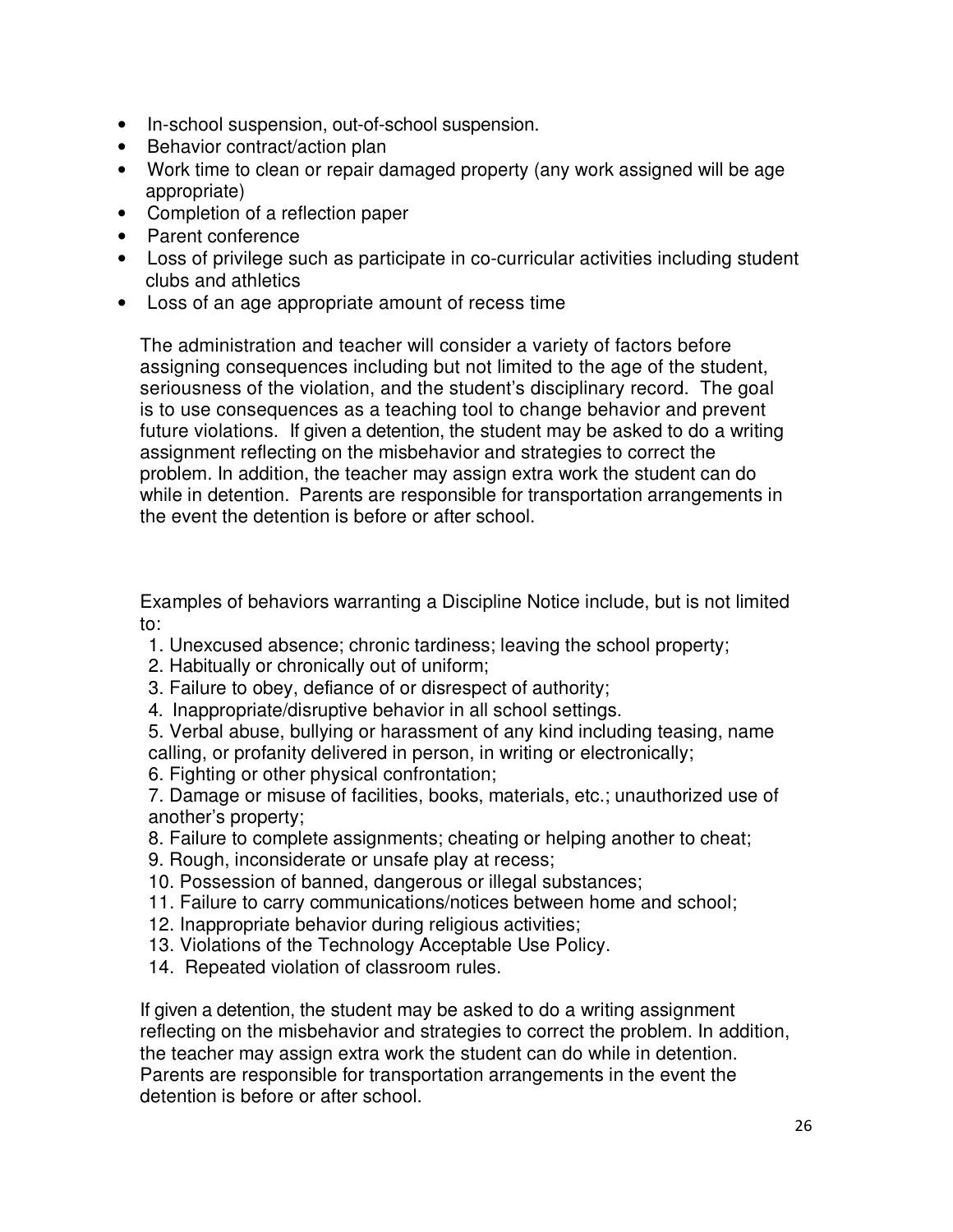In the case of repeated or more serious violations (e.g., fighting or other physical confrontation, possession/use of dangerous/illegal/banned items, substances or materials, menacing/threatening/harassing behavior, defiance in matters of faith, practice or church teaching, truancy), the school may abandon this process in favor of more strident consequences which might include longer or successive detentions, work duty, referral for intervention and/or suspension, and/or expulsion. Measures may also be expanded to provide adequate treatment and other appropriate interventions.

If a student is given an in-school suspension, the student will be required to complete teacher assigned work in isolation, usually in the principal's office. Work may be altered so as to be done independently. The student will receive restroom breaks during the day and will eat lunch in the area he/she is serving the in-school suspension. There may be times when a student will be given an immediate in-school suspension if the behavior warrants such a consequence. In this case, the student will immediately report to the school office, the parents will be notified, and the student will remain in the office until the end of the school day.

The penalties for out of school suspensions and expulsions will be given only in extreme cases. If a student is given an out of school suspension, parents will receive a phone call from the principal identifying an out of school suspension has been given. The principal will also provide a written notice of the out of school suspension and reason for the consequence. In addition, the school will follow the policies and procedures of the Diocese of Columbus (Policy #5114) as it relates to suspension and expulsion. In the event the health or safety of any person is in jeopardy, or in any situation, which the principal deems necessary, a parent may be required to come for the student immediately. Law enforcement officials may be called when appropriate.

 An expulsion decision may be appealed through the appropriate process. Upon receipt of notice, the parent must inform the principal of the intent to appeal the expulsion. The principal will then provide the parent with a copy of the appeals procedure, the timeline for which will commence immediately. Failure, on the part of the student or parent/guardian, to pursue and cooperate with any outside referrals or related interventions is grounds for dismissal of the student**.** (5114.0 and 5144.0)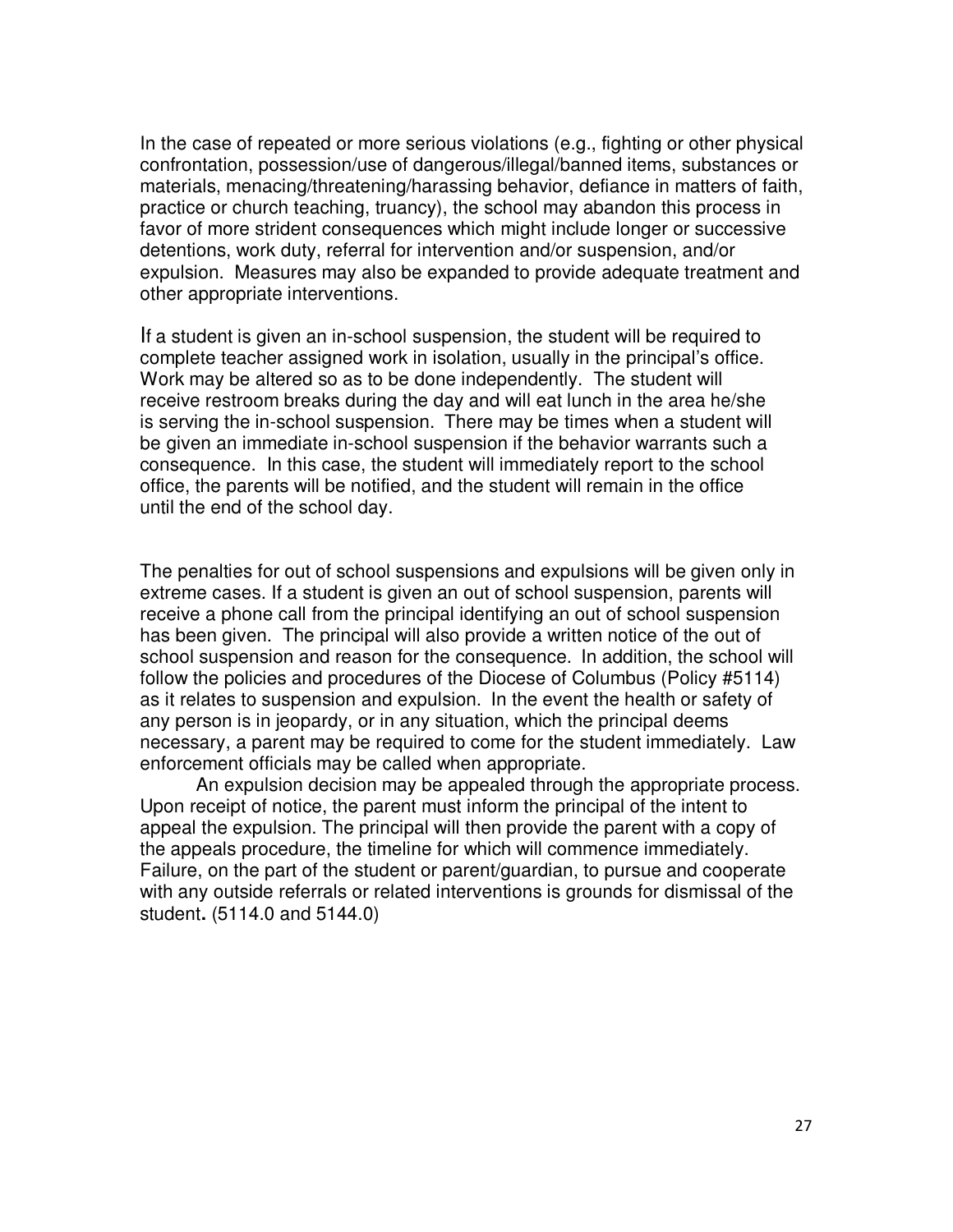# **BULLYING**

Bullying behavior is unacceptable. Bullying is a pattern of abuse over time and includes a student being "picked on". It includes; physical intimidation or assault, extortion, oral or written threats, teasing, putdowns, name-calling, threatening looks, gestures, or actions, cruel rumors, false accusations, and social isolation occurring on school grounds or at any school related activity on or off campus. (5140.02)

Students are encouraged to build positive interpersonal relationships by following the school Code of Conduct. Additionally, the staff and students have developed the following policy:

Immaculate Conception School believes all students should be treated with respect. Teasing, name-calling, bullying, and other behavior not in line with the Code of Conduct is unacceptable. The students and staff of Immaculate Conception have adopted the **"IC Peacemakers"** policy:

### **We are called by Jesus to be peacemakers and love our neighbor. As IC Peacemakers, we will treat one another with respect, dignity and kindness.**

The students and staff of Immaculate Conception School strive to obey God's greatest commandments: Love the Lord with all your heart and with all your soul and with all your mind. This is the first and greatest commandment. And the second is like it: "Love your neighbor as yourself."

- $\circ$  We will be peacemakers. We will not bully others.
- o We will be caring and help students who are teased, picked on or bullied.
- $\circ$  We will act with kindness and include students who are left out.
- $\circ$  If we know somebody is being teased, picked on or bullied, we will tell an adult at school and at home.

### **Harassment Policy as Prescribed by the Diocese of Columbus (5140.05)**

1. The Catholic schools of the Diocese of Columbus shall maintain a working and academic environment, in all programs and activities, free of all forms of harassment and intimidation. No student, teacher, other staff member or volunteer (male or female) should be subject to harassment in any form, and specifically not to unsolicited and/or unwelcome sexual overtures or conduct, either verbal or physical.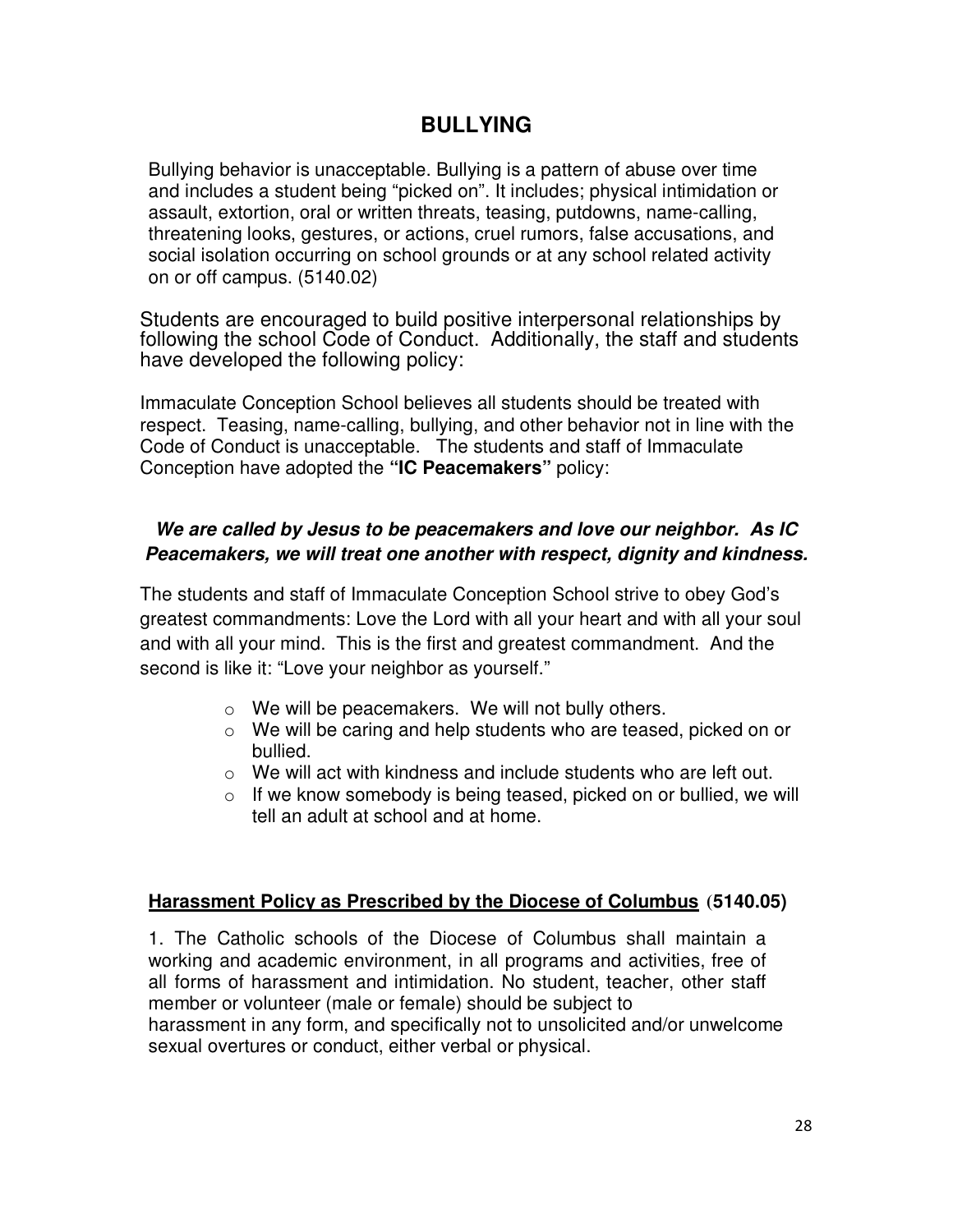2. Harassment can take many forms. Harassment can occur at any school activity, and/or can take place in classrooms, halls, cafeterias, or even at programs sponsored by the school at other locations. It does not include compliments of a socially acceptable nature. Harassment is verbal or physical conduct that embarrasses, denigrates, or shows hostility toward a person because of his/her race, color, religion, gender, sex, national origin, age or disability or other protected characteristics.

3. Conduct, which constitutes sexual harassment, is prohibited. Sexually harassing conduct includes, but is not limited to, the following:

a. offensive sexual flirtations, advances, propositions;

b. continued or repeated verbal abuse of a sexual or gender-based nature;

c. explicit or degrading sexual or gender-based comments about another individual or his/her appearance;

d. the display or circulation of sexually explicit or suggestive writing, pictures or objects;

e. any offensive or physical conduct which shows hostility or aversion toward an individual because of gender or sex;

f. graffiti of a sexual nature;

g. fondling oneself sexually or talking about one's sexual activity in front of others;

h. spreading rumors about or categorizing others as to sexual activity.

Sexual harassment is not limited to conduct that is sexual in nature - it also includes harassment that is based on gender. Gender-based harassment, which is also prohibited, is conduct that would not occur except for the sex of the person involved. An example would be referring to a woman by or as a female body part, or a demeaning sex-based term, or treating people differently because of their gender. The same prohibitions apply with regard to inflammatory or offensive comments or conduct, which are based upon race, color, age, religion, disability, or national origin. In short, working relationships between employees must be based on mutual respect.

Sexual harassment also includes the taking of, or refusal to take, any personnel or academic action on the basis of a person's submission to or refusal of sexual overtures. No person should so much as imply that an individual's "cooperation" or submission to unwelcome sexual activity will have any effect on the individual's employment, assignment, compensation, advancement, development, academic evaluation, participation in school programs or activities, or any other condition of employment or academic achievement. Not all physical conduct is necessarily considered sexual in nature. (For example, a coach hugging a student after an accomplishment, a teacher consoling a child with an injury, or physical conduct during athletic events would not be considered sexual conduct.) However, peer-based sexual harassment (e.g., student to student) can be a form of prohibited conduct where the harassing conduct creates a hostile environment.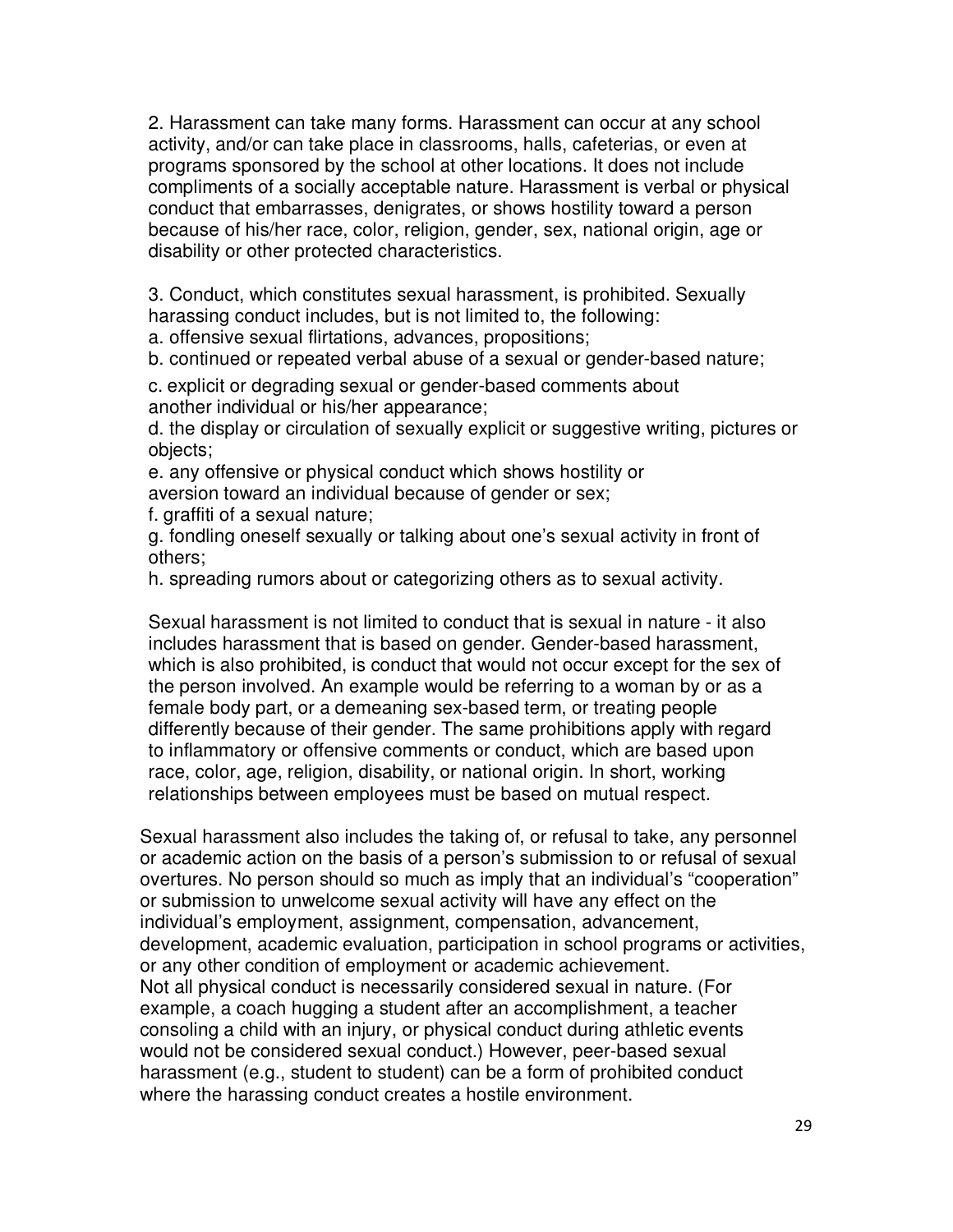4. A sexually hostile environment can be created by a school employee, volunteer, another student, or a visitor to the school.

5. Any person who believes he/she is subject to harassment or intimidation must contact either the principal, assistant principal, or pastor at the elementary level; or the principal, assistant principal or superintendent at the secondary level. A complaint must be filed in writing. In the case of harassment involving a student or students, the parent(s)/guardian(s) of the respective students shall be duly notified. In the event that an individual alleges harassment by a principal, assistant principal or a pastor, the individual may file the complaint with the superintendent. All complaints will be promptly investigated, and the person initiating the complaint will be advised of the outcome of the investigation. A student who believes he or she has been sexually harassed (or a parent who believes that his/her child has been harassed) must contact one of the appropriate persons as listed above.

6. Where it is determined that harassment has occurred, the appropriate authority will take immediate disciplinary action against any administrator, teacher, staff or student engaging in harassment. The response shall take into account the individuals and circumstances. Such action may include, depending on the circumstances, disciplinary measures up to and including termination of employment.

7. No retaliation against anyone who reports harassment shall be tolerated. The Diocese prohibits such retaliation and will take appropriate responsive action if retaliation occurs.

#### **Banned Substances**

The use, possession, concealment, manufacture, administration, dispensing or distribution of any drug (alcohol, tobacco, harmful intoxicants and/or illegal substances and/or drug paraphernalia), or committing any "drug abuse offense, or appearance while under the influence of any drug, on school premises, on or in school vehicles or at any school-sponsored event is prohibited. (5131.1) No student may use, possess, handle, transmit or conceal any object, which is, looks like, or can be considered a dangerous weapon or instrument of violence. Objects which are explosive or incendiary in nature, or any objects determined to be a threat to the safety or security of anyone, are prohibited on the premises and at school-related functions. (5140.11; 5140.12)

A first time offender is required to meet with his/her parents or guardians and school officials to discuss actions, such as counseling or prevention programs, which could prevent future occurrences. A suspension will be given for the first offense, but an expulsion is possible, depending on the severity of the offense. A second offense of the above policy will result in an immediate expulsion.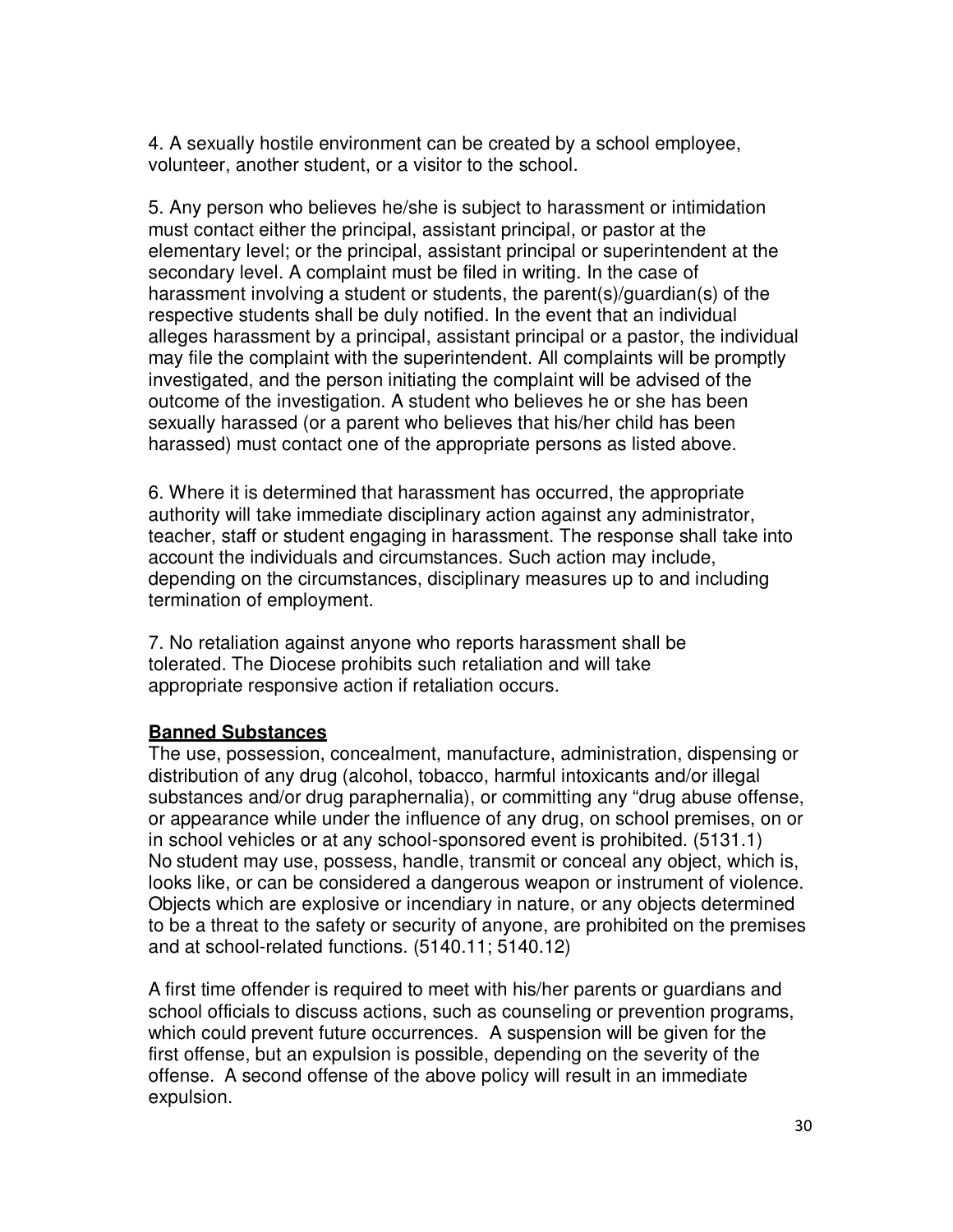#### **Behavior Off Campus**

The Diocese of Columbus has a concern with conduct by students at school or away from school that may bring discredit or harm to the name of the school or the reputation of the student body. Consequently, conduct at school or away from school that is inappropriate to Christian moral standards, conduct that is in violation of the law, conduct that is detrimental to the common good, threatening, harmful, or offensive to other students or staff or conduct that is of such nature as to jeopardize the good name of the school, may subject a student to discipline. Discipline for such conduct shall be at the sole discretion of the school. (5144.3).

# **Student Dress Code**

*As a Catholic school, our students are required to be in uniform while at school. We realize that fashion trends come and go in our society, but our school is not the place to express those trends. We do our best to identify uniform attire that is comfortable for the students and reasonable for the parents while still maintaining a Catholic school environment.*

Immaculate Conception School maintains a code of uniform dress for students in Kindergarten through sixth grade in an attempt to accomplish the following:

- 1. To safeguard student health and safety.
- 2. To reduce the economic burden on families.
- 3. To emphasize the dignity of each individual as created by God.
- 4. To develop habits of neatness, modesty, and good grooming.
- 5. To create an atmosphere conducive to learning.
- 6. To eliminate unnecessary distraction.

Responsibility: The majority of our students and parents adhere to the guidelines of the Dress Code. They, too, believe that student dress and appearance are important factors in success at school. Occasionally, a student may need to be reprimanded for his/her failure to meet the established guidelines. Therefore, it is important to note with whom the responsibility for proper dress and attire rests.

It is the responsibility of the parents and student to see that the student arrives at school in the proper dress and attire as described in the Code of Conduct. It is the responsibility of the teacher to enforce the guidelines of the Student Dress Code should a student fail to meet such standards. After repeated violations of the Student Dress Code, the principal will meet with the student and/or parents to rectify such misunderstandings and to see that, in the future, the student meets the criteria of the code.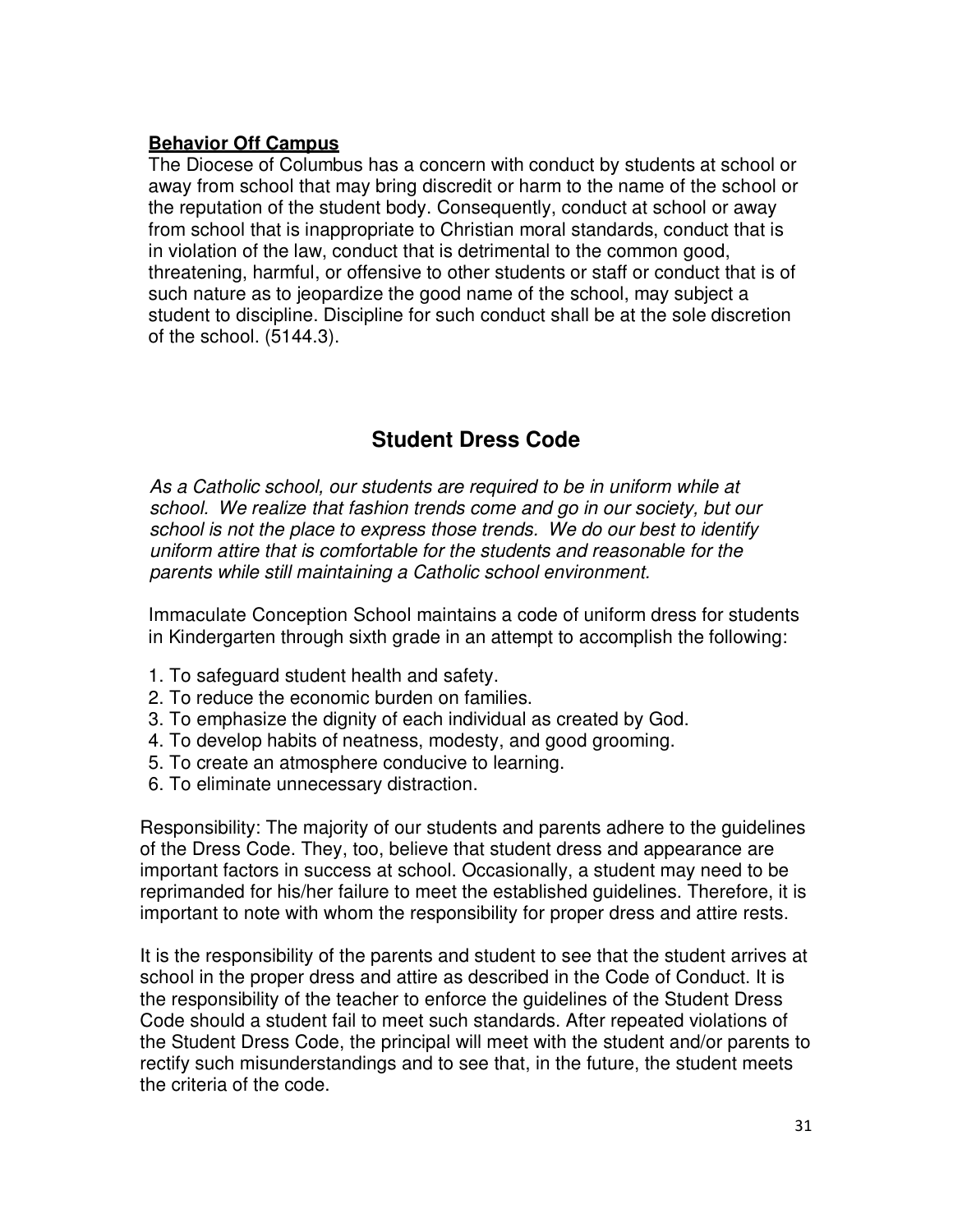#### **Boys' Dress Code**

Navy blue dress slacks, belt (black or brown), socks (solid white, black, or navy) that extend above the top of the shoe, plain white or light blue shirt with a collar and buttons and solid black athletic or brown/black dress shoes are to be worn.

Students may also choose to wear a solid, navy blue sweater or an Immaculate Conception School or TCC high school sweater or sweatshirt. NO team sweatshirts are permitted. A white or light blue turtleneck is also acceptable.

Navy blue dress shorts with a black or brown belt may be worn from the first day of school through September 30 and from April 1 through the end of the school year. All other rules described above still apply.

#### **Girls' Dress Code**

Option 1: Immaculate Conception School uniform plaid or plain navy blue jumper or uniform skirt/skort (accompanied by a plain white or light blue blouse or shirt with buttons and a collar or a plain white or light blue turtleneck), solid black, navy blue or white socks that extend above the top of the shoe, and solid black athletic or brown/black dress shoes. Saddle shoes may also be worn. A uniform plaid or plain navy blue vest may be worn with the skirt.

Option 2: Navy blue dress slacks, black or brown belt, plain white or light blue blouse or shirt with buttons and a collar or a plain white or light blue turtleneck or shirt are appropriate. Solid black, navy blue or white socks must extend above the top of the shoe. Solid black athletic or brown/black dress shoes are to be worn. Saddle shoes are also permitted.

From the first day of school through September 30 and from April 1 through the end of the school year, girls may wear navy blue dress shorts (fingertip length), black or brown belt, solid black or navy blue or white socks that extend above the top of the shoe, white or light blue blouse or shirt with buttons and a collar, and solid black athletic or black/brown dress shoes. Saddle shoes are also permitted.

Students may also choose to wear a solid, navy blue sweater or an Immaculate Conception School or TCC High School sweatshirt or sweater. NO team sweatshirts are permitted

#### **Other Specific Student Dress and Appearance Guidelines**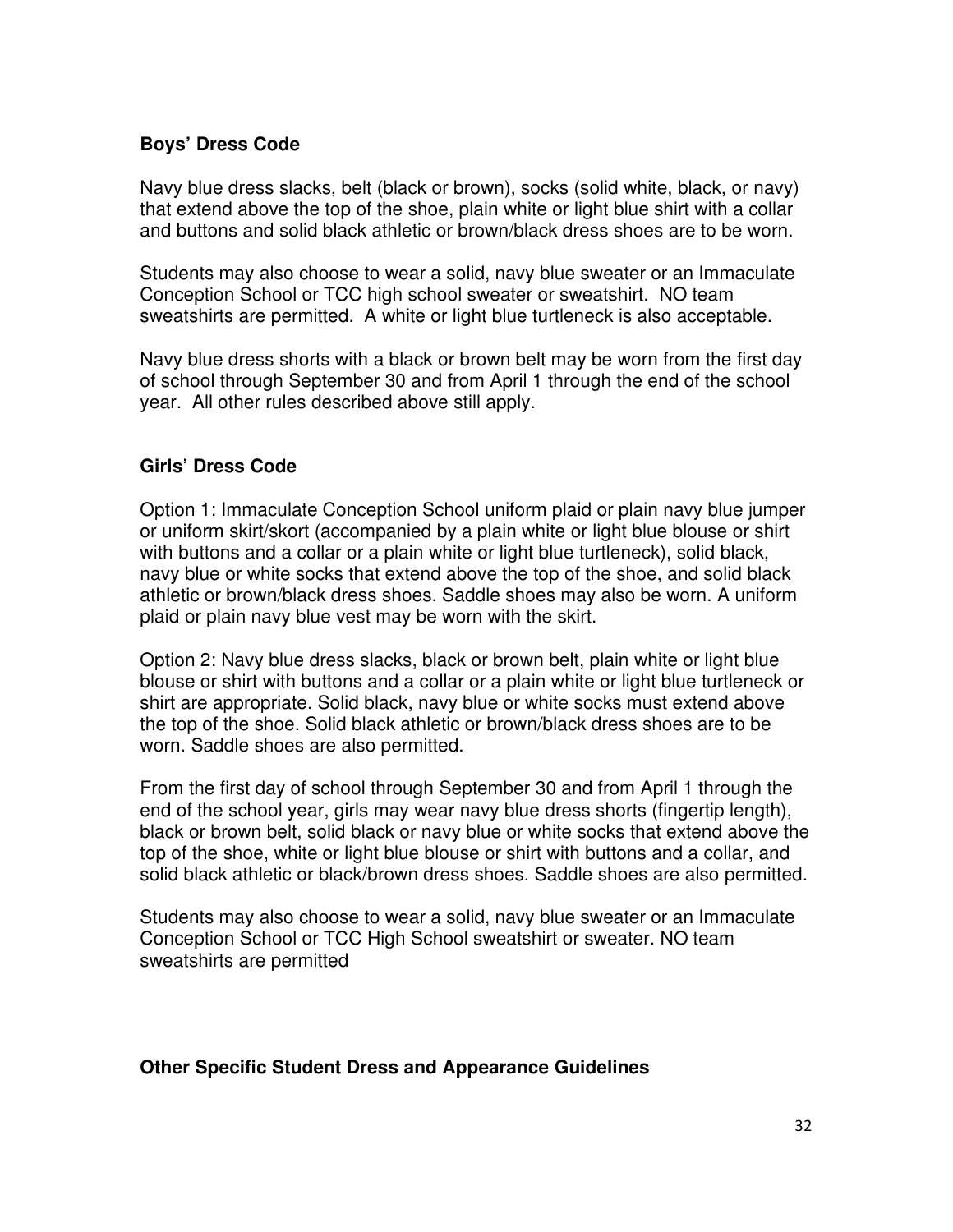Hair: Excessive or unusual haircuts are not permitted. Tails, special designs, coloring, etc. are not permitted. Boys are expected to have hair off the collar, and it may not extend below the mid-point of the ear. Both boys and girls should see that bangs do not fall in front of the eyes. Students should not color or highlight their hair. Hair should be its natural color.

Jewelry: Boys are not permitted to wear earrings. Girls may wear one set of modest earrings that do not dangle. Necklaces are not permitted unless they are of religious nature. One small ring may be worn. Watches are permitted. However, specific timing functions which generate music, beeps, etc. should not be set for school hours. A simple bracelet may be worn.

Nail Polish and Make-up: Neither nail polish nor make-up are to be worn to school.

Sandals: Sandals may not be worn to school. A sandal is defined as a shoe (typically leather) with an open or partially open toe and back and the majority of the shoe allows the foot to be uncovered. Even though a dress sandal may look very nice, it is not an acceptable part of the school dress code. Fads: From time to time, unique fashion trends develop. Parents and students are reminded that our dress code reflects a sense of modesty and simplicity associated with personal pride. Therefore, unique trends are not to be brought into the dress code. While at home, parents may exercise their own judgment, but please realize that such judgment should not have a carryover effect at school. Immaculate Conception School reserves the right to make exception to specific trends that appear in our school without acknowledgment in the Student Dress Code.

#### **Gym Uniform/Dress Code**

All students must wear the Immaculate Conception gym uniform on days the student has physical education. Regular athletic shoes are acceptable and do not need to meet the color restrictions for regular school uniforms. When students have physical education, they should wear their gym uniforms to school and will remain in the gym uniform for the entire school day. Students will not change for gym.

The gym uniform is as follows:

**ALL navy blue micromesh or jersey shorts. No stripes or other markings are permitted. Shorts must be appropriate, fingertip length.**

**Two types of shirts are permitted. 1) plain blue with no writing. 2) Official light blue ICS Phys. Ed. Shirt purchased through the school.**

Between the first day of school and October 1 and again from April 1 until the last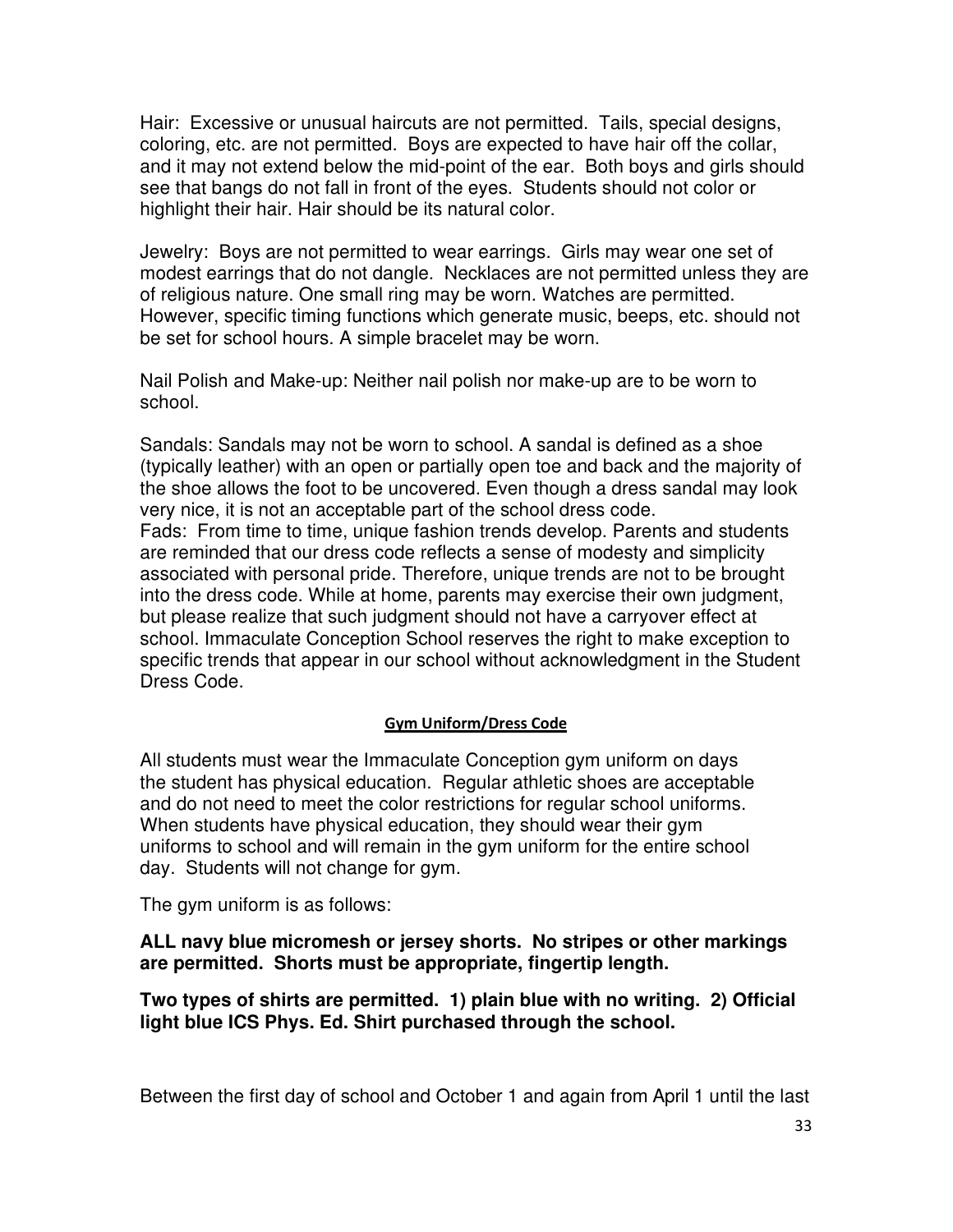day of school, students do not need to wear sweat pants over their gym uniform. Beginning October 1 until April 1, sweat pants or athletic pants MUST be worn over gym uniform shorts. **Sweat pants and athletic plants must be all navy blue and cannot be lounge/pajama pants. The sweat pants must be plain with no stripes or other markings.**

Gym clothing that meets the guidelines stated above may be purchased at any local store. The "ICS Phys Ed" t-shirt and other gym clothing may also be ordered directly through the school

# **Dress Down Days**

On occasion, the school will have a "dress down day." Along with the jeans, athletic pants, and sweat pants, tennis shoes and t-shirts may also be worn. Again, all clothing must be modest in nature and free from innuendo or drug/alcohol references. Casual shorts of an appropriate length are also permitted during times that uniform shorts are allowed. Shorts must be fingertip length. Sandals and flip-flops are not permitted. Tank tops and sleeveless tops are not permitted. Tights or leggings may be worn ONLY if covered by shorts, skirt, or other acceptable garment. Students disregarding these rules will lose their privilege of future dress down days. Dress down days are often used to raise funds for charitable organizations.

### **General reminders:**

- Shoes must be solid black or brown with no other colors.
- Boots are NOT permitted. A boot is any shoe that covers the ankle or higher.
- Shirts must be tucked in.
- Belts must always be worn with pants or shorts with belt loops.
- Sweatshirts must be Immaculate Conception, St. Mary, or TCC High School sweatshirts. NO team sweatshirts are permitted.
- Socks must be solid white, black or navy with no logos or other coloring. No other colors are permitted.
- Sandals and flip-flops are never allowed, including dress down days.
- Shorts must always be appropriate, fingertip length.

Summary: It is the intent of the school administration that our students at all times reflect in their dress and attire a sense of personal pride and discipline. Students who are neatly attired typically exhibit better attitudes and act in a more appropriate manner. Specific questions should be forwarded to the school principal. Thank you for support and cooperation!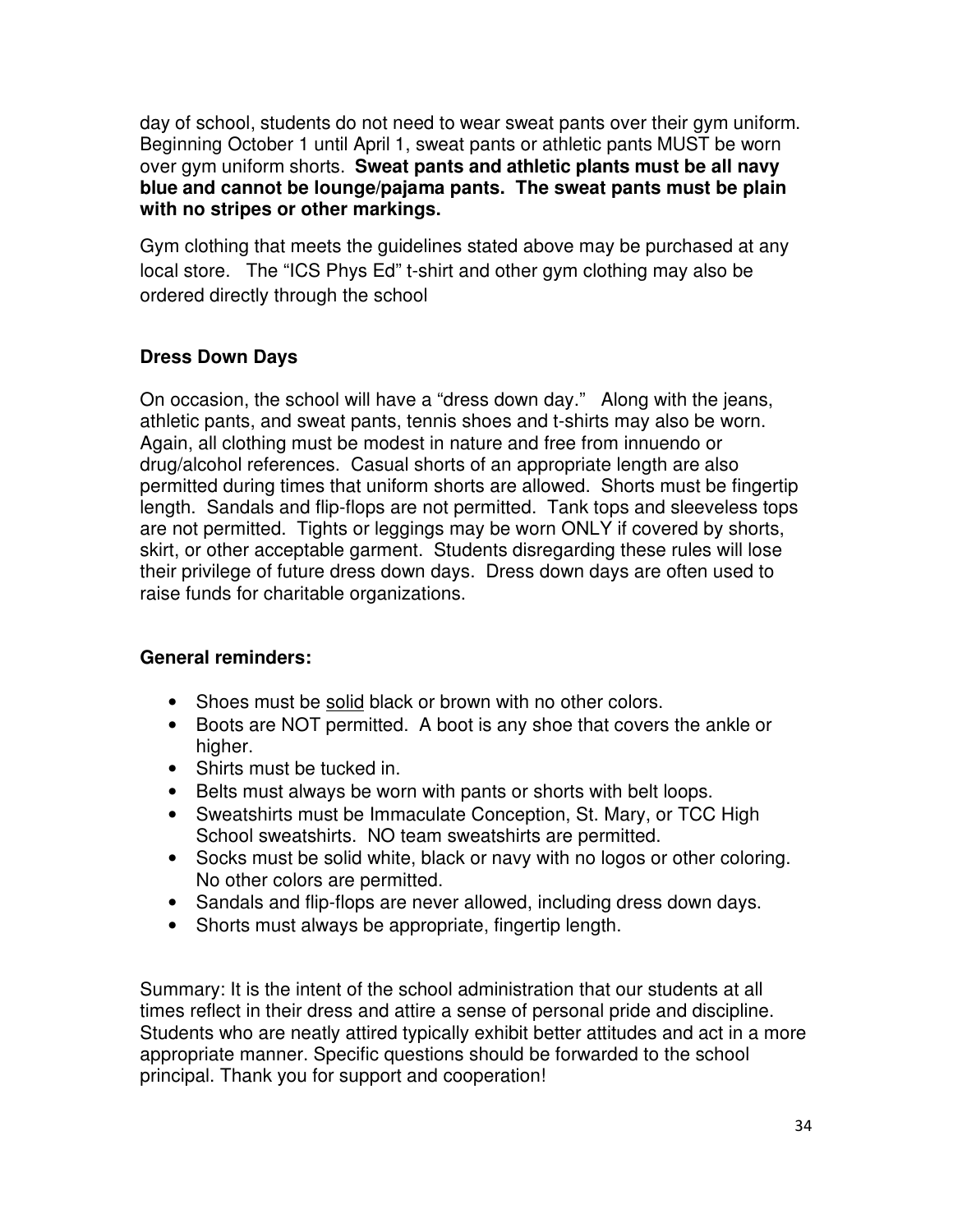### **School Picture Day**

Immaculate Conception School schedules an annual picture day as provided by an outside company. On this day, students are permitted to dress up for their picture. Parents are reminded that students are to look presentable and that attire be reflective of the philosophy of the dress code. T-shirts, jeans, tennis shoes, etc. are not permitted. Shirts worn over t-shirts must be buttoned to the degree uniform dress shirts or blouses are buttoned.

### **Personal Items**

Students should NOT bring personal items such as cell phones, tablets, Game Boys, iPads, MP3 Players, cameras, toys, personal collections, electronic devices of any kind, etc. to school. They serve no purpose at school and could become lost, damaged, etc. The school assumes no responsibility if a student brings a personal item to school and it becomes damaged, lost, etc. Such items may be confiscated and will be returned to the student or parent at the teacher's or principal's discretion. Teachers may make exceptions, on occasion, when such items may be necessary for projects or the like. Any personal items brought to school (including cell phones) must be turned off and stored in a backpack or locker by 7:30 am and may not be used during the day.

Some students have access to lockers while others have a coat closet that they will store coats, books, backpacks, etc. Lockers and closets may not be locked and remain the property of Immaculate Conception. Lockers and closets, as well as personal belongings, are subject to search by school personnel at any time.

### **HEALTH AND SAFETY**

*Immaculate Conception School seeks to promote/protect the health of students through cooperation with the student, family, health care provider, and the school.*

### **General Information**

Student health is monitored in cooperation with local & state health department regulations. Parents should complete and keep current the Emergency Medical Authorization Card, including dietary restrictions, which are consulted & followed in emergencies. When sick, students can only be released to individuals listed on the EMAC.

• Allergies: Parents are responsible for informing the school of a child's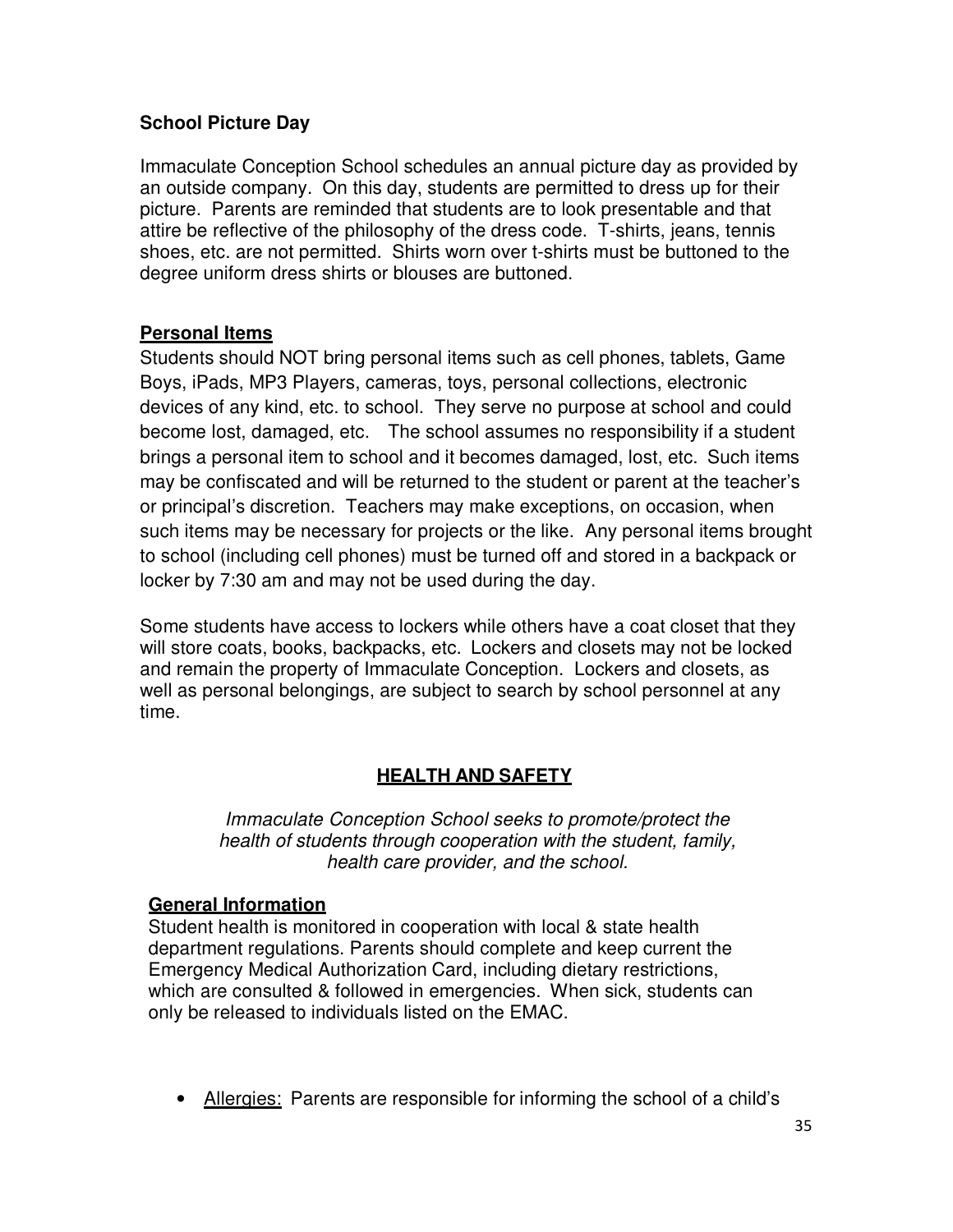allergies (e.g., bees, food, medicine-related, or respiratory). For bee sting allergies, parents must provide the school with proper medication and a doctor's statement about how it is to be administered.

• Diseases: Contagious diseases are monitored according to health department policy and must often be reported. Parents should describe the child's symptoms when calling to report an absence. School personnel will

contact parents if a student must be sent home during the day for health reasons. The student may be excluded from class until symptoms are no longer evident.

- Diseases: Nuisance (e.g. head lice) Parents may be asked to follow a prescribed treatment to deter spread of the disease. We comply with Health Department directives, which may differ from those of personal physicians.
- Health Records/Immunizations/Screenings: Parents are responsible to provide a complete and current health record for each student at the time of admission. Appropriate vision, hearing and scoliosis screenings shall be administered periodically. Parents will be notified of the dates and, if screening results are problematic, of the need for follow-up. Law requires us to assure that students have the prescribed immunizations

(State School Immunization Law, Ohio revised Code Sections 3701.13, 3313.617, and

5104.06E). Students are excluded from class in the case of noncompliance.

- Illness or injury: If a student becomes ill or seriously injured during school hours, the office immediately notifies a parent/guardian. The child will be cared for temporarily by the school nurse or authorized school personnel, who by law must render first aid treatment only. If emergency treatment is necessary, and a parent/guardian or designated adult is not available, the child will be taken to the emergency room at the hospital.
- Other: We do our best to accommodate special needs of students with other diseases, based on a physician's recommendations. Parents must provide full disclosure of health matters that affect a student & cooperate with attempts to seek the best medical advice. Students generally remain in the classroom setting and perform usual tasks as the illness allows. TCCES reserves the right to form an intervention team, which may include the principal, nurse, parent, physician and/or health official, to review and make recommendations regarding participation in the school setting by students with specifically diagnosed diseases or other health-related circumstances

### **Immunizations**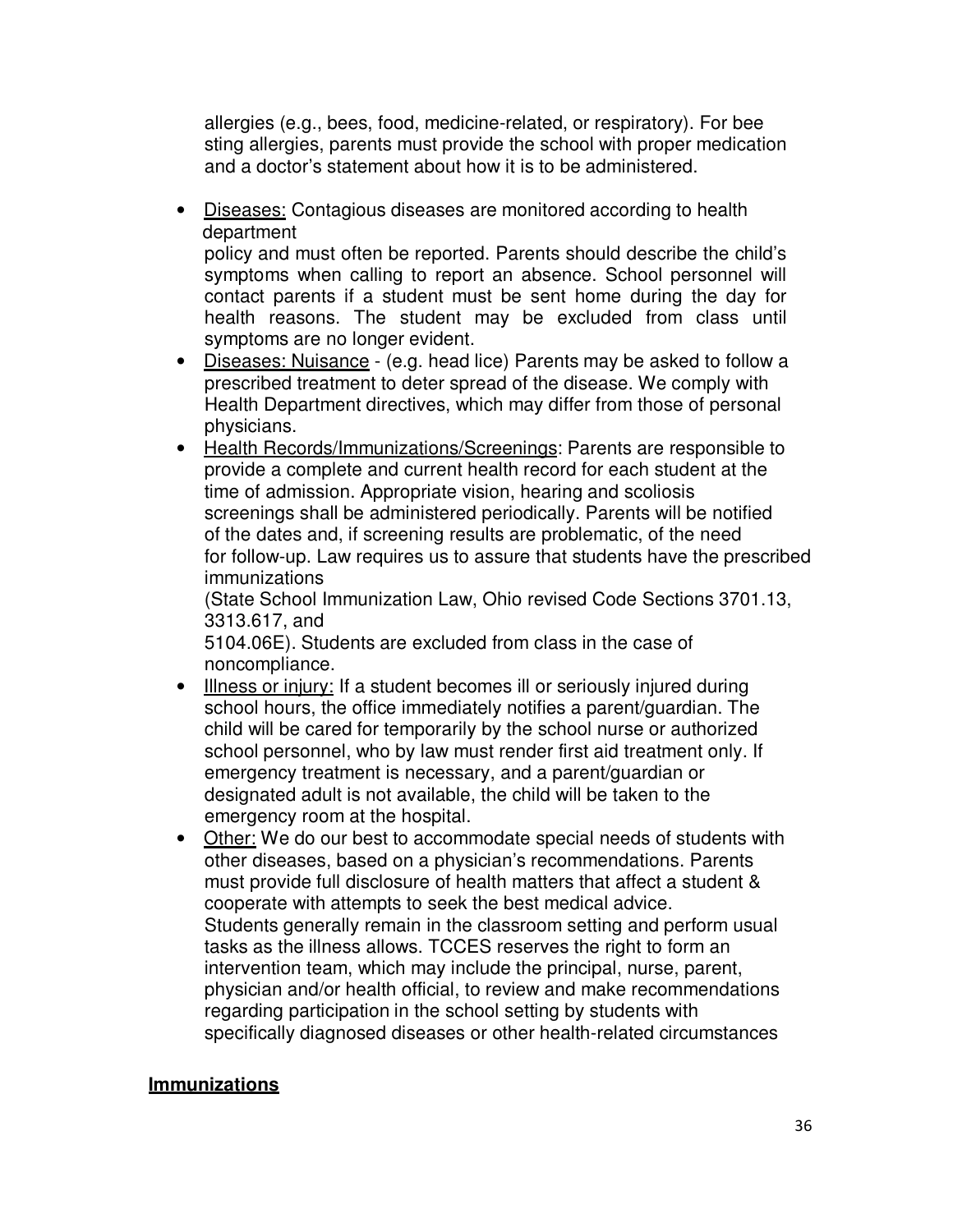The State of Ohio requires that all students entering school have all of the required immunizations. Students entering kindergarten need to have:

- Four immunizations against DTP if received before  $4<sup>th</sup>$  birthday, a fifth dose is required.
- Three immunizations against Polio if third dose was received before 4<sup>th</sup> birthday, a fourth dose is required.
- Two immunizations of the MMR vaccine.
- Three-dose series of Hepatitis B vaccine.
- One Varicella immunization against Chickenpox.

#### **Medication**

When medication is prescribed for a student, parents are encouraged to discuss with the physician a medication schedule outside of school hours. Before any school personnel can administer medication to a student, the parent/guardian must sign a medical authorization form, available in the school office or from the school nurse, and provide a completed physician's statement. Any prescribed medication must be in its original container and have a pharmacy label with the student's name. (5141.0)

The use of non-prescription, over-the-counter medication during school hours is discouraged. However, we understand that there are times students do require the use of these medications. These medications (i.e., throat lozenges, medications such as Tylenol, etc.) will be administered by school personnel ONLY if a consent form, signed by the parent/guardian, is on file in the school office and the medication is in the original container. The school will not administer aspirin to students because of its connection to Reye's syndrome. All medication will be kept by school personnel until the student needs to use it.

The school supplies non-aspirin pain relievers, cough drops, antacids, or mints. Parents will need to supply any other items. Any medication, prescribed or OTC, brought to the school must be brought to the school office. Medication must be in its original container and have the student's name on it. The student or parent should report to the office at the end of the day to pick up any unused medication. If it is easier for your family, medication can be kept at school for your child and picked up on the last day of the school year.

### **Crisis Plan**

In accordance with the Diocese of Columbus policy #5140.13, Immaculate Conception has developed a plan to address school safety in conjunction with local community services. The crisis management plan is in place to go into effect in the event of an on-site crisis such as an intruder or hostage situation, bomb threat or other event that includes trauma to the school community.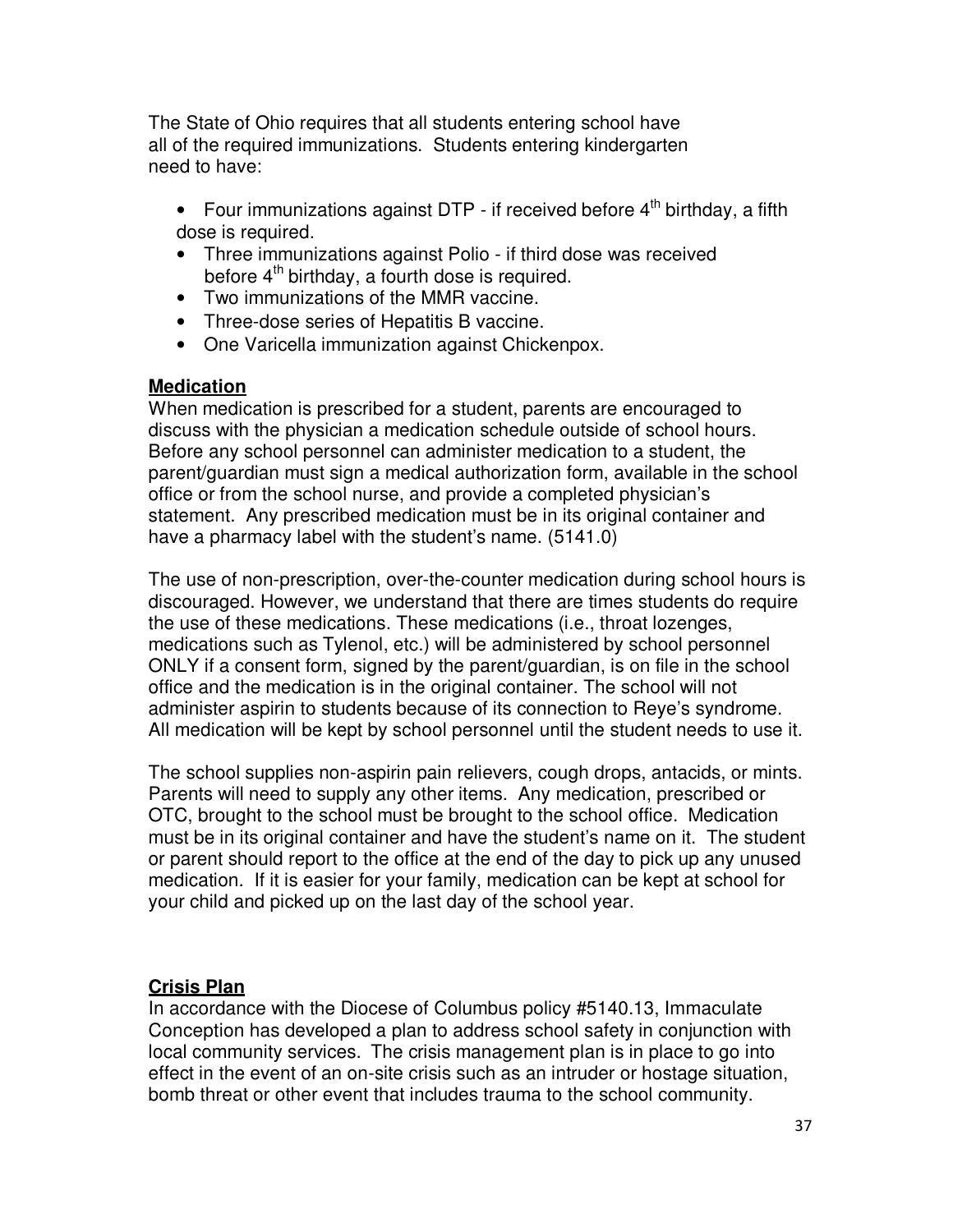When appropriate, the administration will contact the diocesan intervention team for assistance.

### **Emergency Drills**

In accordance with state regulations, the following emergency drills are conducted during the course of the school year:

- One Emergency Evacuation Drill shall be conducted during the first ten days of the new school year. At least nine Emergency Evacuation Drills shall be conducted during the school year.
- At least one Emergency Evacuation Drill or School Safety Drill shall be conducted during each month of the school year.
- Tornado Drills shall be conducted at least once a month whenever school is in session during the tornado season (April1 through July).
- School Safety Drills shall be conducted at least three times during the school year to provide students with instruction in procedures to follow in situations where students must be secured in the school building or rapidly evacuated in response to a threat to the school involving an act of terrorism, a person possessing a deadly weapon or other act of violence. Each School Safety Drill shall be conducted in conjunction with local law enforcement.
- The principal shall also conduct a theoretical school safety drill at least once a year with the school staff.

### **Evacuation**

The primary evacuation site for Immaculate Conception School is the church. In the event the church is inaccessible, we will proceed to another place of safety. If the need arises for emergency evacuations of either building or subsequent early dismissal of students, plans are announced through the automated calling system and on the following Radio Stations.

- WJER Radio 1450 AM
- WTUZ Radio 99.9 FM

It is recommended that parents have alternative childcare plans in place in the event that it becomes necessary to dismiss school early. It is important that children know exactly what those plans are. During times of crisis, it is imperative to keep the school telephone lines open.

Every attempt will be made to contact parents if necessary. If an evacuation to another location is necessary, students will follow instructions given by the classroom teacher and remain together as a group. The teacher and students will seek a place of safety as quickly as possible. When the entire school has arrived at the designated site, students should then find their homeroom teacher and remain with that teacher until the student is released to his/her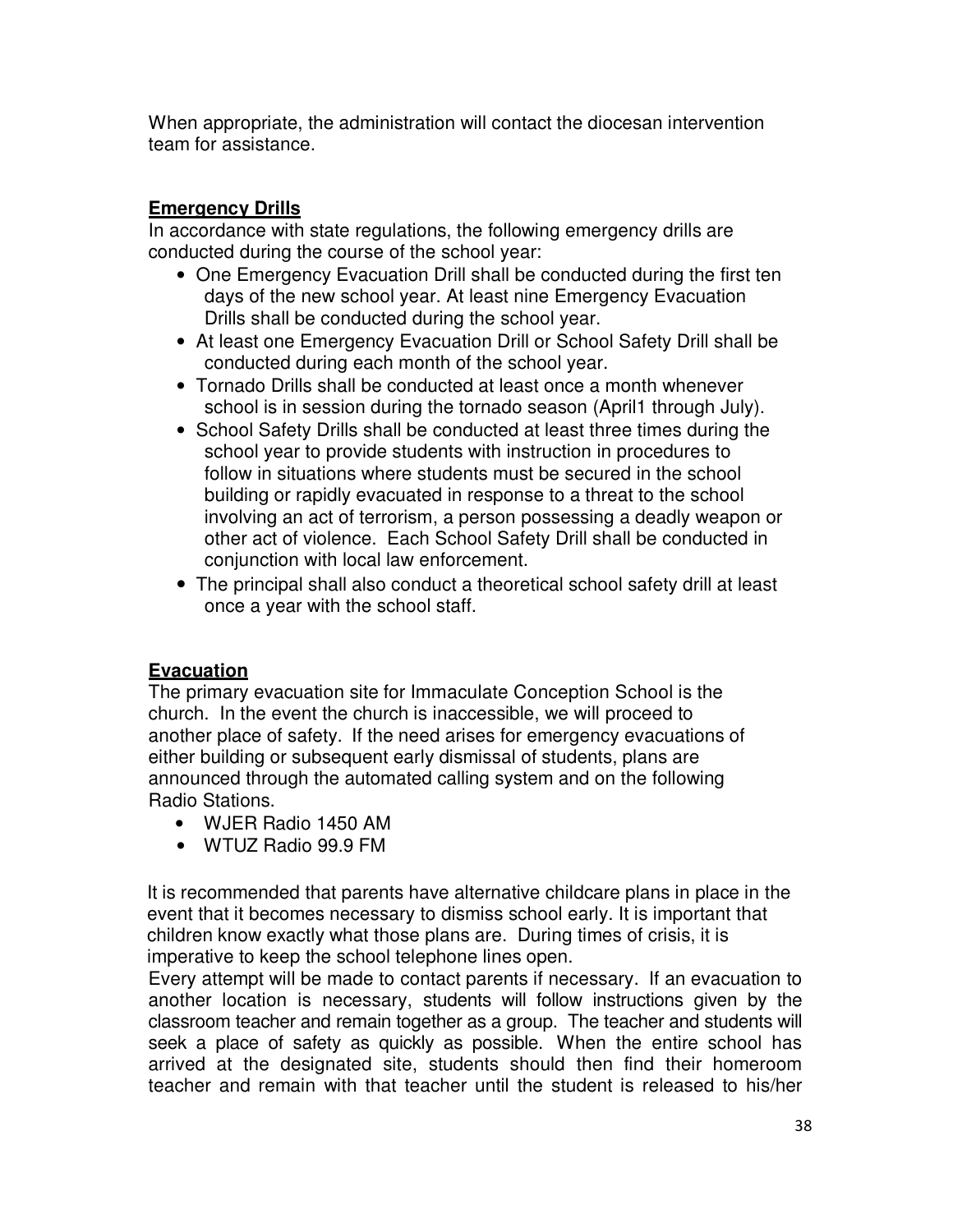parents. Parents should go to the Dismissal Table when they arrive. Runners from that table will find all of the children from that family and bring them to the Dismissal Table. STUDENTS WILL BE DISMISSED BY FAMILY. Parents should sign out their children on the Emergency Dismissal Sign Out Sheets located at the Dismissal Table. NO STUDENT MAY LEAVE UNLESS A PARENT OR OTHER AUTHORIZED ADULT SIGNS THE STUDENT OUT.

### **Visitors**

Visitors and volunteers are required to enter by ringing a doorbell and being buzzed in by school office personnel. Visitors and volunteers must proceed to the Main Office, sign in and out upon arrival and departure, and wear an identifying badge while they are in the building.

### **General Safety Procedures**

- All entrances are locked at the start of the school day.
- Visitors are required to enter by ringing a doorbell and being buzzed in by school office personnel. Visitors must proceed to the Main Office, sign in and out upon arrival and departure, and wear an identifying badge while they are in the building.
- Students are instructed not to open doors unless they know the staff member or student outside.
- There is a surveillance system in place.

### **School Closings/Weather Emergencies**

School delays, cancellations and early dismissals due to inclement weather or other problems (e.g. heating, plumbing…) are announced on the following Radio Stations.

- WJER Radio 1450 AM
- WTUZ Radio 99.9 FM

Immaculate Conception School has also implemented an automated telephone and email notification system. Parents sign up at the beginning of the school year by supplying telephone numbers and email addresses to receive notifications of school closings and delays, reminders of important school events, etc. Parents may also choose to receive text messages for emergency and important announcements. School closings will also be posted on the "TCC Saints" Facebook page.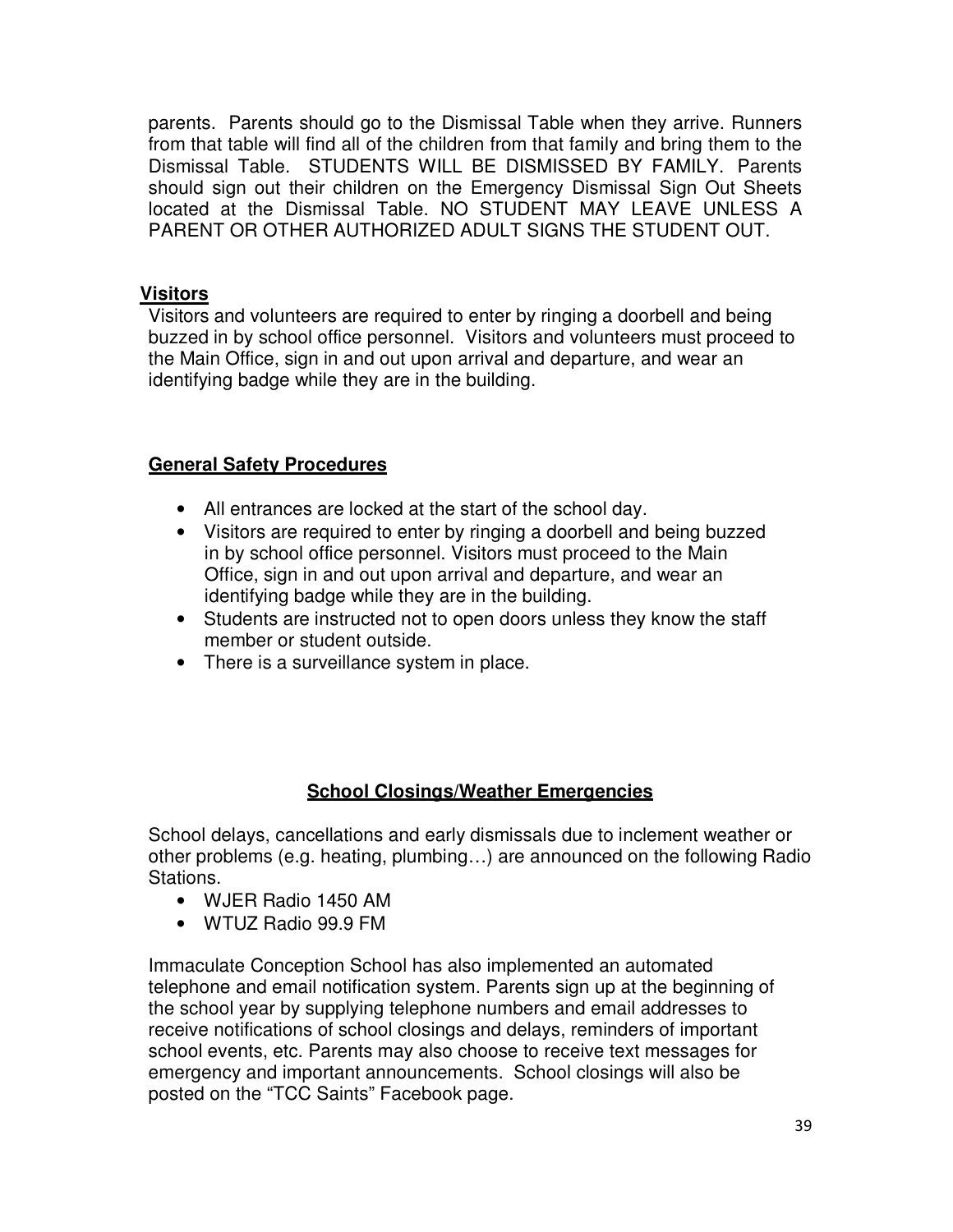### **COMMUNICATION**

Immaculate Conception School values communication with all members of the school community. School news and calendars are posted in FACTS and the school website, www.icsdennison.org. School news and other information is frequently sent to parents via email. Automated calls and test messages are used for urgent and emergency messages. We will also occasionally send home printed newsletters and flyers.

### **FACTS Family Portal**

All parents are provided a family portal in FACTS to access progress reports, report cards, school and classroom news, and calendars. Parents can monitor student work through the progress reports published in FACTS. At the end of the grading period, Report Cards will also be published in FACTS. Parents are encouraged to check their account frequently for news and information about school and classroom events.

### **Family Directory and Other Student Information**

Directory information regarding students will be released in various formats, including websites, unless a parent notifies the school that such information is not to be released regarding his/her child. Directory information includes names of students, grade level, activities, awards, and date of graduation. (Diocesan Policy #5126.1)

Personally identifiable information such as pictures with or without names, addresses, social security numbers, physical characteristics, and educational records will not be released without signed consent and dated by a parent. This includes our Family Directory. (Diocesan Policy #5126)

#### **Parent-Teacher Conferences**

It is important for the school and home to work together for the benefit of the students. We hope that all parents will take advantage of the required conferences after the first report card, usually in early November. Teachers are available other times through-out the year if he/she or the parent feels a conference is necessary. Please call the school to schedule an appointment or send a note to the teacher if you need to meet with your child's teacher.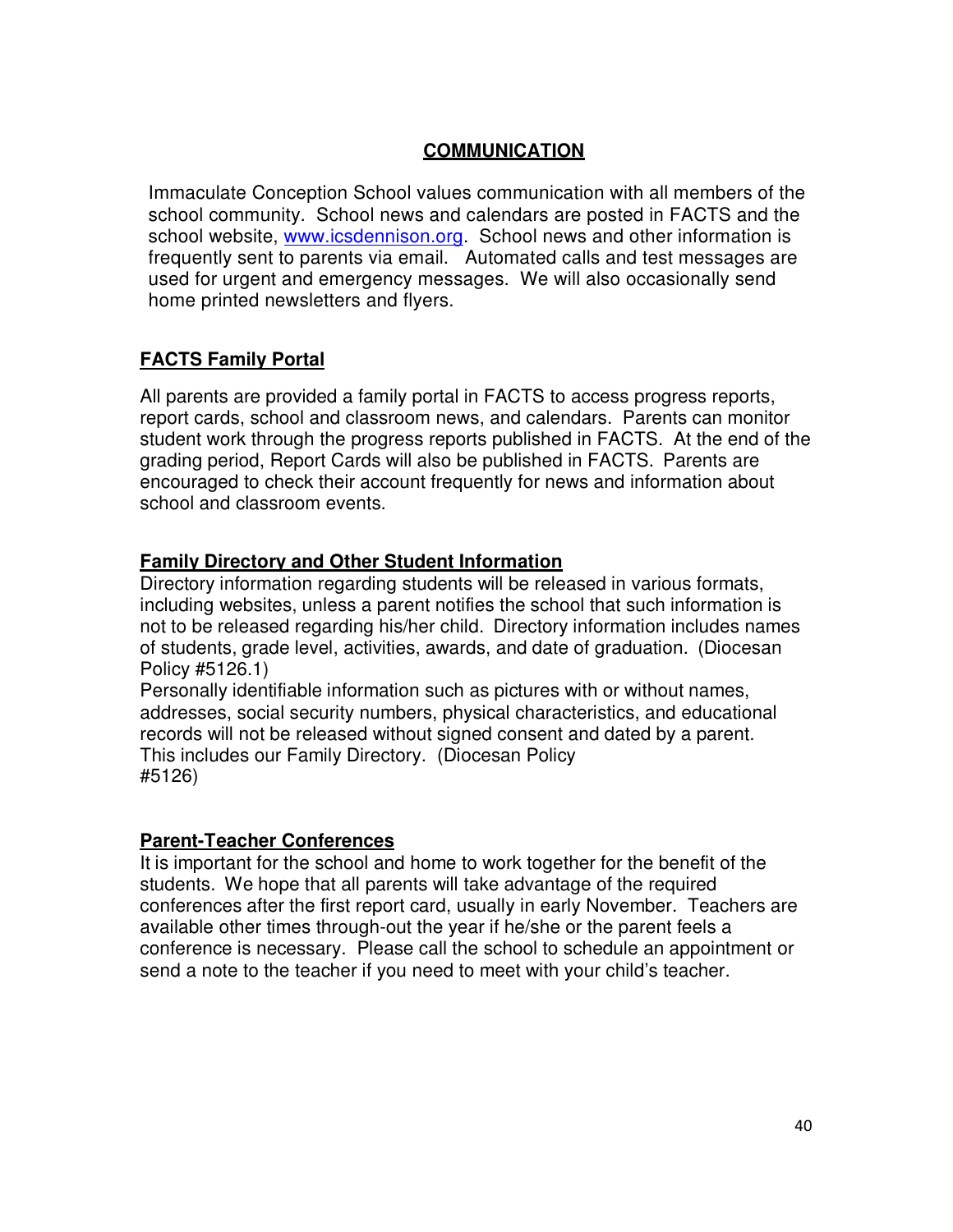#### **Telephones/Cell Phones**

The office telephone is a business phone and is ordinarily not to be used by students. Students should not make a habit of calling home for forgotten items. Exceptions will be made with permission of authorized school personnel. Students are not to be called to the phone during the school day except in cases of emergency.

If a student forgets an item at home, parents can bring those items directly to the school office. Do not take the items to your child's classroom. However, we ask that the student be responsible for items needing to be at school and that they do not consistently rely on their parents to bring those forgotten items to school.

### **Voice Mail**

The school has voice mail on its phone system. If you need to speak to a faculty or staff member, you may leave a message with the secretary or in our general mail box and that message will be given to the correct person.

### **Non-custodial Parents**

A divorce or change in custody does not change the rights of the natural parent to his/her child(ren) records. A non-custodial parent may request and receive a copy of the child's report card, the permanent record, and an opportunity to hold a teacher conference. Only the custodial parent has the right to make educational decisions requested by the school.

The school will comply with custody agreements and court orders provided to the school. It is the responsibility of the parent or guardian to inform the school of any changes in custody agreements or court orders.

### **LUNCH PROGRAM**

#### **General Information**

Students will have the option to purchase a hot lunch or pack a lunch from home. Lunches prepared and purchased at school meet the requirements of the Ohio Department of Education and the National School Lunch Program. Students are offered all items on the lunch menu and will have a choice of which main dish they would like to eat. We know students may not always eat what they are given, but a well-balanced meal is offered. Students are encouraged to try new foods and to eat what they are given. We also teach them to importance of eating what you are given and not being wasteful and throwing away food.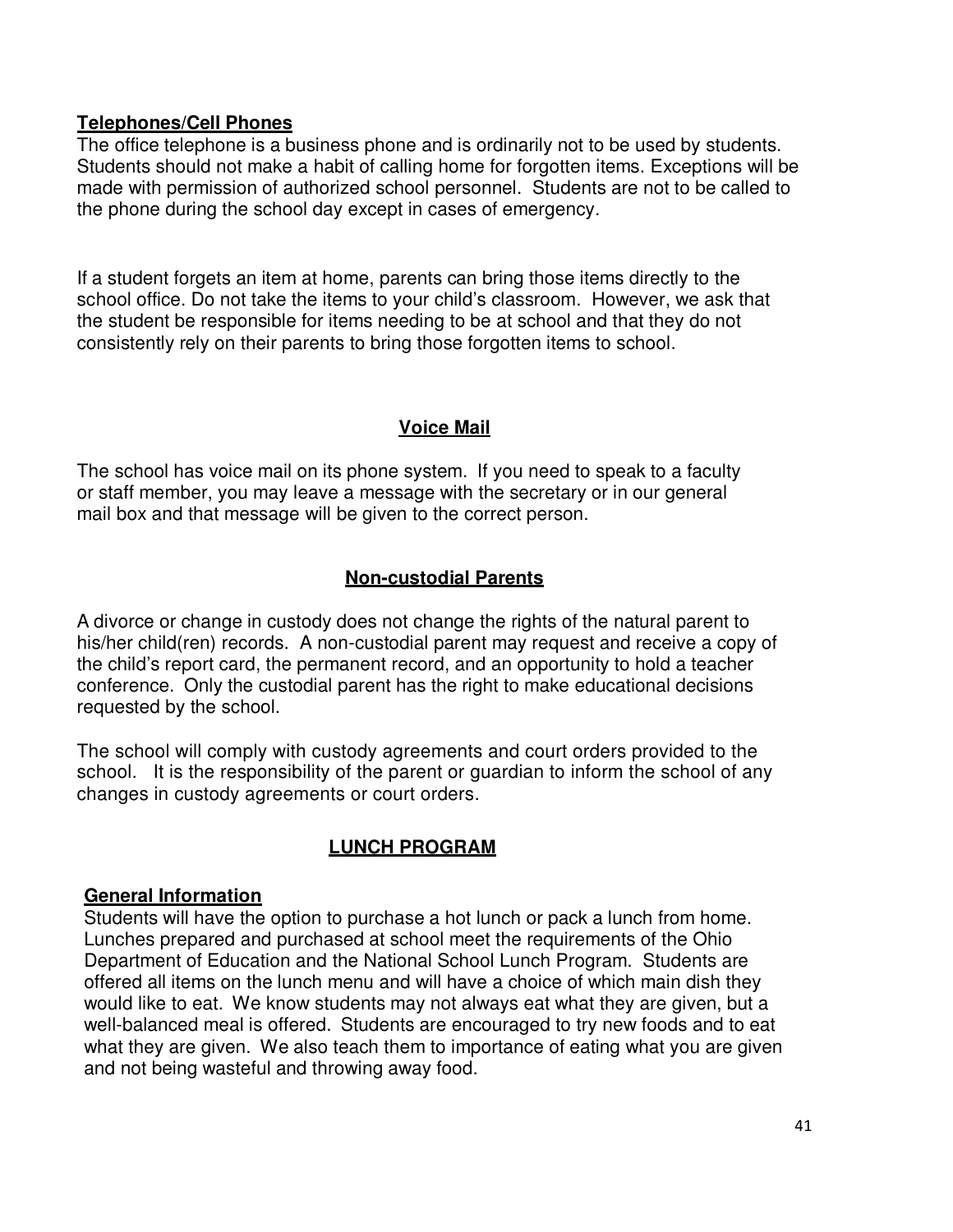Our foods are purchased from various vendors as well as through a commodities program with the state of Ohio. Please be assured the food purchased is good quality and meets all the required nutritional standards. We purchase healthy foods for our students so they are given a nutritious lunch during their school day. While we may serve applesauce instead of fresh apples for example, fresh fruits and vegetables are served when we are able to purchase them from our vendors at a reasonable cost to our families.

If your child is packing a lunch, it too must be a healthy, well-balanced lunch. Students MAY NOT bring carbonated beverages for lunch. Milk can be purchased by students who have packed their lunch. Also, students are not permitted to have fast food brought in for lunch.

We welcome you to join your child for lunch at any time. If you would like to come, please let the cafeteria know at least a day ahead of time. If you would like to purchase a lunch, you may do so. If you are bringing lunch in, it must be a healthy lunch. NO FAST FOOD lunches are permitted unless they are salads!

Families are encouraged to use their FACTS account to deposit money in student lunch accounts

### **Free and Reduced Lunch**

Details concerning free and reduced lunch will be included in the Family Envelope during the first few weeks of school. Families who received free or reduced lunch the previous school year will continue to receive it until September 30. Families must apply each year to be eligible. Once it is determined whether your family will be receiving a free or reduced lunch, a letter will be sent home indicating the decision. Please keep in mind all decisions are kept confidential with only the Principal and Cafeteria Bookkeeper having the information.

#### **Wellness Policy**

We believe that it is essential in educating the whole child to promote ultimate health. We strive to enable students to achieve and maintain optimal health by making informed decisions that enhance their capacity for reverence for life, self-respect, and respect for others. In compliance with USDA regulations and requirements of the Free and Reduced Price Lunch program, we maintain a Wellness Policy. The full policy can be found at the end of this Parent-Student handbook.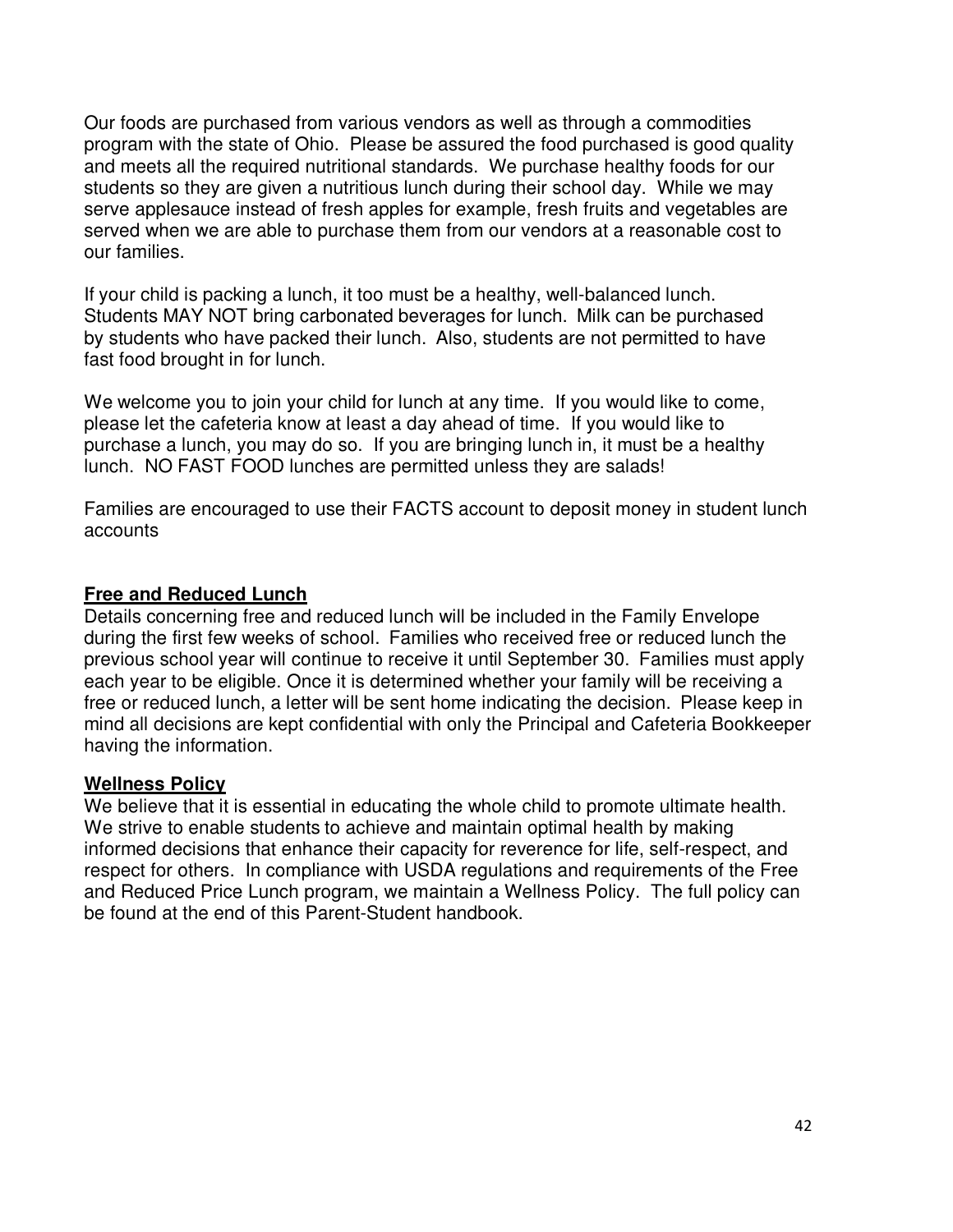### **Volunteers**

All volunteers must have on file a BCI background check and must attend "Protecting God's Children" no matter how much or how little contact they have with children or youth, no matter if volunteering for the school or parish, and no matter what time of the day or night they volunteer. More information about volunteer opportunities, expectations and requirements may be found in the Volunteer Handbook. Volunteer drivers must provide a valid driver's license and proof of insurance every time they will be driving students.

### **Tuscarawas County Catholic Schools Board of Trustees**

The Tuscarawas County Catholic Schools Board of Trustees shall provide the principals of our Catholic Schools with counsel and advice regarding certain issues affecting the schools and assist in implementing school policies. The Board of Trustees assists in the following ways:

- Ensuring the continuation and affordability of authentically Catholic and academically challenging education for the parishioners of St. Joseph Parish, Sacred Heart Parish, Holy Trinity Parish, Immaculate Conception Parish and all others interested in Catholic education in the vicinity of Tuscarawas County, Ohio;
- Acting as a collaborating entity between the Roman Catholic Diocese of Columbus, Ohio, St. Joseph Parish, Sacred Heart Parish, Holy Trinity Parish, Immaculate Conception Parish, and the schools;
- Developing, implementing, and continually updating the long-range strategic plans and policies for the schools in the following areas:
- Enhancing Catholic identity and spiritual life;
- Providing for prudent management of the schools' financial and physical resources;
- Creating and maintaining a comprehensive Development and Marketing program;
- Increasing enrollment and enriching the students' overall school experience;
- Striving to improve all aspects of communication within the schools, between the schools and members (as defined in Article II), between the schools and the parishes, and between the schools and the Diocese;
- Formulating local policies and strategies, in accordance with the strategic plan and subject to the approval of the Bishop of the Roman Catholic Diocese of Columbus, Ohio, the Superintendent of the Schools for the Roman Catholic Diocese of Columbus, Ohio, and the Pastors of S. Joseph Parish, Sacred Heart Parish, Holy Trinity Parish, and Immaculate Conception Parish, that are conveyed to the Principals of the schools;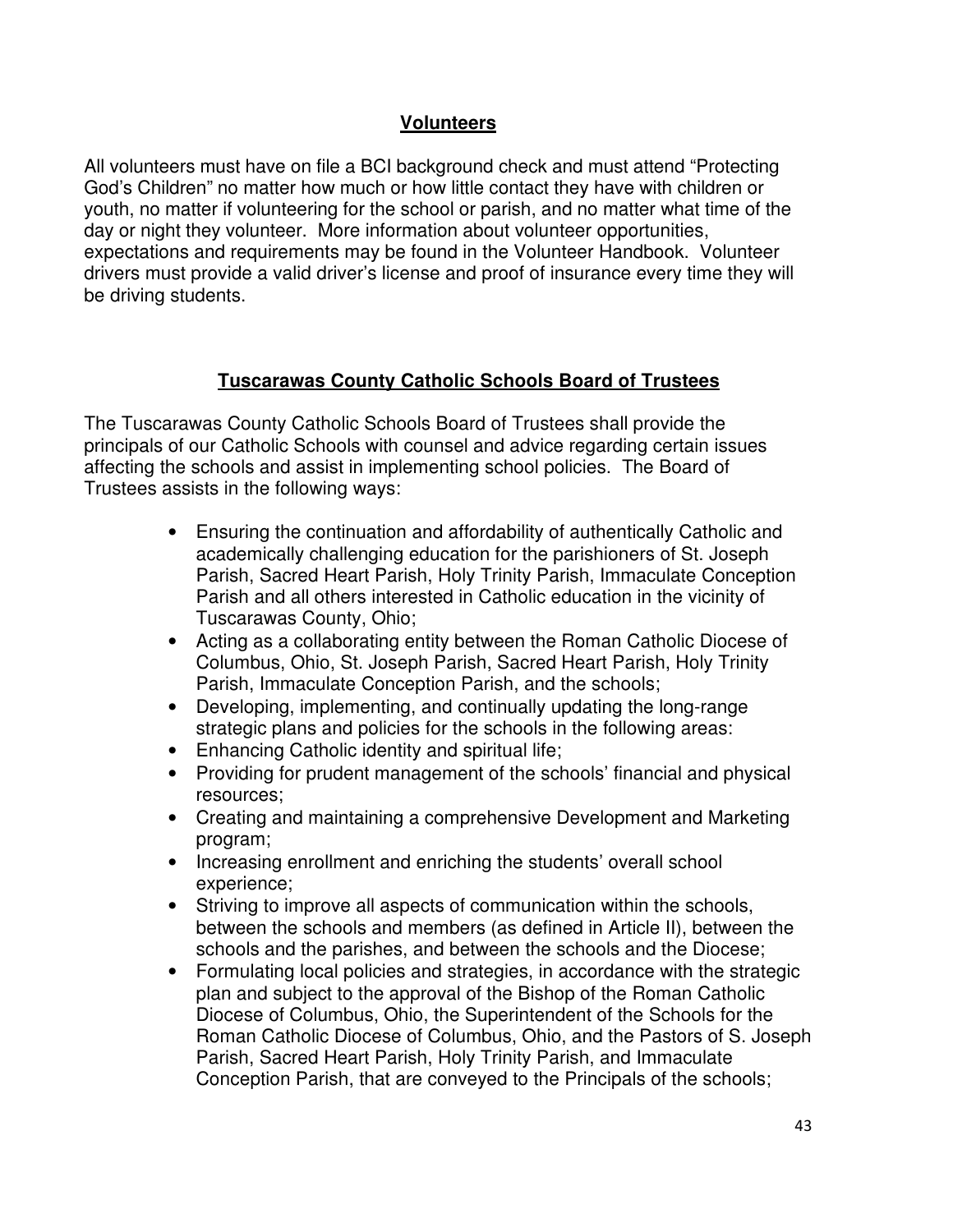- Use the Diocese of Columbus Board of Trustees Feedback instrument to measure the performance of the Principals in connection with local policies and strategies related to the strategic plan and formulated by the Board of Trustees and conveyed to the Principals (items VII & VIII);
- Use the Diocese of Columbus Board of Trustees Feedback instrument to rate the Principals on the six national standards (items I - VI) for administrative effectiveness;
- Participating in the hiring and evaluation of the Principal of Tuscarawas Central Catholic Jr. High/Sr. High School;
- Participating in the hiring and evaluation of the Principal of Tuscarawas Central Catholic Elementary School;
- Participating in the hiring and evaluation of the Principal of Immaculate Conception Elementary School;
- Formulating budgets for the fiscally prudent operation of the schools; setting tuition rates, personnel salaries and benefits; monitoring the overall financial condition of all three schools.

# **PTA**

The PTA strives to provide our families with faith and fellowship along with the fund raising efforts for the school. It aims to help all families, faculty and staff promote the ideals of Catholic education and encourages cooperation and communication among us all. All parents, faculty and staff are invited and encouraged to attend the meetings as scheduled and participate in PTA activities.

# Student Schedule

### **Bell Schedule**

| 7:30  | Bell for all teachers to be in their classrooms.<br>Students may report to their classrooms.          |
|-------|-------------------------------------------------------------------------------------------------------|
| 7:50  | Tardy bell rings. Any student reporting to school after this bell rings<br>must report to the office. |
| 8:05  | Academic day begins                                                                                   |
| 10:50 | Lunch begins for students in grades Pre-School through grade 2.                                       |
| 11:20 | Lunch begins for students in grades 3-6.                                                              |
| 2:25  | Dismissal bell for all students                                                                       |
| 2:55  | Teacher Dismissal                                                                                     |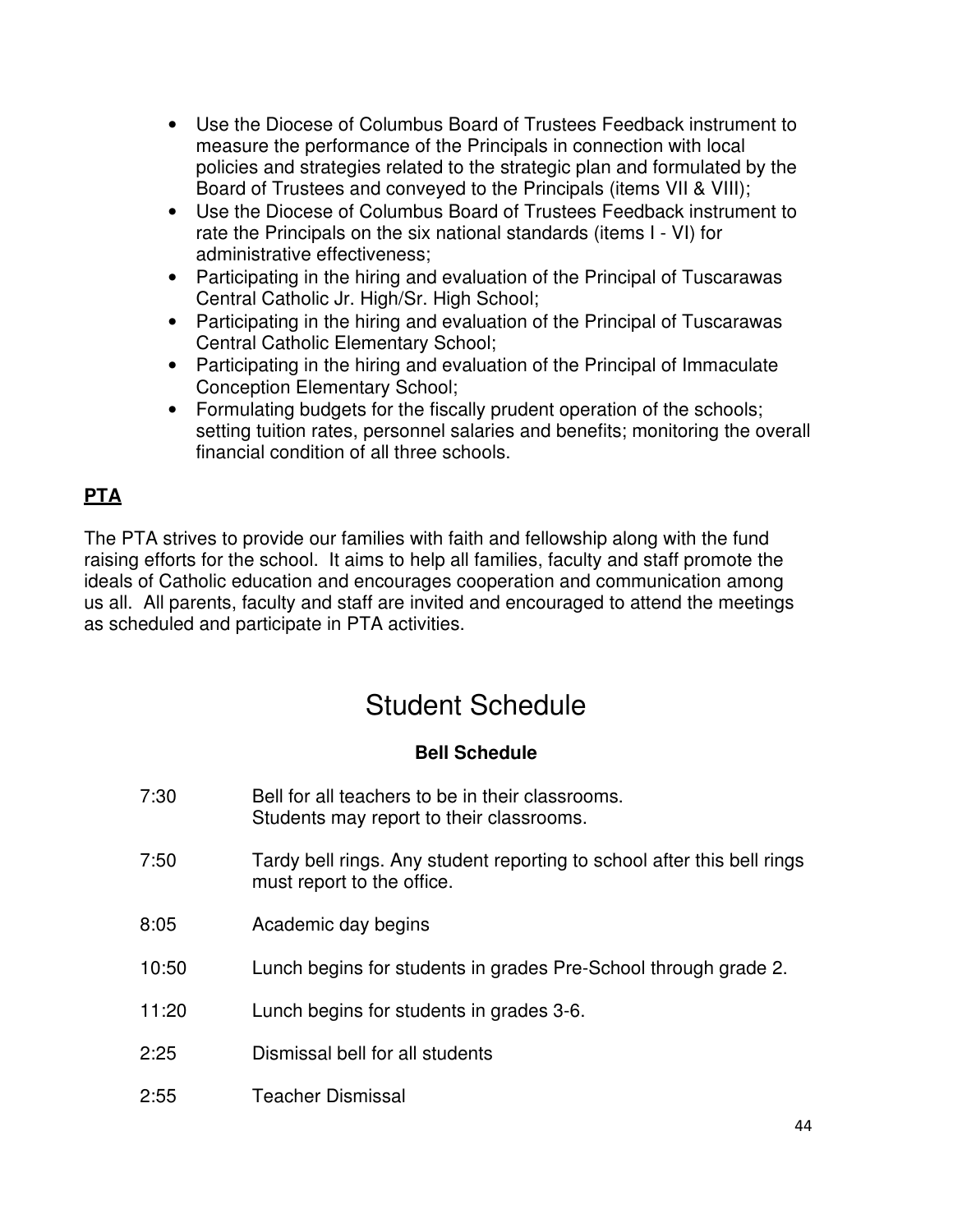#### **IMMACULATE CONCEPTION WELLNESS POLICY**

The school is committed to the optimal development of every student. We believe that for students to have the opportunity to achieve personal, academic, developmental and social success, we need to create positive, safe and health-promoting learning environments at every level, in every setting, throughout the school year. Research shows that two components, good nutrition and physical activity before, during and after the school day, are strongly correlated with positive student outcomes. For example, student participation in the U.S. Department of Agriculture's (USDA) School Breakfast Program is associated with higher grades and standardized test scores, lower absenteeism and better performance on cognitive tasks. In addition, students who are physically active through active transport to and from school, recess, physical activity breaks, high-quality physical education and extracurricular activities – do better academically. Finally, there is evidence that adequate hydration is associated with better cognitive performance.

This policy outlines our approach to ensuring environments and opportunities for all students to practice healthy eating and physical activity behaviors throughout the school day while minimizing commercial distractions. Specifically, this policy establishes goals and procedures to ensure that:

- Students have access to healthy foods throughout the school day ‒ both through reimbursable school meals and other foods available throughout the school campus– in accordance with Federal and state nutrition standards;
- Students receive quality nutrition education that helps them develop lifelong healthy eating behaviors;
- Students have opportunities to be physically active before, during and after school;
- Schools engage in nutrition and physical activity promotion and other activities that promote student wellness;
- School staff are encouraged and supported to practice healthy nutrition and physical activity behaviors in and out of school;
- The community is engaged in supporting the work of the District in creating continuity between school and other settings for students and staff to practice lifelong healthy habits; and
- The school establishes and maintains an infrastructure for management, oversight, implementation, communication about and monitoring of the policy and its established goals and objectives.

This policy applies to all students, staff and schools in the District. Specific measureable goals and outcomes are identified within each section below.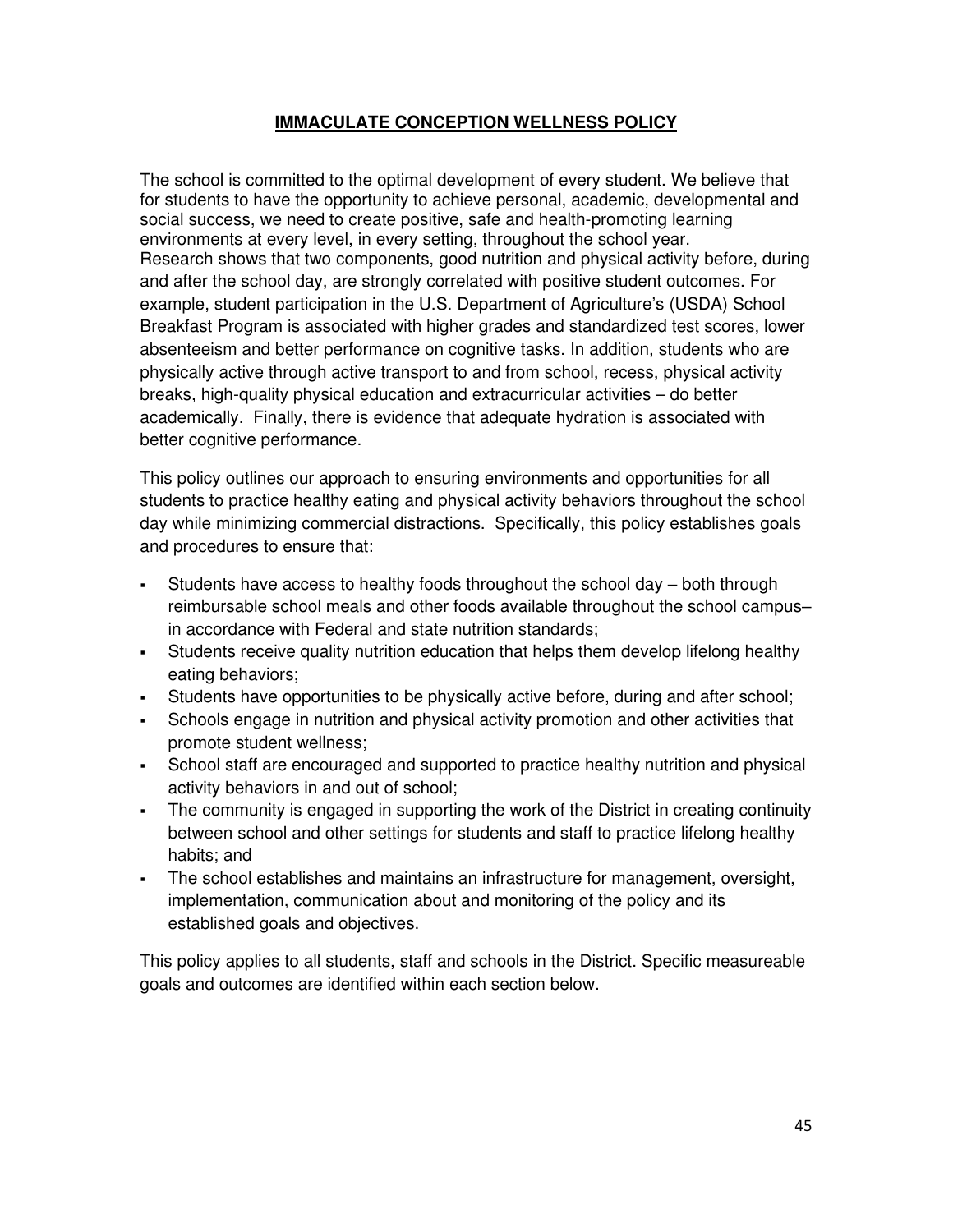#### **School Wellness Committee**

#### **Committee Role and Membership**

The school will convene a representative district wellness committee that meets at least four times per year to establish goals for and oversee school health and safety policies and programs, including development, implementation and periodic review and update of this wellness policy.

Membership may include parents and caregivers; students; representatives of the school nutrition program (e.g., school nutrition director); physical education program.

### **Wellness Policy Implementation, Monitoring, Accountability and Community Engagement**

#### **Implementation Plan**

The school will develop and maintain a plan for implementation to manage and coordinate the execution of this wellness policy. The plan delineates roles, responsibilities, actions and timelines specific to each school; and includes information about who will be responsible to make what change, by how much, where and when; as well as specific goals and objectives for nutrition standards for all foods and beverages available on the school campus, food and beverage marketing, nutrition promotion and education, physical activity, physical education and other school-based activities that promote student wellness. It is recommended that the school use the Healthy Schools Program online tools to complete a school-level assessment based on the Centers for Disease Control and Prevention's School Health Index, create an action plan that fosters implementation and generate an annual progress report.

#### **Recordkeeping**

The school will retain records to document compliance with the requirements of the wellness policy in the principal's office. Documentation maintained in this location will include but will not be limited to:

- . The written wellness policy;
- Documentation demonstrating that the policy has been made available to the public;
- Documentation of efforts to review and update the Local Schools Wellness Policy; including an indication of who is involved in the update and methods the district uses to make stakeholders aware of their ability to participate on the DWC;
- Documentation to demonstrate compliance with the annual public notification requirements;
- The most recent assessment on the implementation of the local school wellness policy;
- Documentation demonstrating the most recent assessment on the implementation of the Local School Wellness Policy has been made available to the public.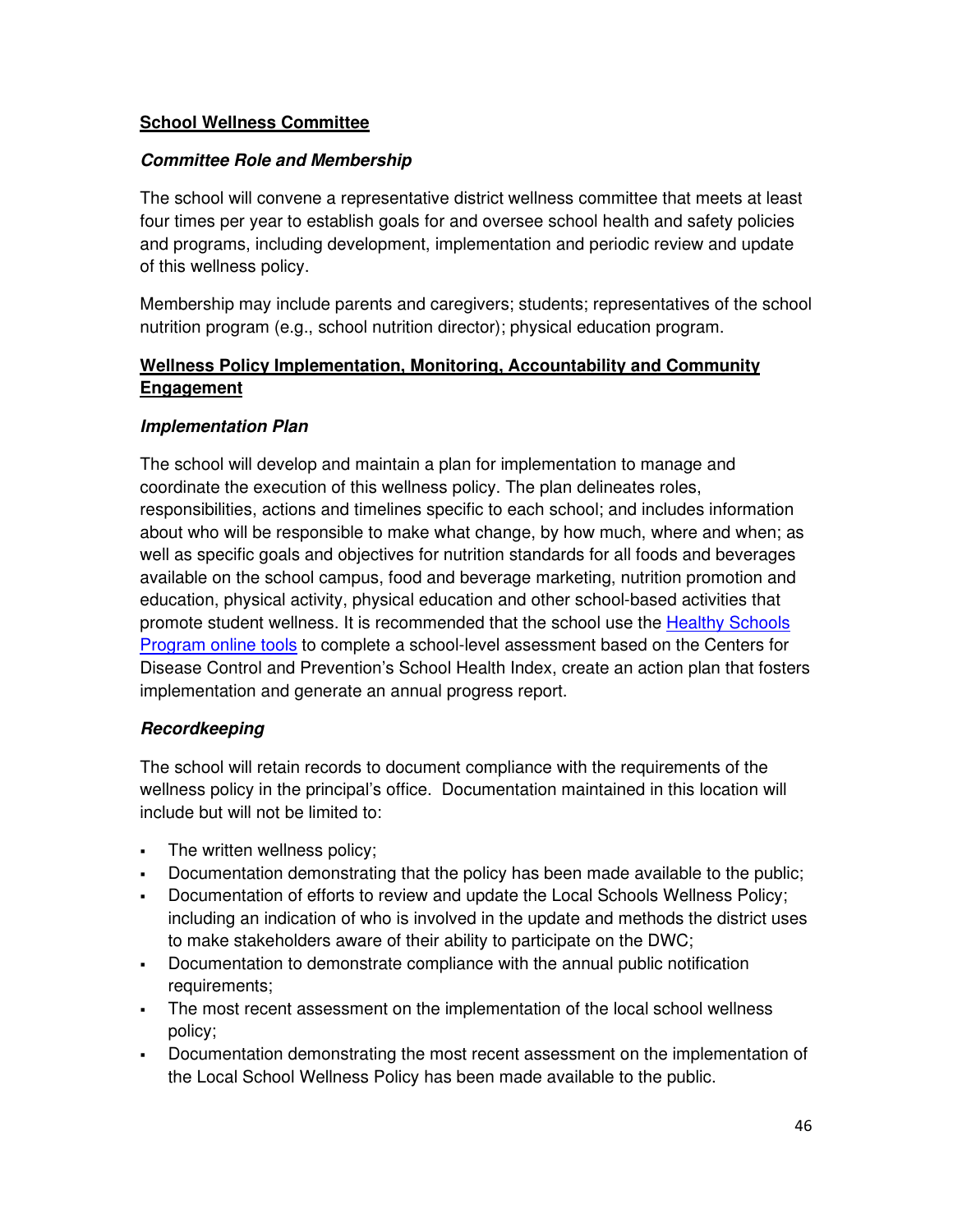#### **Annual Notification of Policy**

The District will actively inform families and the public each year of basic information about this policy, including its content, any updates to the policy and implementation status. The District will make this information available via the district website and/or district-wide communications.

At least once every three years, the school will evaluate compliance with the wellness policy to assess the implementation of the policy and include:

- The extent to which schools under the jurisdiction of the District are in compliance with the wellness policy;
- The extent to which the District's wellness policy compares to the Alliance for a Healthier Generation's model wellness policy; and
- A description of the progress made in attaining the goals of the District's wellness policy.

### **Revisions and Updating the Policy**

The school will update or modify the wellness policy as priorities change; community needs change; wellness goals are met; new health science, information, and technology emerges; and new Federal or state guidance or standards are issued. **The wellness policy will be assessed and updated as indicated at least every three years, following the triennial assessment.**

#### **Community Involvement, Outreach and Communications**

The school is committed to being responsive to community input, which begins with awareness of the wellness policy. The school will actively communicate ways in which representatives and others can participate in the development, implementation and periodic review and update of the wellness policy through a variety of means appropriate for that district.

#### **School Meals**

Our school district is committed to serving healthy meals to children, with plenty of fruits, vegetables, whole grains, and fat-free and low-fat milk; that are moderate in sodium, low in saturated fat, and have zero grams *trans* fat per serving (nutrition label or manufacturer's specification); and to meeting the nutrition needs of school children within their calorie requirements. The school meal programs aim to improve the diet and health of school children, help mitigate childhood obesity, model healthy eating to support the development of lifelong healthy eating patterns and support healthy choices while accommodating cultural food preferences and special dietary needs.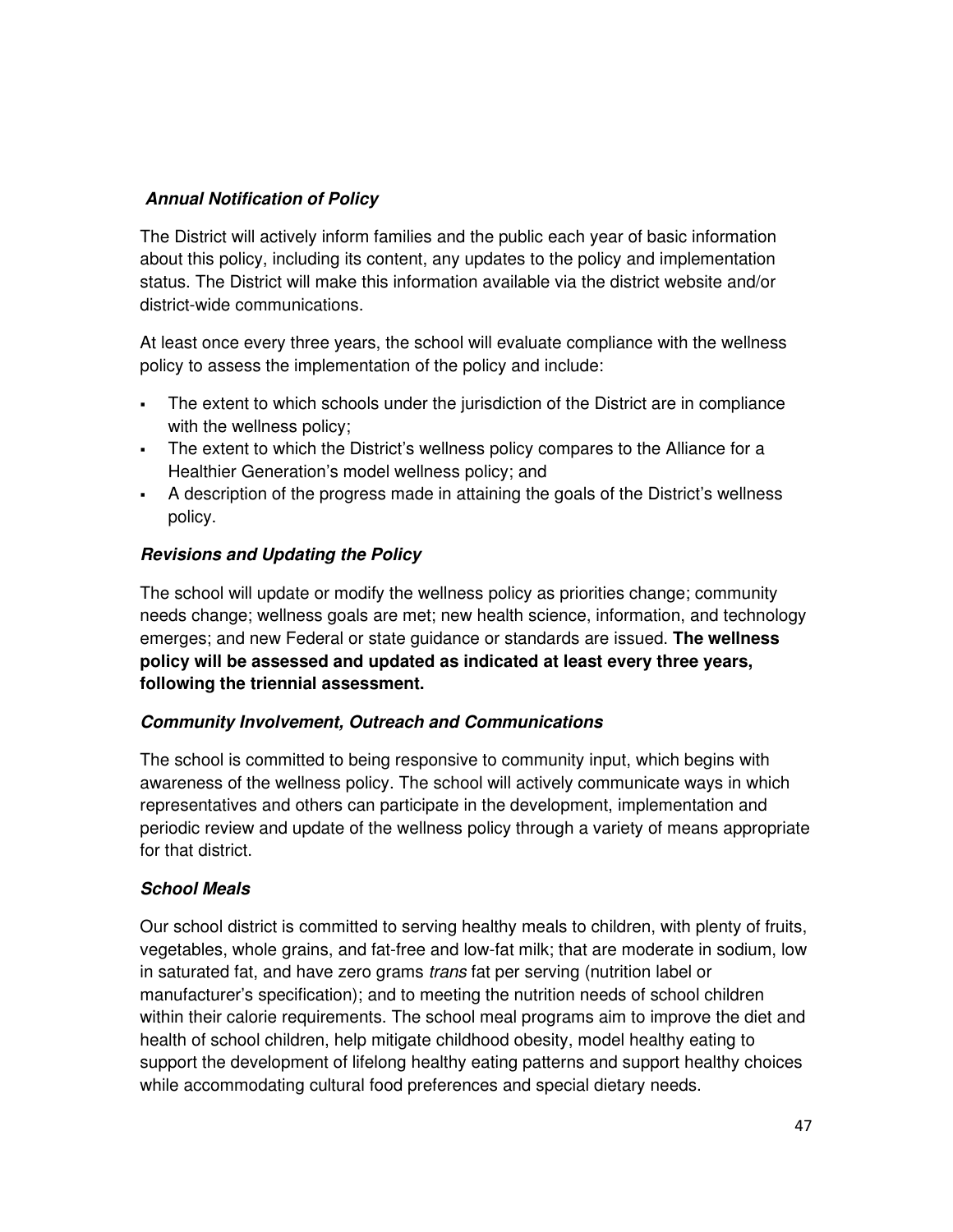The school participates in USDA child nutrition programs, including the National School Lunch Program (NSLP). We are committed to offering school meals that:

- Are accessible to all students;
- Are appealing and attractive to children;
- Are served in clean and pleasant settings;
- Meet or exceed current nutrition requirements established by local, state, and Federal statutes and regulations. (The District offers reimbursable school meals that meet USDA nutrition standards.)
- Promote healthy food and beverage choices using at least ten of the following Smarter Lunchroom techniques:
	- − Whole fruit options are displayed in attractive bowls or baskets (instead of chaffing dishes or hotel pans).
	- − Sliced or cut fruit is available daily.
	- − Daily fruit options are displayed in a location in the line of sight and reach of students.
	- − All available vegetable options have been given creative or descriptive names.
	- − Daily vegetable options are bundled into all grab-and-go meals available to students.
	- − All staff members, especially those serving, have been trained to politely prompt students to select and consume the daily vegetable options with their meal.
	- − White milk is placed in front of other beverages in all coolers.
	- − Alternative entrée options (e.g., salad bar, yogurt parfaits, etc.) are highlighted on posters or signs within all service and dining areas.
	- − A reimbursable meal can be created in any service area available to students (e.g., salad bars, snack rooms, etc.).
	- − Student surveys and taste testing opportunities are used to inform menu development, dining space decor and promotional ideas.
	- − Student artwork is displayed in the service and/or dining areas.
	- − Daily announcements are used to promote and market menu options.

#### **Staff Qualifications and Professional Development**

All school nutrition program directors, managers and staff will meet or exceed hiring and annual continuing education/training requirements in the USDA professional standards for child nutrition professionals. These school nutrition personnel will refer to USDA's Professional Standards for School Nutrition Standards website to search for training that meets their learning needs.

#### **Water**

To promote hydration, free, safe, unflavored drinking water will be available to all students throughout the school day.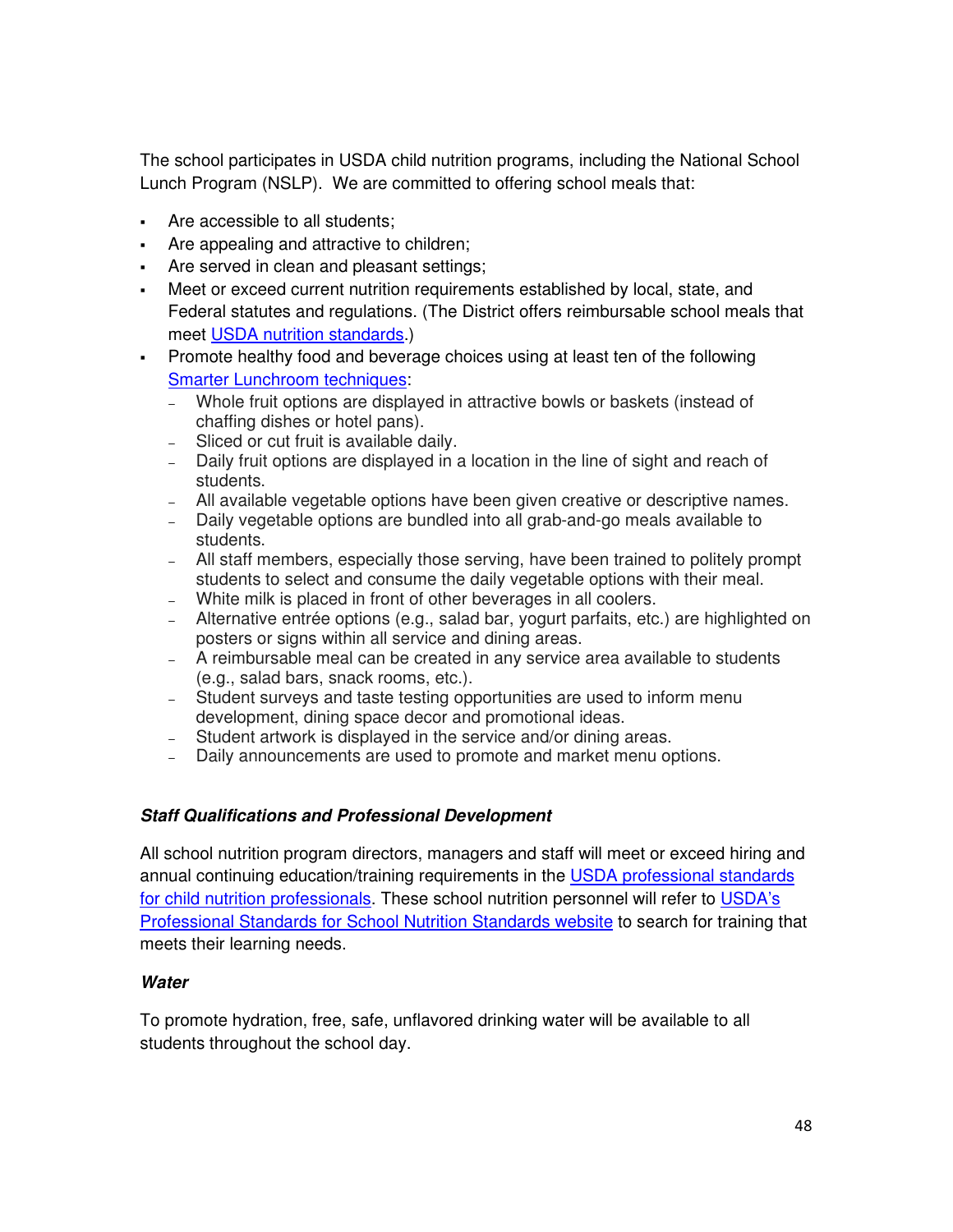#### **Competitive Foods and Beverages**

The District is committed to ensuring that all foods and beverages available to students on the school campus\* during the school day\* support healthy eating. The foods and beverages sold and served outside of the school meal programs (e.g., "competitive" foods and beverages) will meet the USDA Smart Snacks in School nutrition standards, at a minimum. Smart Snacks aim to improve student health and well-being, increase consumption of healthful foods during the school day and create an environment that reinforces the development of healthy eating habits

To support healthy food choices and improve student health and well-being, all foods and beverages outside the reimbursable school meal programs that are sold to students on the school campus during the school day will meet or exceed the USDA Smart Snacks nutrition standards. These standards will apply in all locations and through all services where foods and beverages are sold, which may include, but are not limited to, à la carte options in cafeterias, vending machines, school stores and snack or food carts.

### **Celebrations and Rewards**

All foods offered on the school campus will meet or exceed the USDA Smart Snacks in School nutrition standards including through:

- 1. Celebrations and parties. The district will provide a list of healthy party ideas to parents and teachers, including non-food celebration ideas. Healthy party ideas are available from the Alliance for a Healthier Generation and from the USDA.
- 2. Classroom snacks brought by parents. The District will provide to parents a list of foods and beverages that meet Smart Snacks nutrition standards.
- 3. Rewards and incentives. The District will provide teachers and other relevant school staff a list of alternative ways to reward children. Foods and beverages will not be used as a reward, or withheld as punishment for any reason, such as for performance or behavior. *[Meets Healthy Schools Program Silver-level criteria]*

### **Fundraising**

Foods and beverages that meet or exceed the USDA Smart Snacks in Schools nutrition standards may be sold through fundraisers on the school campus\* during the school day\*. The District will make available to parents and teachers a list of healthy fundraising ideas [*examples from the Alliance for a Healthier Generation and the USDA*].

#### **Nutrition Promotion**

Nutrition promotion and education positively influence lifelong eating behaviors by using evidence-based techniques and nutrition messages, and by creating food environments that encourage healthy nutrition choices and encourage participation in school meal programs. Students and staff will receive consistent nutrition messages throughout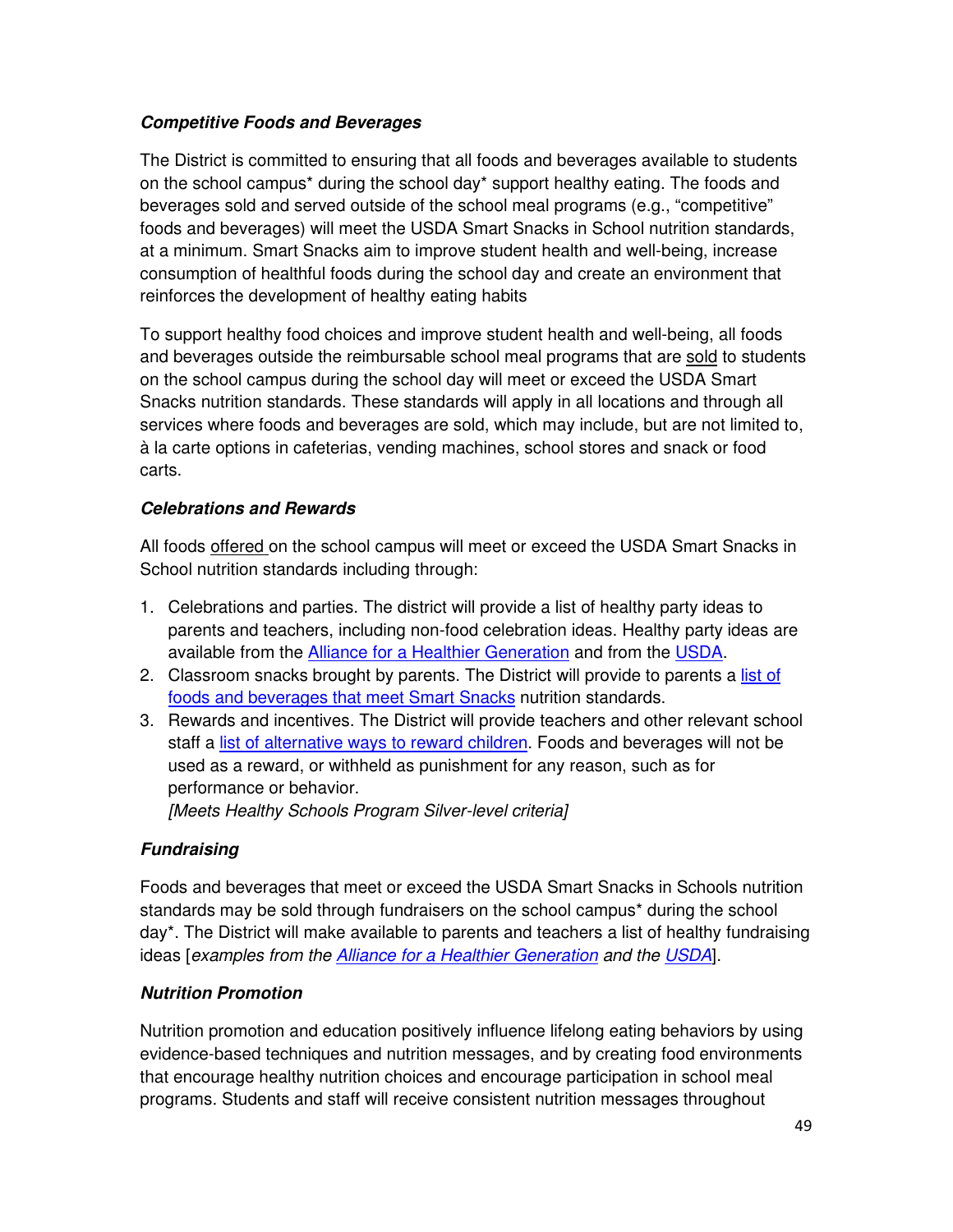schools, classrooms, gymnasiums, and cafeterias. Nutrition promotion also includes marketing and advertising nutritious foods and beverages to students and is most effective when implemented consistently through a comprehensive and multi-channel approach by school staff, teachers, parents, students and the community.

The school will promote healthy food and beverage choices for all students throughout the school campus, as well as encourage participation in school meal programs. This promotion will occur through at least:

- Implementing at least ten or more evidence-based healthy food promotion techniques through the school meal programs using Smarter Lunchroom techniques; and
- Ensuring 100% of foods and beverages promoted to students meet the USDA Smart Snacks in School nutrition standards. Additional promotion techniques that the District and individual schools may use are available at http://www.foodplanner.healthiergeneration.org/.

### **Nutrition Education**

The school will teach, model, encourage and support healthy eating by all students. Schools will provide nutrition education and engage in nutrition promotion that:

- Is designed to provide students with the knowledge and skills necessary to promote and protect their health;
- Is part of not only health education classes, but also integrated into other classroom instruction through subjects such as math, science, language arts, social sciences and elective subjects;
- Includes enjoyable, developmentally-appropriate, culturally-relevant and participatory activities, such as cooking demonstrations or lessons, promotions, taste-testing, farm visits and school gardens;
- Promotes fruits, vegetables, whole-grain products, low-fat and fat-free dairy products and healthy food preparation methods;
- Emphasizes caloric balance between food intake and energy expenditure (promotes physical activity/exercise);
- Links with school meal programs, cafeteria nutrition promotion activities, school gardens, Farm to School programs, other school foods and nutrition-related community services;
- Teaches media literacy with an emphasis on food and beverage marketing; and
- Includes nutrition education training for teachers and other staff.
- *[*

### **Essential Healthy Eating Topics in Health Education**

The school will include in the health education curriculum a minimum of 12 of the following essential topics on healthy eating: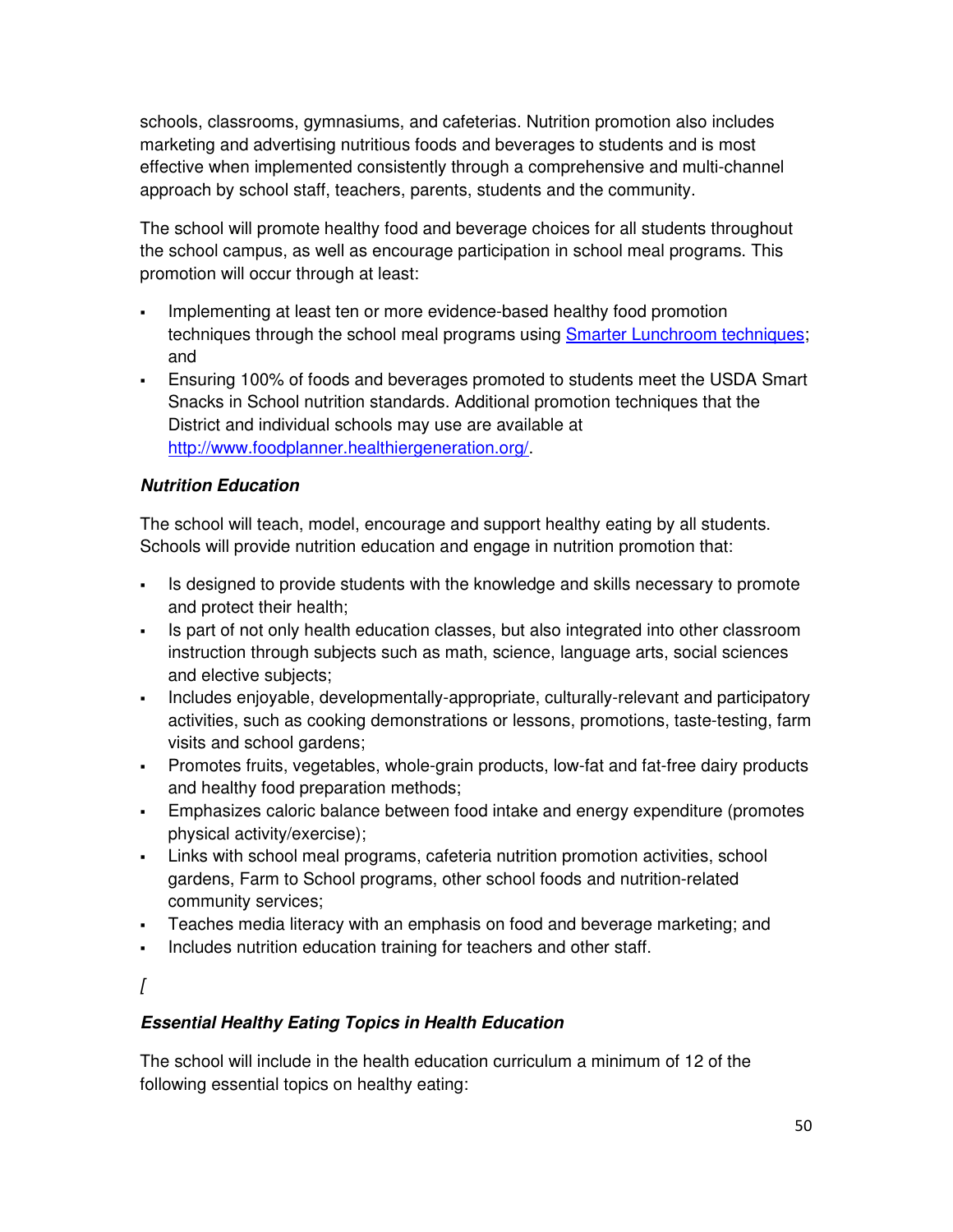- Relationship between healthy eating and personal health and disease prevention
- Food guidance from MyPlate
- Reading and using FDA's nutrition fact labels
- **Eating a variety of foods every day**
- Balancing food intake and physical activity
- Eating more fruits, vegetables and whole grain products
- Choosing foods that are low in fat, saturated fat, and cholesterol and do not contain *trans* fat
- Choosing foods and beverages with little added sugars
- **Eating more calcium-rich foods**
- **Preparing healthy meals and snacks**
- Risks of unhealthy weight control practices
- Accepting body size differences
- Food safety
- Importance of water consumption
- Importance of eating breakfast
- Making healthy choices when eating at restaurants
- **Eating disorders**
- The Dietary Guidelines for Americans
- **Reducing sodium intake**
- Social influences on healthy eating, including media, family, peers and culture
- How to find valid information or services related to nutrition and dietary behavior
- How to develop a plan and track progress toward achieving a personal goal to eat healthfully
- Resisting peer pressure related to unhealthy dietary behavior
- Influencing, supporting, or advocating for others' healthy dietary behavior

#### **Food and Beverage Marketing in Schools**

Any foods and beverages marketed or promoted to students on the school campus\* during the school day\* will meet or exceed the USDA Smart Snacks in School nutrition standards.

Food and beverage marketing is defined as advertising and other promotions in schools. Food and beverage marketing often includes an oral, written, or graphic statements made for the purpose of promoting the sale of a food or beverage product made by the producer, manufacturer, seller or any other entity with a commercial interest in the product.<sup>i</sup> This term includes, but is not limited to the following:

- Brand names, trademarks, logos or tags, except when placed on a physically present food or beverage product or its container.
- Displays, such as on vending machine exteriors
- Corporate brand, logo, name or trademark on school equipment, such as marquees, message boards, scoreboards or backboards (Note: immediate replacement of these items are not required; however, districts will replace or update scoreboards or other durable equipment when existing contracts are up for renewal or to the extent that is